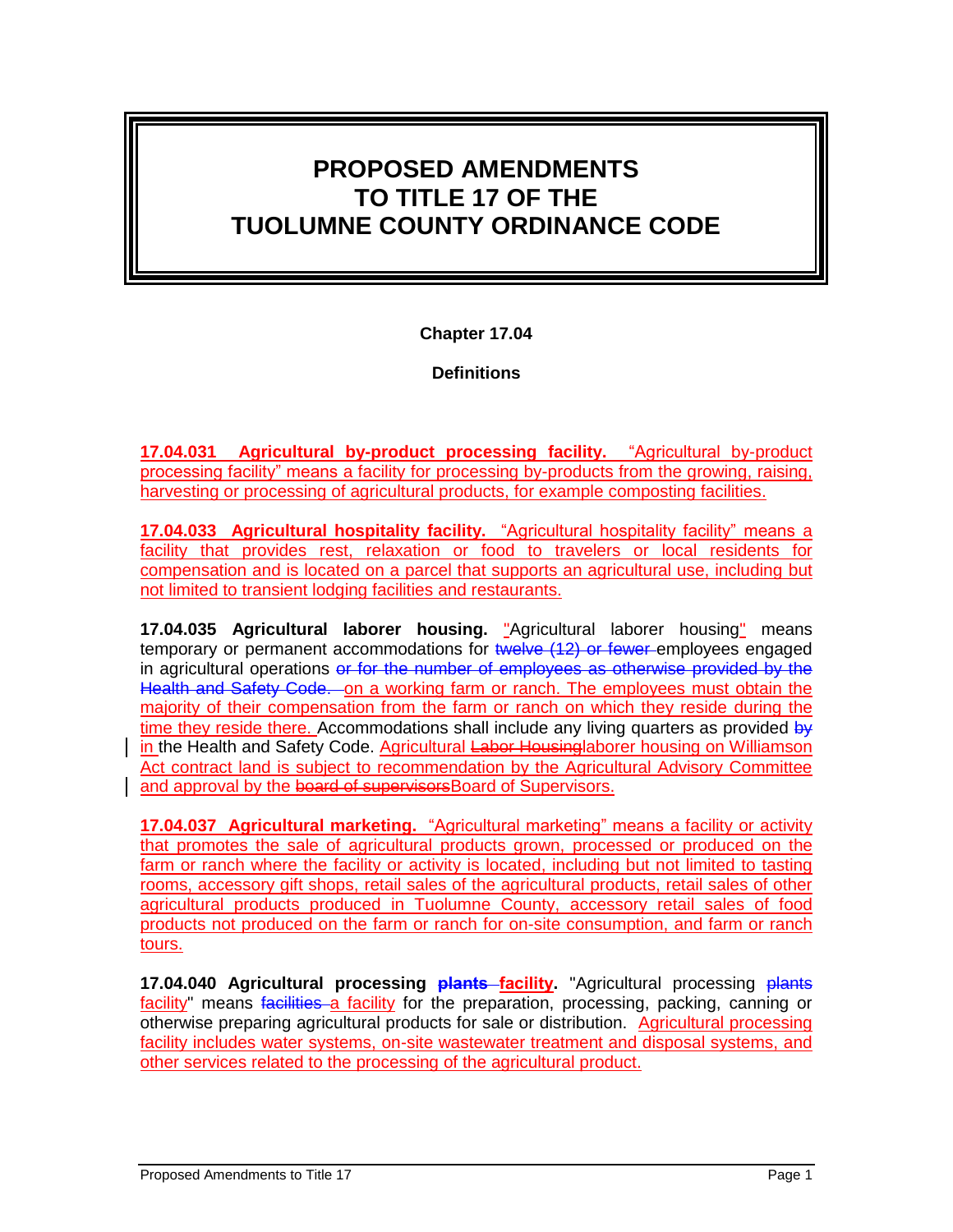**17.04.050 Agricultural products.** "Agricultural products" **means products** are commodities resulting from the practice of agriculture and value added products as a result of processing agricultural commodities.

**17.04.055 Agricultural support services.** "Agricultural support services" are land uses which support local agricultural land uses through providing services or supplies necessary to the operation of an agricultural land use.

**17.04.060 Agriculture.** "Agriculture" means the use of land for agricultural purposes, the production of food, feed, fiber, nursery and apiary commodities, and their necessary accessory uses.

**17.04.073 Animal Processing Facility.** "Animal processing facility" means a facility where animals are killed and/or their carcasses are cut and wrapped for consumption as food products. "Animal processing facility" does not include the on-ranchonsite slaughtering of animals raised by the owner or tenant.

**17.04.099 Auction yard.** "Auction yard" means a yard, pen, corral, building or premise permanently devoted to assembling livestock for sale, resale, exchange or transfer, the primary purpose of which is to facilitate transfer of ownership of the livestock. "Auction yard" does not include a yard, pen, corral, building or premise on a farm or ranch used to sell livestock.

**17.04.101 Bed and Breakfastbreakfast.** "Bed and Breakfastbreakfast" means a dwelling unit which provides lodging and breakfast for temporary overnight occupants for compensation.

**17.04.1003** Board. "Board" means the board of supervisorsBoard of Supervisors of the County.

**17.04.3252 Family day care home.** "Family day care home" means a home which regularly provides care, protection, and supervision of children, under 18 years of age, in the provider's own home, for periods of less than 24 hours per day, while the parents or guardians are away, and includes the following:

A. "Large family day care home" means a home which regularly provides day care to 7 to 12 children, inclusive, including children under the age of 10 years who reside at the home. A large family day care home may provide day care for more than 12 and up to 14 children if the criteria in Section 1597.465 of the Health and Safety Code are met.

B. "Small family day care home" means a home which provides family care to 6 or fewer children, including children under the age of 10 years who reside at the home. A small family day care home may provide day care for more than 6 and to up to 8 children if the criteria in Section 1597.44 of the Health and Safety Code are met.

**17.04.324 Farmers market.** "Farmers market" means a location where farmers may transport and sell to the public agricultural products that they produced. A certified farmer's farmers market is a farmer's farmers market that is approved by the Tuolumne County Agricultural Commissioner, is operated in accordance with regulations contained in the Food and Agriculture Agricultural Code and where the agricultural products sold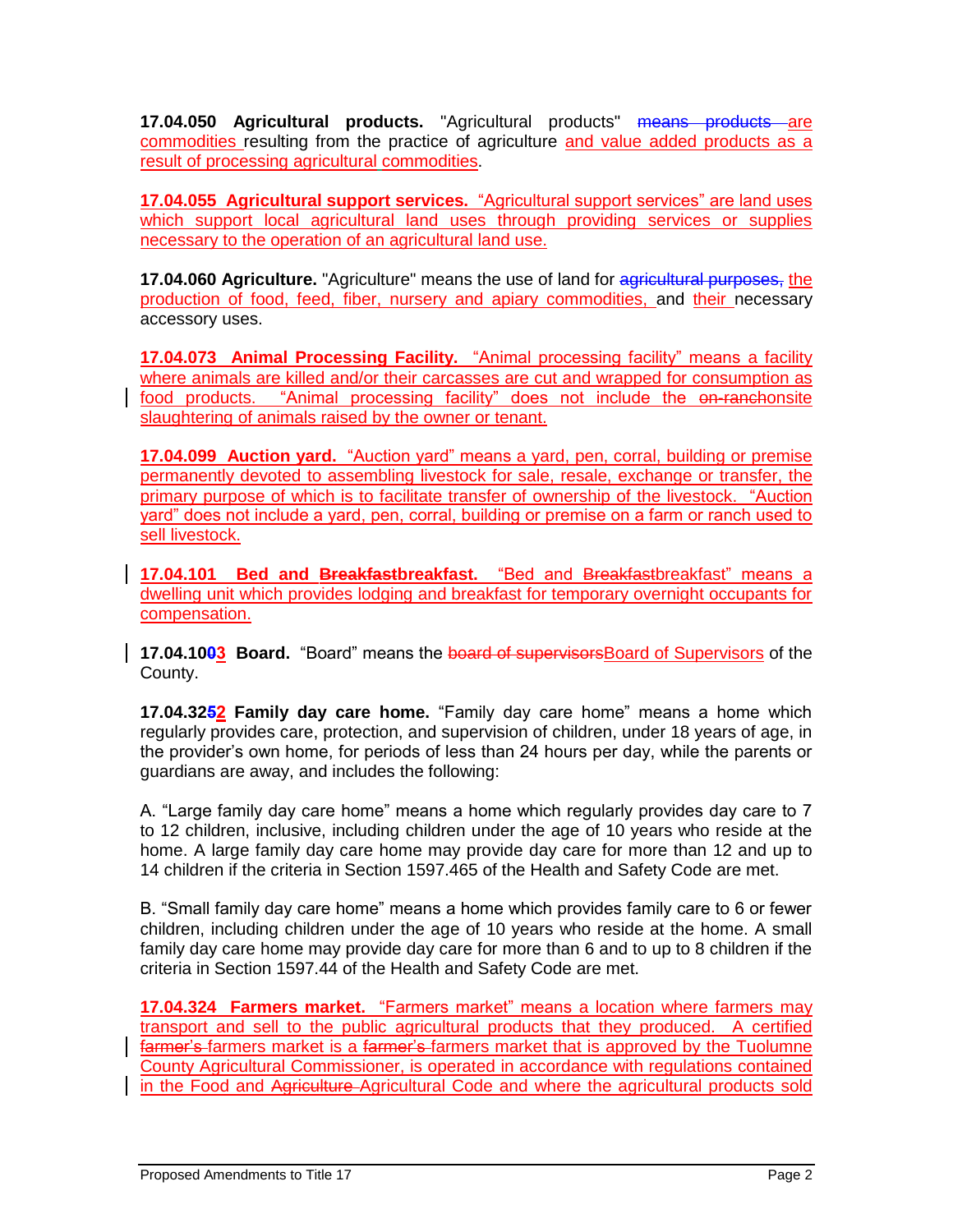are exempt from the established grade, size, labeling, packaging and other such requirements for fruits, nuts and vegetables.

**17.04.325 Farm or ranch tour.** "Farm or ranch tour" means a visit to a farm or ranch, whether guided or not.

**17.04.326 Farm stay.** "Farm stay" means a farm or ranch which produces agricultural products as its primary source of income and which provides overnight transient accommodations as an accessory use to the commercial agricultural use so that members of the public may experience a rural lifestyle. Food service is limited to registered guests with the price of food included in the price of the overnight transient occupancy accommodation. The establishment can have no more than six guest bedrooms.

**17.04.330 Feed yard.** "Feed yard" means a confined area wherein large numbers of livestock are kept with limited space per animal, to prepare such for market, where sixty percent or more of the feed for such animals is not from grazing. Feed yard includes feed lot. "Feed yard" does not include a yard, pen, corral, building or premise**s** on a farm or ranch used to sell livestock.

**17.04.375 General farming and ranching.** "General farming and ranching" means growing, cultivating, raising, breeding, or producing plants or animals for commercial or domestic purposes, including but not limited to, livestock, dairy, furbearing animals, poultry, aquaculture, apiculture, grains, herbs, vegetables, fruit, horticultural plants, and Christmas trees, and the accessory structures related to these activities, such as barns and greenhouses. "General farming and ranching" includes agriculture and agricultural production but does not include landscaping, gardens, or pets that are accessory to a residential use.

**17.040.400 Guest ranch.** "Guest Ranchranch" means a farm or ranch where the primary use is a commercial agricultural operation and where members of the public may stay for compensation to experience a rural lifestyle as an accessory use to the commercial agricultural use and where guest facilities, including but not limited to the lodge, bunkhouse or cottages, recreational activities, food and beverage service, and entertainment, are limited to use or consumption by registered overnight guests of the guest ranch which is intended primarily to allow urban residents to experience a rural life style.

**17.04.505 Mineral resources.** "Mineral resources" means:

A. Small Scale Development. Prospecting for, or the extraction of, minerals for commercial purposes and the removal of overburden in total amounts of less than one thousand cubic yards in any one location ofand that disturbs one acre or less;

B. Large Scale Development. Prospecting for, or the extraction of, minerals for commercial purposes and the removal of overburden in total amounts of one thousand cubic yards, or greater, in any one location of one acre or less or that disturbs more than one acre.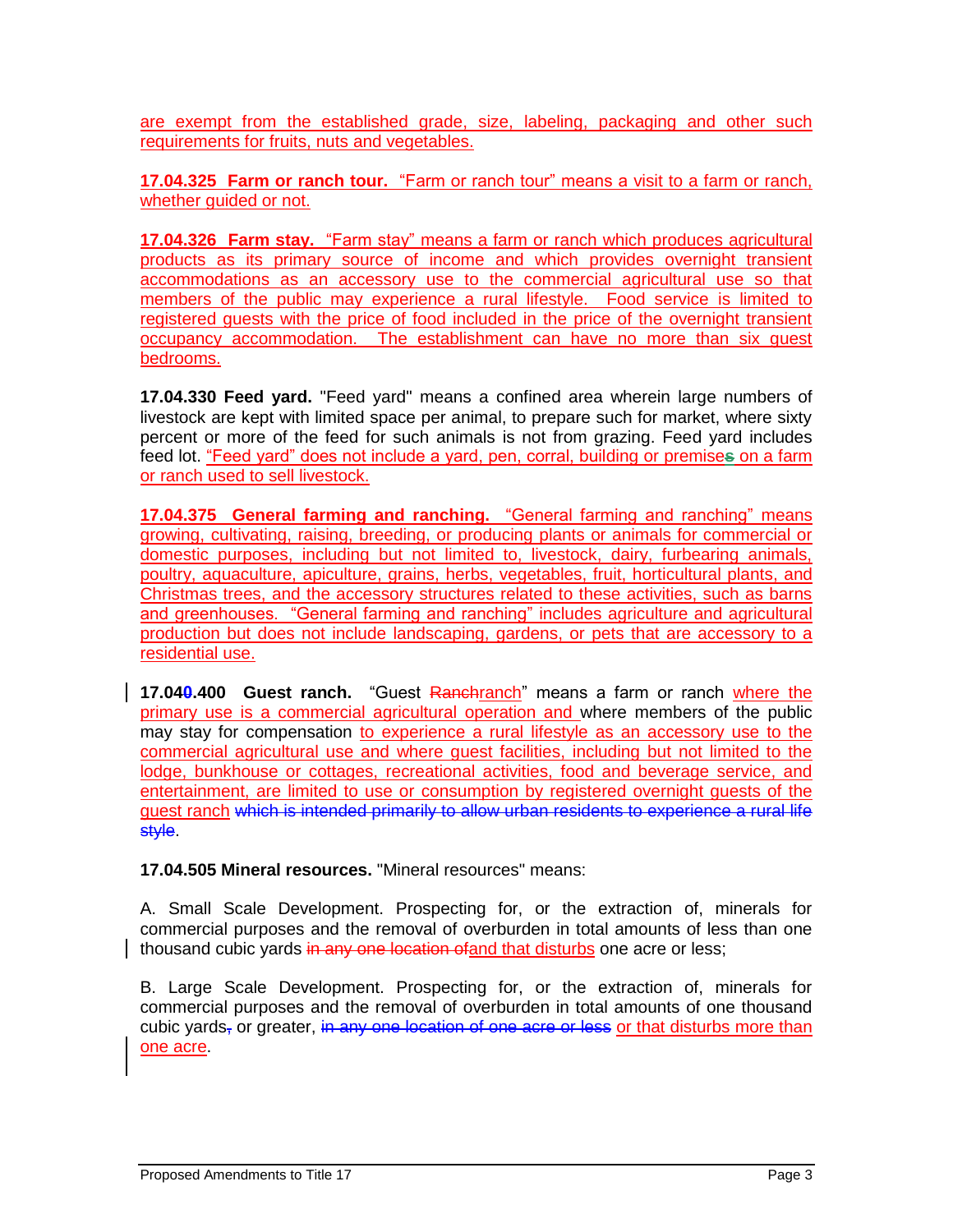**17.04.606 Petting zoo.** "Petting zoo" means raising and maintaining a variety of domestic animals, as defined by Section 6.04.020 of this Code, for purposes of both exhibition to the public and direct contact by the public.

**17.04.685 Rendering plant.** "Rendering plant" means a processing facility where dead animals, except those raised on the farm or ranch, or their parts are recycled into products for beneficial purposes.

**17.04.705 Roadside stand.** "Roadside stand" means a structure located on a farm or ranch and used or intended to be used by the owner or tenant for of the farm or ranch for the sale of agricultural products primarily grown or raised on the farm or ranch in Tuolumne County and adjacent counties.

**17.04.7870 Stable, public commercial.** "Public Commercial stable" means a building or enclosed area where horses are offered for rent or boarded for compensation.

**17.04.7780 Stable, private.** "Private stable" means a building or enclosed area intended for occupancy by horses or similar animals for the exclusive use of the owner or tenant of the premises and their guests.

**17.04.790 Stockyard.** "Stockyard" means a fenced area wherein permanently devoted to keeping a large number of livestock is kept for brief periods with limited space per animal that is managed or operated as a public market for livestock producers and buyers. "Stockyard" does not include a yard, pen, corral, building or premise on a farm or ranch used to sell livestock.

**17.04.823 Timber harvesting, commercial.** "Commercial timber harvesting" means the cutting or removal of timber for the purposes of sale for profit for wood product purposes, such as lumber or fire wood. Commercial timber harvest does not include the cutting or removal of timber for personal use of the wood by the property owner or for other noncommercial purposes.

**17.04.838 U-Pick Operationoperations.** "U-Pick Operationoperations" means a farm where members of the public can harvest and pay for their produce.

**17.04.850 Use, accessory.** "Accessory use" means a use incidental to and on the same parcel as a principal use a secondary or subordinate use related to and on the same parcel or parcels of land as the principal use and conducted so as to not significantly change the character, appearance or operation of the principal use.

**17.04.870 Use, principal.** "Principal use" means the predominant purpose for which land or premises or a structure thereon is designated, arranged, or intended, or for which it is or may be occupied or maintained.

**17.04.923 Winery.** "Winery" means an agricultural processing facility for the fermenting and processing of grape juice or other fruits into wine or the refermenting of still wine into sparkling wine for commercial purposes.

**17.04.925 Wine Marketing.** "Wine Marketing" means any activity that includes or promotes the sale of wine produced for commercial purposes in an on-site winery, including but not limited to retail sales of wine-related products, retail sales of food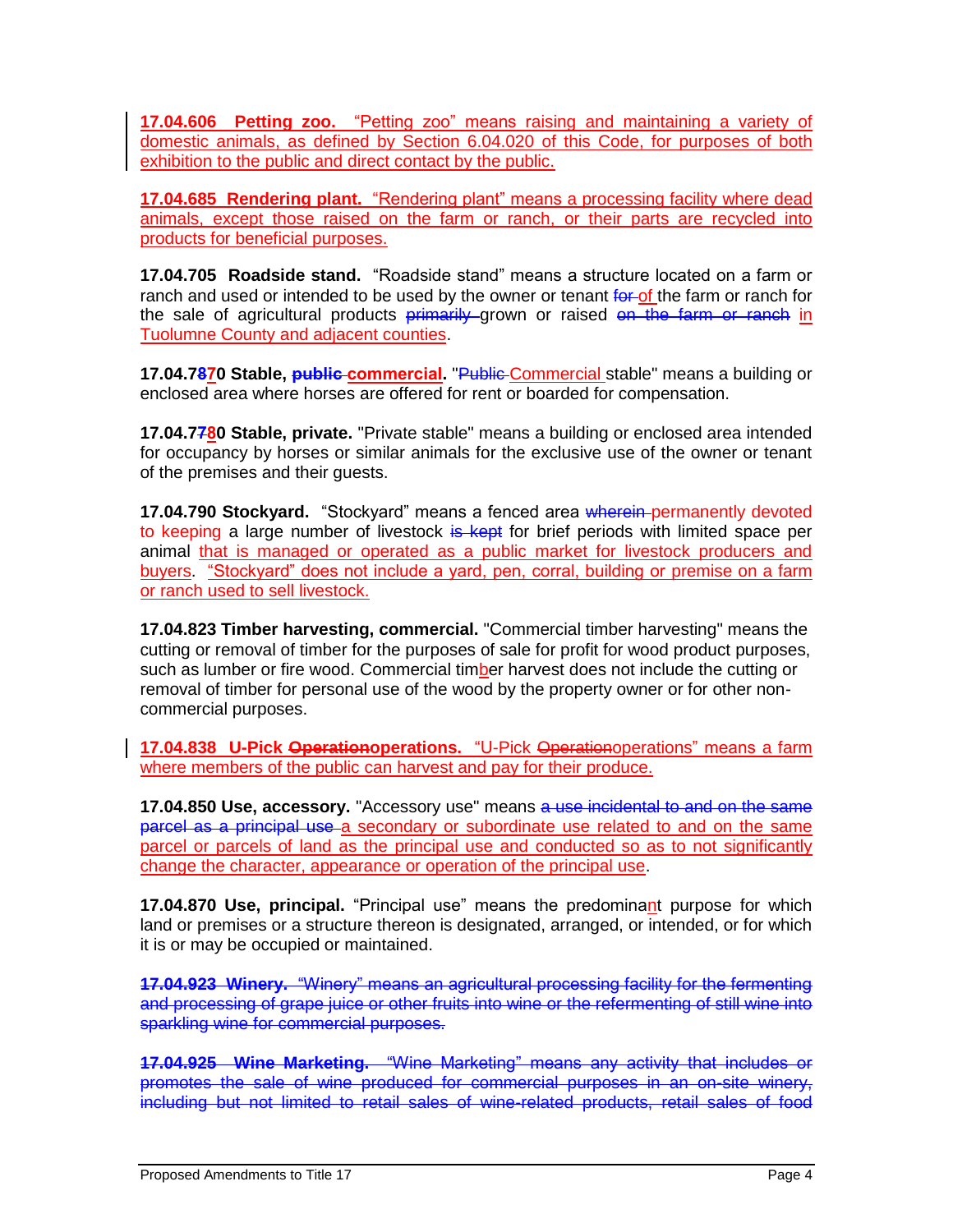products, primarily for on-site consumption, and winery tours and retail sales and tasting of wine produced from grapes or other fruits not grown primarily on the same parcel as the winery is located. Wine marketing does not include the retail sales or tasting of wine produced from grapes or other fruits grown primarily on the same parcel as the wine is located.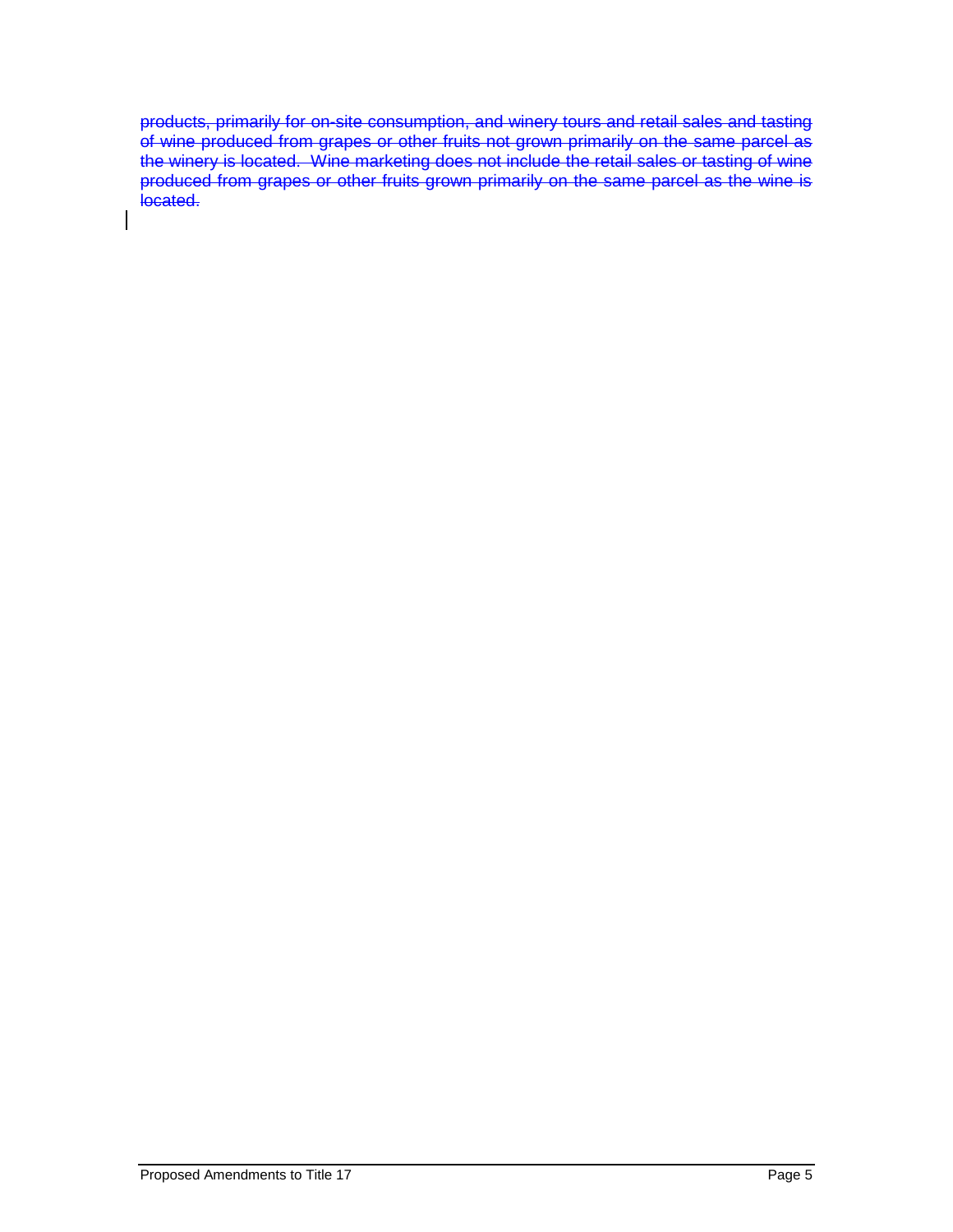# **ESTABLISHMENT OF DISTRICTS AND ZONING MAPS**

**17.06.010 Establishment and designation of districts.** The various zoning districts

established and into which the County shall be divided are designated as follows: A. AE-160 exclusive agricultural district, one hundred sixty acre minimum; B. AE-80 exclusive agricultural district, eighty acre minimum; C. AE-37 exclusive agricultural district, thirty-seven acre minimum; DB. A-20 general agricultural district, twenty acre minimum; EC. A-10 general agricultural district, ten acre minimum; FD. O open space district; GE. O-1 open space-1 district; HF. K general recreational district; IG. R-1 single-family residential district;  $JH.$  R-2 medium density residential district; KI. R-3 multiple-family residential district; LJ. RE-1 residential estate, one acre minimum district;<br>MK. RE-2 residential estate, two acre minimum district; RE-2 residential estate, two acre minimum district; NL. RE-3 residential estate, three acre minimum district; OM. RE-5 residential estate, five acre minimum district; NP. RE-10 residential estate, ten acre minimum district; QQ. MU mixed use district; RP. C-K commercial recreational district; SQ. C-O neighborhood commercial district;<br>TR. C-1 general commercial district; TR. C-1 general commercial district;<br>US. C-2 heavy commercial district; C-2 heavy commercial district; V<sub>T</sub>. C-S special commercial district; WU. BP business park district:  $X\overline{Y}$ . M-1 light industrial district; YW. M-2 heavy industrial district; ZX. P public district; AAY. TPZ timberland production district; **BBZ**. MPZ mineral preserve district; CCAA. H historic combining district; DDBB. D design control review combining district; EECC. MX mobilehome exclusion combining district; FFDD. PD planned unit development combining district; GGEE.AP agricultural preserve combining district; HHFF. HDP historic design preservation combining district; **IIGG.** AIR airport combining district.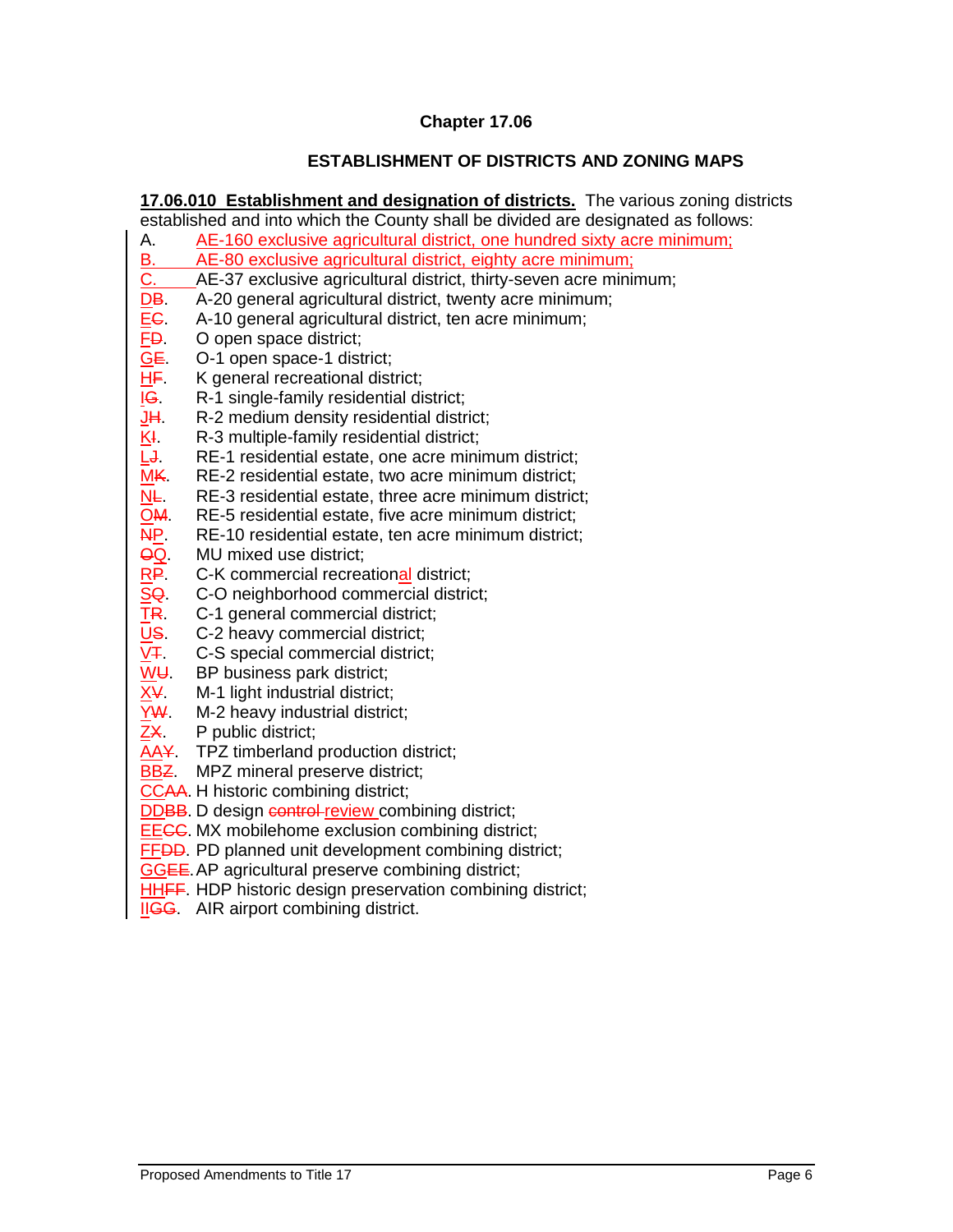# **EXCLUSIVE AGRICULTURAL DISTRICT, ONE HUNDRED SIXTY ACRE MINIMUM OR (AE-160) DISTRICT**

**17.07.010 Purpose.** The purpose of the exclusive agricultural, one hundred sixty acre minimum (AE-160) district is to provide for agricultural and resource production where commercial agricultural uses can exist without encroachment of incompatible uses and provide for the preservation and conservation of working landscapes and open space. Development in this zone must comply with Title 15 of this eodeCode relative to fire safety standards.

**17.07.020 Permitted uses.** Within any exclusive agricultural, one hundred sixty acre minimum (AE-160) district, the following uses are permitted unless otherwise provided in this chapterChapter:

- A. One single-family dwelling per parcel;<br>B. One additional single-family dwelling
- One additional single-family dwelling when the parcel is one hundred sixty acres or larger;
- 
- C. One guesthouse per parcel;<br>
<u>D.</u> Agricultural laborer housing;<br>
E. General farming and ranchi Agricultural laborer housing:
- General farming and ranching, including uses and land management activities authorized or required by an agricultural production management plan approved by the board of supervisors Board of Supervisors for land within an agricultural preserve in accordance with Tuolumne County Resolution 106-04, that are not listed as conditional uses;
- F. Agricultural processing facilities and activities related to the agricultural product grown on the property parcel and not to exceed 10% of the property parcel size or 10 acres, whichever is less;
- G. Agricultural marketing facilities or activities;
- H. Agricultural by-product processing facilities accessory to the agricultural operation on the propertyparcel, including commercial composting facilities;
- <u>I.</u> U-pick operations;<br><u>U.</u> Growing and harve<br><u>K.</u> Sawmills for proce Growing and harvesting timber products;
- Sawmills for processing timber grown primarily on the same parcel as where the sawmill is located and other parcels under the same ownership;
- L. Commercial stables, up to 20 stalls, and riding clubs including, but not limited to, accessory shows and clinics;
- M. Bed and breakfast establishments, within a permitted single-family dwelling, not to exceed six guest bedrooms;
- N. Farm stay, not to exceed six guest bedrooms;
- O. Guest ranch, not to exceed six guest bedrooms or accommodations for 20 persons, whichever is less;
- P. Public safety facilities;<br>Q. Residential care hom
- Residential care homes, transitional housing, supportive housing or nursery schools, within a permitted single-family dwelling, for not more than eight persons;
- R. Small or large family day care home within a permitted or conditional use singlefamily dwelling, subject to the requirements of sectionSection 17.52.160;
- S. Small -scale development of mineral resources, provided surface development does not occur within two hundred feet of any exterior property line;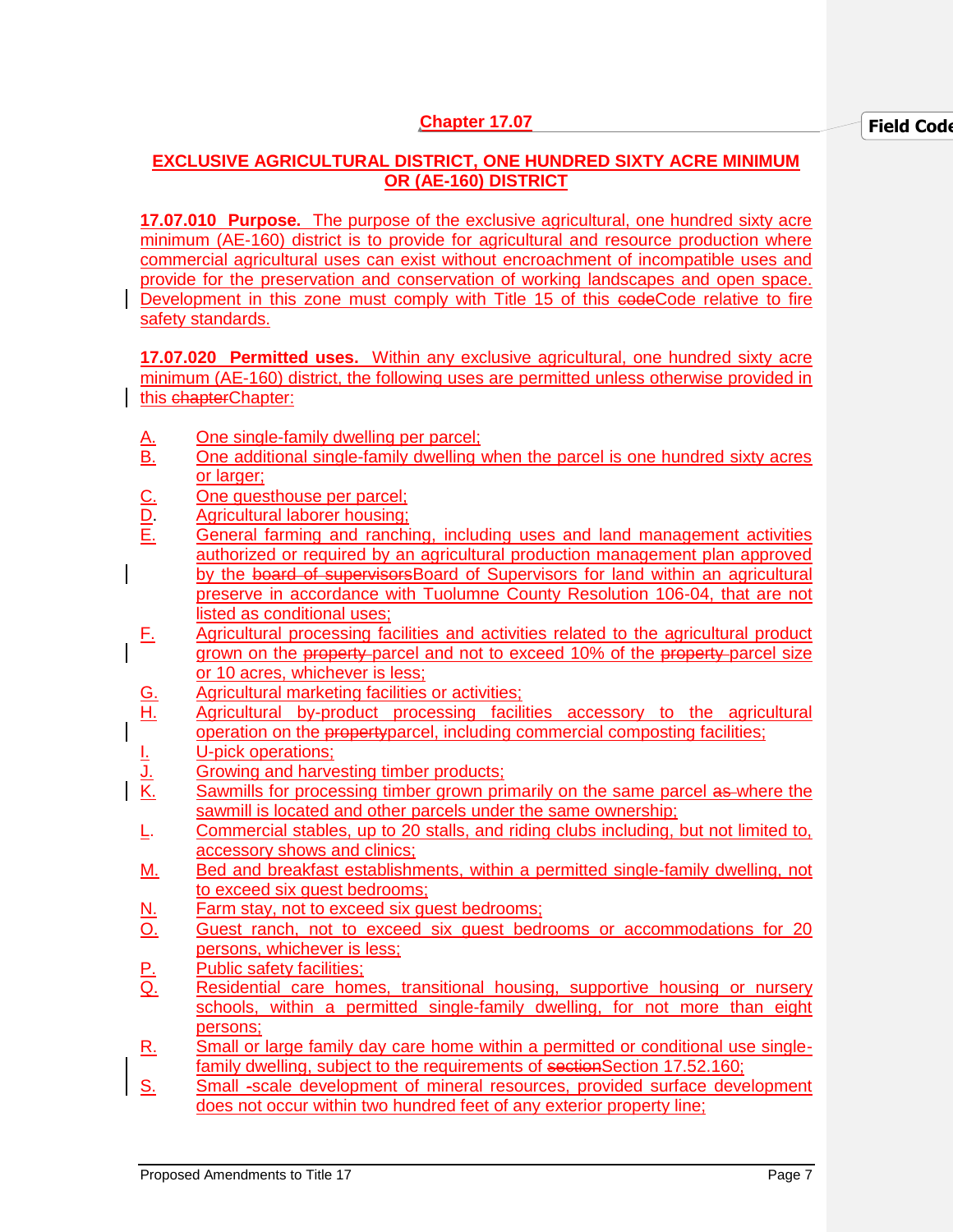|                        | Prospecting;                                                                                                 |
|------------------------|--------------------------------------------------------------------------------------------------------------|
| $\frac{L}{U}$          | Recreational uses without buildings, accessory to a primary agricultural use                                 |
|                        | including, but not limited to, hiking, non-motorized biking, hunting, fishing,                               |
|                        | boating, swimming, horseback riding, wagon rides, picnicking, cattle drives and                              |
|                        | nature walks;                                                                                                |
| <u>V.</u>              | The erection, construction, alteration, or maintenance of gas, water, sewer,                                 |
|                        | electrical, communication or other public utility distribution facilities except as                          |
|                        | otherwise provided in this eodeCode;                                                                         |
| <u>W.</u>              | Storage of petroleum products for use in conjunction with a permittedthe primary                             |
|                        | agricultural use of the parcel;                                                                              |
|                        | Private airstrips and private heliports;                                                                     |
| <u>X.</u><br><u>Y.</u> | Educational workshops, craft demonstrations, or demonstration gardens                                        |
|                        | accessory to the primary agricultural use of the parcel;                                                     |
| Z.                     | Educational workshops, craft demonstrations, or demonstration gardens not                                    |
|                        | accessory to the agricultural use of the parcel subject to the requirements of                               |
|                        | Section 17.52.220;                                                                                           |
| AA.                    | Commercial events subject to the requirements of Section 17.52.220;                                          |
|                        | BBAA. Seasonal activities including, but not limited to, crop mazes, pumpkin patches                         |
|                        | and berry harvests accessory to the primary agricultural use of the parcel;                                  |
|                        | <b>CCBB.</b> Petting zoo accessory to the primary agricultural use of the parcel;                            |
|                        | <b>DDCC.</b> Private garages accessory to a single-family dwelling, or one private garage, not               |
|                        | to exceed four thousand (4,000) square feet, as a primary use of the parcel;                                 |
|                        | <b>EEDD.</b> Open space, including uses and land management activities authorized or                         |
|                        | required by a wildlife habitat management plan, submerged area plan, recreation                              |
|                        | master plan, scenic corridor management plan, or other plan for open space use                               |
|                        | approved by the board of supervisors Board of Supervisors for land within an                                 |
|                        | agricultural preserve in accordance with Tuolumne County Resolution 106-04,                                  |
|                        | that are not listed as conditional uses;                                                                     |
|                        | <b>FFEE.</b> Roadside stand up to one -thousand five -hundred(1,500) square feet in area;                    |
|                        | <b>GGFF.</b> Energy generating facilities accessory to the primary agricultural use on the farm<br>or ranch; |
| HĦGG.                  | Reservoirs for storage of water by a public utility;                                                         |
| HHH.                   | Accessory uses and structures appurtenant to permitted uses.                                                 |
|                        |                                                                                                              |
|                        | 17.07.030 Conditional uses. Within any exclusive agricultural, one hundred sixty acre                        |
|                        | minimum (AE-160) district, the following uses are permitted subject to first securing a                      |
|                        | use permit. Conditional uses cannot be substantially detrimental to surrounding                              |
|                        | agricultural operations, the primary agricultural use of the property parcel or to                           |
|                        | neighboring propertiesparcels.                                                                               |
|                        |                                                                                                              |
| <u>A.</u>              | Additional single-family dwellings, one hundred sixty (160) acres per unit                                   |
|                        | maximum density;                                                                                             |
|                        | Agricultural support services;                                                                               |
| $rac{B}{C}$            | Agricultural processing facilities and activities for products not related to the                            |
|                        | agricultural product grown on the property-parcel or which exceed 10% of the                                 |
|                        | parcel size or 10 acres, whichever is less;                                                                  |
| $\overline{D}$         | Roadside stand exceeding one -thousand five -hundred (1,500) square feet in                                  |
|                        |                                                                                                              |

area; E. Agricultural by-product processing facilities not accessory to the agricultural operation on the propertyparcel, including commercial composting facilities;

F. Livestock feed yards, stockyards, auction yards, animal processing facilities, or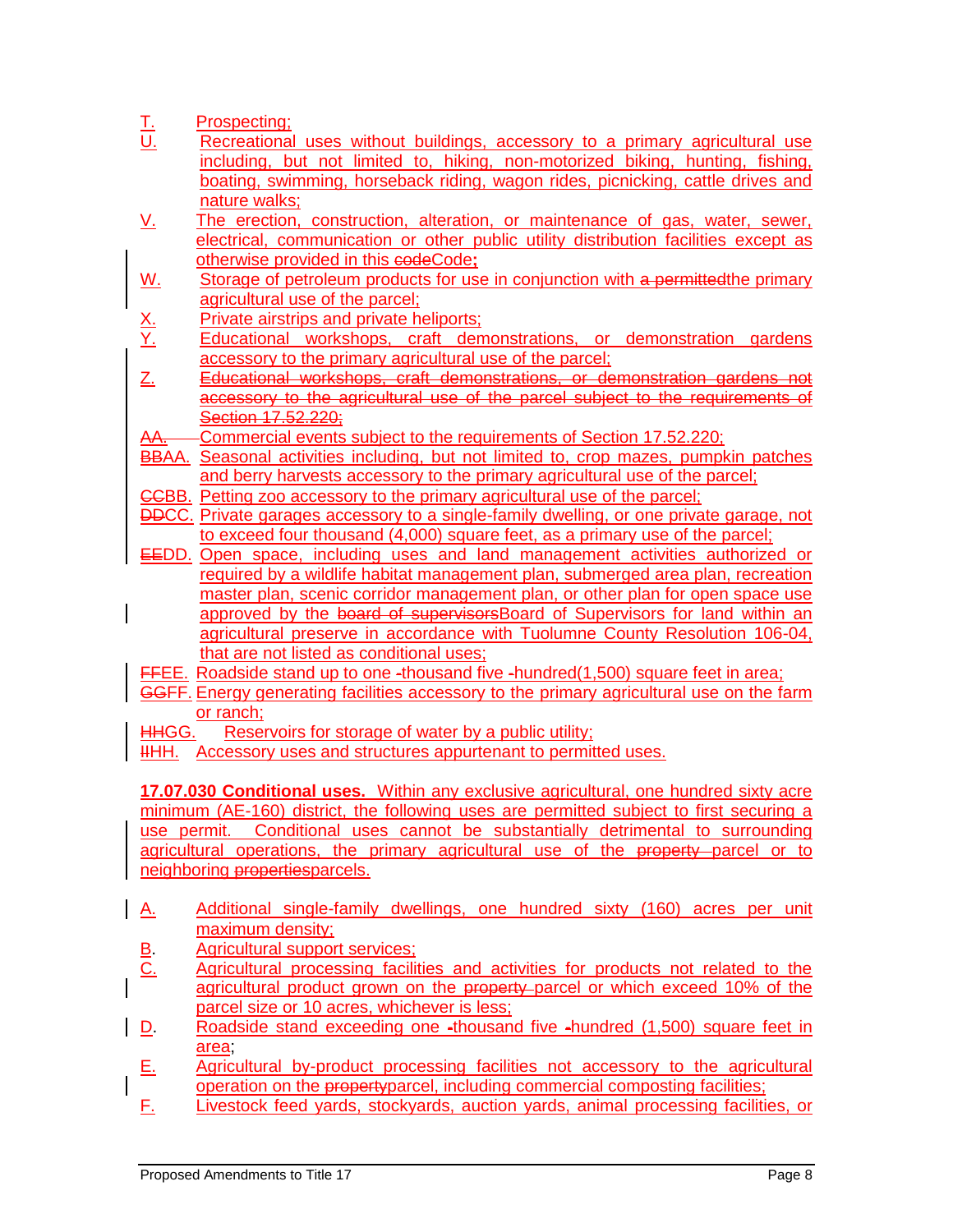rendering plants;

- G. Animal hospitals, veterinary clinics, kennels, or animal boarding facilities;<br>H. Agricultural hospitality facilities;
- H. Agricultural hospitality facilities;<br>I. Large scale development of min
- Large scale development of mineral resources or surface development of mineral resources within two hundred feet of any property line;
- J. Sawmills for processing timber other than that grown primarily on the same parcel as where the sawmill is located and other parcels under the same ownership;
- 
- Schools;
- Places of worship:
- Cemeteries;
- Mausoleums, columbaria and crematoria when in conjunction with a cemetery;
- X. Day care centers other than family day care homes;<br>
<u>L. Schools;</u><br>
<u>M. Places of worship;</u><br>
<u>N. Cemeteries;</u><br>
<u>O. Mausoleums, columbaria and crematoria when in co<br>
P. Recreational buildings and developments including.</u> Recreational buildings and developments including, but not limited to, organized camps, campgrounds, recreational vehicle parks and picnic facilities;
- 
- Off-road vehicle courses and trails;
- On and off-shore marina facilities;
- Tent revivals, circuses and carnivals;
- Museums:
- 9. Commercial Sshooting/archery ranges and trap shooting;<br>
<u>R. Off-road vehicle courses and trails;<br>
S. On and off-shore marina facilities;<br>
T. Tent revivals, circuses and carnivals;<br>
U. Museums;<br>
Commercial refuse and sew</u> Commercial refuse and sewage sludge disposal sites and public water and sewer treatment plants;
- W. Public utility uses:<br>X. Commercial altern
- Commercial alternative energy generating facilities, including, but not limited to, wind and solar power facilities;
- Y. Airports and heliports;<br>Z. Educational workshop
- Educational workshops, craft demonstrations and demonstration gardens not accessory to the primary agricultural use of the parcel and not in compliance with the requirements of Section 17.52.220;
- AA. Commercial events not in compliance with the requirements of Section 17.52.220;
- BB. Zoo or exotic animal park;<br>CC. Farmers markets:
- Farmers markets;
- DD. Commercial stables with more than 20 stalls;
- EE. Guest ranch exceeding six guest bedrooms or accommodations for 20 persons, whichever is less;
- FF. Accessory uses and structures appurtenant to conditional uses.

**17.07.040 Minimum parcel size.** Within any exclusive agricultural, one hundred sixty acre minimum (AE-160) district, no parcel of real property shall be divided or reconfigured where any parcel so created will be less than one hundred sixty gross acres in area or will have an area to perimeter ratio of less than 210, as calculated or confirmed by the countyCounty Ssurveyor. An existing parcel which does not meet the minimum parcel or area to perimeter ratio regulations may be reconfigured to a resulting parcel which does not meet the minimum parcel size or area to perimeter ratio provided the reconfiguration does not result in a decrease in the size of the existing parcel and in the area to perimeter ratio of the existing parcel. Parcels resulting from a merger shall be exempt from the minimum parcel size and the area to perimeter ratio requirements.

**17.07.045 Agricultural laborer housing.** Notwithstanding sectionSection 17.07.040, a parcel of real property within an agricultural preserve may be divided to create a parcel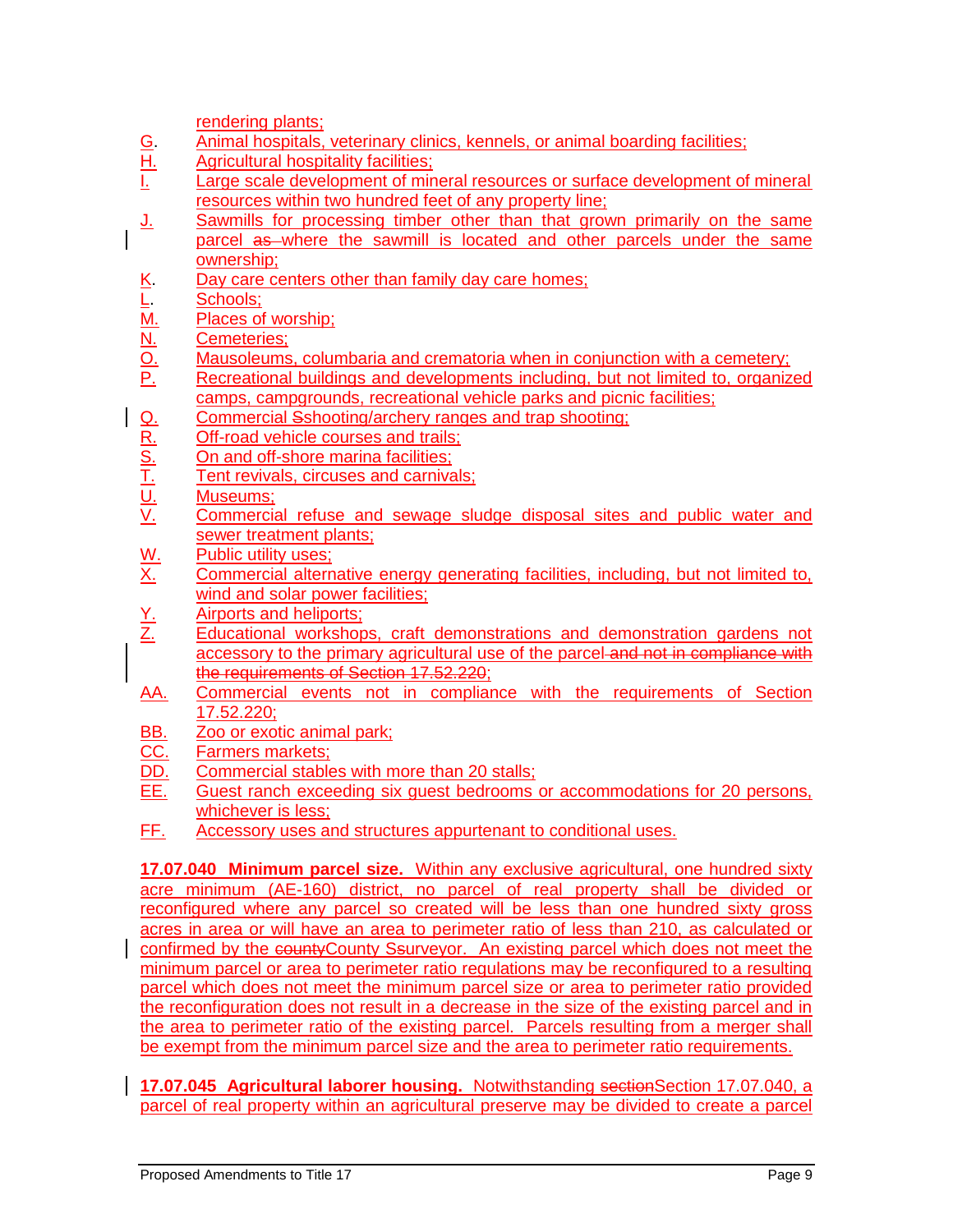of less than or equal to five (5) acres for sale or lease for agricultural laborer housing as provided in sectionSection 51230.2 of the California Government Code.

**17.07.050 Building intensity.** Within any exclusive agricultural, one hundred sixty acre minimum (AE-160) district, the maximum building intensity shall be two (2) dwellings per one hundred sixty (160) acres; however, additional units are possible for agricultural laborer housing in accordance with state law or through a density bonus for the provision of affordable housing in accordance with the California Government Code. The maximum ratio of the coverage of all buildings on a parcel, referred to as the floor area ratio (FAR), shall be 0.1.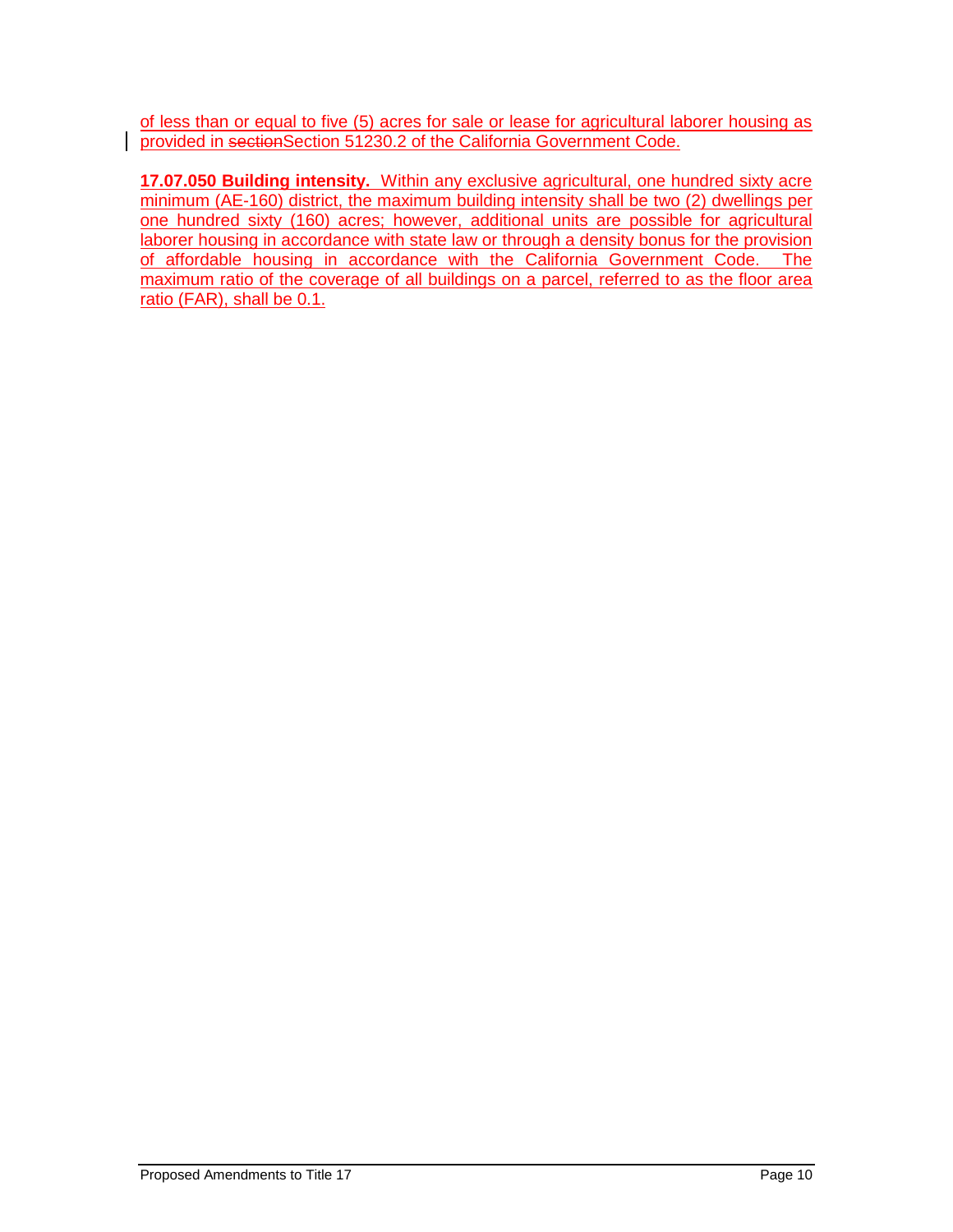# **EXCLUSIVE AGRICULTURAL DISTRICT, EIGHTY ACRE MINIMUM OR (AE-80) DISTRICT**

**17.08.010 Purpose.** The purpose of the exclusive agricultural, eighty acre minimum (AE-80) district is to provide for agricultural and resource production where commercial agricultural uses can exist without encroachment of incompatible uses and provide for the preservation and conservation of working landscapes and open space. Development in this zone must comply with Title 15 of this eodeCode relative to fire safety standards.

**17.08.020 Permitted uses.** Within any exclusive agricultural, eighty acre minimum (AE-80) district, the following uses are permitted unless otherwise provided in this chapterChapter:

- 
- <u>A. One single-family dwelling per parcel;<br>
B. One additional single-family dwelling v<br>
C. One guesthouse per parcel;<br>
D. Agricultural laborer housing;<br>
E. General farming and ranching, include</u> One additional single-family dwelling when the parcel is eighty acres or larger;
- One questhouse per parcel;
- Agricultural laborer housing;
- General farming and ranching, including uses and land management activities authorized or required by an agricultural production management plan approved by the board of supervisors Board of Supervisors for land within an agricultural preserve in accordance with Tuolumne County Resolution 106-04, that are not listed as conditional uses;
- F. Agricultural processing facilities and activities related to the agricultural product grown on the property parcel and not to exceed 10% of the property parcel size or 10 acres, whichever is less;
- G. Agricultural marketing facilities or activities;
- H. Agricultural by-product processing facilities accessory to the agricultural operation on the propertyparcel, including commercial composting facilities;
- **I.** U-pick operations;
- J. Growing and harvesting timber products;<br>K. Sawmills for processing timber grown prior
- Sawmills for processing timber grown primarily on the same parcel as where the sawmill is located and other parcels under the same ownership;
- L. Commercial stables, up to 20 stalls, and riding clubs including, but not limited to, accessory shows and clinics;
- M. Bed and breakfast establishments, within a permitted single-family dwelling, not to exceed six guest bedrooms;
- N. Farm stay, not to exceed six guest bedrooms;
- O. Guest ranch, not to exceed six guest bedrooms or accommodations for 20 persons, whichever is less;
- **P.** Public safety facilities;<br>Q. Residential care hom
- Residential care homes, transitional housing, supportive housing or nursery schools, within a permitted single-family dwelling, for not more than eight persons;
- R. Small or large family day care home within a permitted or conditional use singlefamily dwelling, subject to the requirements of sectionSection 17.52.160;
- S. Small -scale development of mineral resources, provided surface development does not occur within two hundred feet of any exterior property line;
- T. Prospecting;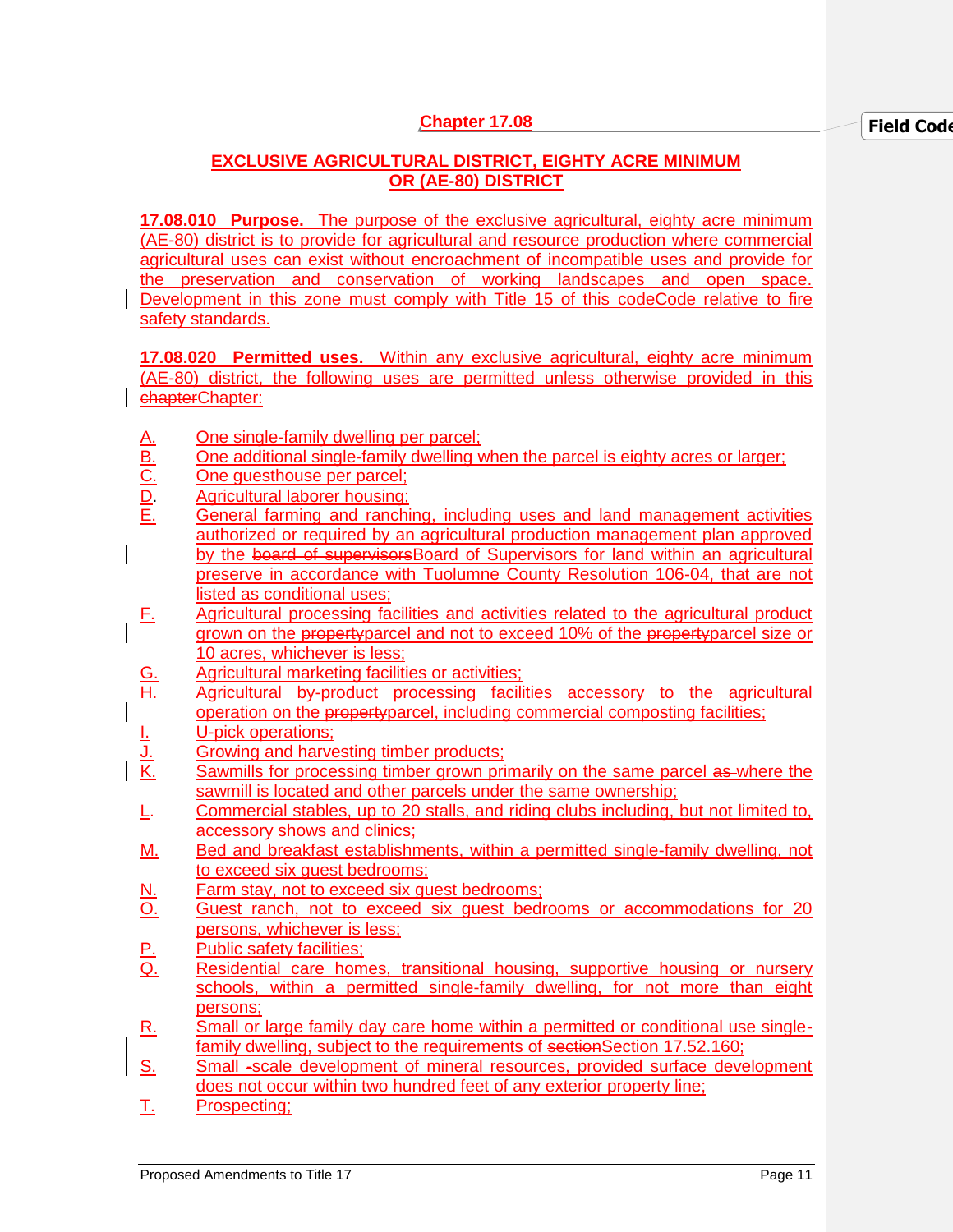| <u>U.</u>                           | Recreational uses without buildings, accessory to a primary agricultural use<br>including, but not limited to, hiking, non-motorized biking, hunting, fishing,   |
|-------------------------------------|------------------------------------------------------------------------------------------------------------------------------------------------------------------|
|                                     | boating, swimming, horseback riding, wagon rides, picnicking, cattle drives and                                                                                  |
|                                     | nature walks;                                                                                                                                                    |
| <u>V.</u>                           | The erection, construction, alteration, or maintenance of gas, water, sewer,                                                                                     |
|                                     | electrical, communication or other public utility distribution facilities except as                                                                              |
|                                     | otherwise provided in this codeCode;                                                                                                                             |
| <u>W.</u>                           | Storage of petroleum products for use in conjunction with a permitted the primary                                                                                |
|                                     | agricultural use of the parcel;                                                                                                                                  |
| $\frac{X}{Y}$                       | Private airstrips and private heliports;                                                                                                                         |
|                                     | Educational workshops, craft demonstrations, or demonstration gardens                                                                                            |
|                                     | accessory to the primary agricultural use of the parcel;                                                                                                         |
| $\underline{Z}$                     | Educational workshops, craft demonstrations, or demonstration gardens not                                                                                        |
|                                     | accessory to the agricultural use of the parcel subject to the requirements of                                                                                   |
|                                     | Section 17.52.220;                                                                                                                                               |
| AAZ.                                | Commercial events subject to the requirements of Section 17.52.220;                                                                                              |
|                                     | BBAA. Seasonal activities including, but not limited to, crop mazes, pumpkin patches                                                                             |
|                                     | and berry harvests accessory to the primary agricultural use of the parcel;<br><b>CCBB.</b> Petting zoo accessory to the primary agricultural use of the parcel; |
|                                     | <b>DDCC.</b> Private garages accessory to a single-family dwelling, or one private garage, not                                                                   |
|                                     | to exceed four thousand (4,000) square feet, as a primary use of the parcel;                                                                                     |
|                                     | <b>EEDD.</b> Open space, including uses and land management activities authorized or                                                                             |
|                                     | required by a wildlife habitat management plan, submerged area plan, recreation                                                                                  |
|                                     | master plan, scenic corridor management plan, or other plan for open space use                                                                                   |
|                                     | approved by the board of supervisors Board of Supervisors for land within an                                                                                     |
|                                     | agricultural preserve in accordance with Tuolumne County Resolution 106-04,                                                                                      |
|                                     | that are not listed as conditional uses;                                                                                                                         |
|                                     | FFEE. Roadside stand up to one -thousand five -hundred (1,500) square feet in area;                                                                              |
|                                     | GGFF. Energy generating facilities accessory to the primary agricultural use on the farm                                                                         |
|                                     | or ranch;                                                                                                                                                        |
| HHGG.                               | Reservoirs for storage of water by a public utility;                                                                                                             |
| HHH.                                | Accessory uses and structures appurtenant to permitted uses.                                                                                                     |
|                                     |                                                                                                                                                                  |
|                                     | 17.08.030 Conditional uses. Within any exclusive agricultural, eighty acre minimum                                                                               |
|                                     | (AE-80) district, the following uses are permitted subject to first securing a use permit.                                                                       |
|                                     | Conditional uses cannot be substantially detrimental to surrounding agricultural                                                                                 |
|                                     | operations, the primary agricultural use of the propertyparcel or to neighboring                                                                                 |
|                                     | propertiesparcels.                                                                                                                                               |
|                                     |                                                                                                                                                                  |
| $rac{\overline{A}}{\overline{B}}$ . | Additional single-family dwellings, eighty (80) acres per unit maximum density;<br><b>Agricultural support services;</b>                                         |
|                                     |                                                                                                                                                                  |
|                                     |                                                                                                                                                                  |
|                                     | Agricultural processing facilities and activities for products not related to the                                                                                |
|                                     | agricultural product grown on the propertyparcel or which exceed 10% of the                                                                                      |
|                                     | parcel size or 10 acres, whichever is less;                                                                                                                      |
| $\mathbf{D}$                        | Roadside stand exceeding one -thousand five -hundred (1,500) square feet in                                                                                      |
|                                     | area,                                                                                                                                                            |
| Ε.                                  | Agricultural by-product processing facilities not accessory to the agricultural                                                                                  |
|                                     | operation on the propertyparcel, including commercial composting facilities;                                                                                     |
| <u>Е.</u>                           | Livestock feed yards, stockyards, auction yards, animal processing facilities, or                                                                                |
| <u>G</u>                            | rendering plants;<br>Animal hospitals, veterinary clinics, kennels, or animal boarding facilities;                                                               |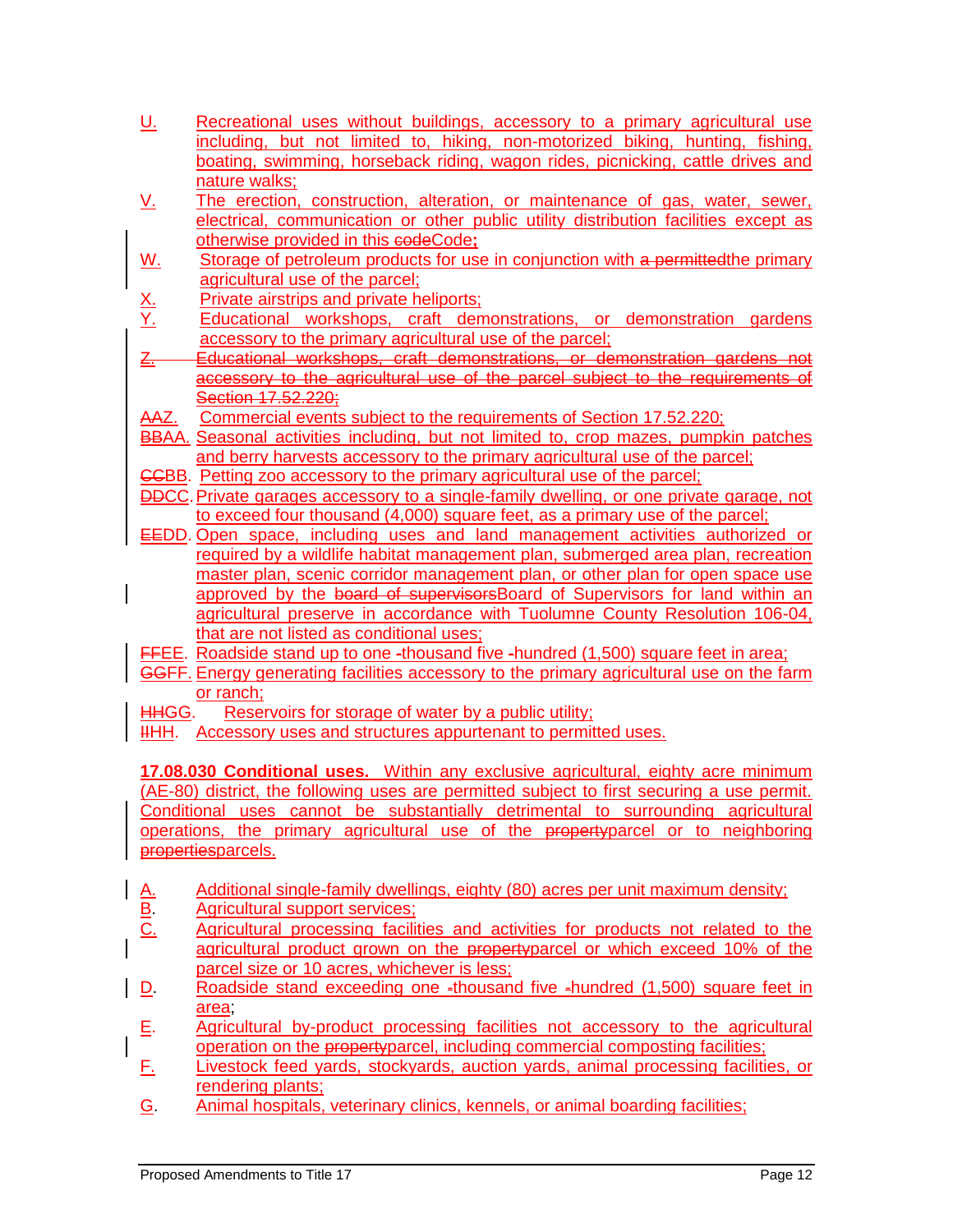- 
- H. Agricultural hospitality facilities;<br><u>I.</u> Large scale development of mir Large scale development of mineral resources or surface development of mineral resources within two hundred feet of any exterior property line;
- J. Sawmills for processing timber other than that grown primarily on the same parcel as where the sawmill is located and other parcels under the same ownership;
- 
- Schools;
- Places of worship;
- Cemeteries;
- Mausoleums, columbaria and crematoria when in conjunction with a cemetery;
- X. Day care centers other than family day care homes;<br>
<u>L. Schools;</u><br>
<u>M.</u> Places of worship;<br>
<u>N.</u> Cemeteries;<br>
<u>O.</u> Mausoleums, columbaria and crematoria when in co<br>
<u>P.</u> Recreational buildings and developments including Recreational buildings and developments including, but not limited to, organized camps, campgrounds, recreational vehicle parks and picnic facilities;
- <u>Q. Commercial sShooting/archery ranges and trap shooting;<br>
R. Off-road vehicle courses and trails;<br>
S. On and off-shore marina facilities;<br>
T. Tent revivals, circuses and carnivals;<br>
<u>U.</u> Museums;<br>
Commercial refuse and s</u>
- Off-road vehicle courses and trails;
- On and off-shore marina facilities;
- Tent revivals, circuses and carnivals;
- Museums;
- Commercial refuse and sewage sludge disposal sites and public water and sewer treatment plants;
- 
- W. Public utility uses:<br>X. Commercial altern Commercial alternative energy generating facilities, including, but not limited to, wind and solar power facilities;
- <u>Y.</u> Airports and heliports;<br><u>Z.</u> Educational workshop
- Educational workshops, craft demonstrations and demonstration gardens not accessory to the primary agricultural use of the parcel and not in compliance with the requirements of Section 17.52.220;
- AA. Commercial events not in compliance with the requirements of Section 17.52.220;
- BB. Zoo or exotic animal park;
- CC. Farmers markets;
- DD. Commercial stables with more than 20 stalls;
- EE. Guest ranch exceeding six guest bedrooms or accommodations for 20 persons, whichever is less;
- FF. Accessory uses and structures appurtenant to conditional uses.

**17.08.040 Minimum parcel size.** Within any exclusive agricultural, eighty acre minimum (AE-80) district, no parcel of real property shall be divided or reconfigured where any parcel so created will be less than eighty gross acres in area or will have an area to perimeter ratio of less than 210, as calculated or confirmed by the countyCounty sSurveyor. An existing parcel which does not meet the minimum parcel or area to perimeter ratio regulations may be reconfigured to a resulting parcel which does not meet the minimum parcel size or area to perimeter ratio provided the reconfiguration does not result in a decrease in the size of the existing parcel and in the area to perimeter ratio of the existing parcel. Parcels resulting from a merger shall be exempt from the minimum parcel size and the area to perimeter ratio requirements.

**17.08.045 Agricultural laborer housing.** Notwithstanding sectionSection 17.08.040, a parcel of real property within an agricultural preserve may be divided to create a parcel of less than or equal to five (5) acres for sale or lease for agricultural laborer housing as provided in sectionSection 51230.2 of the California Government Code.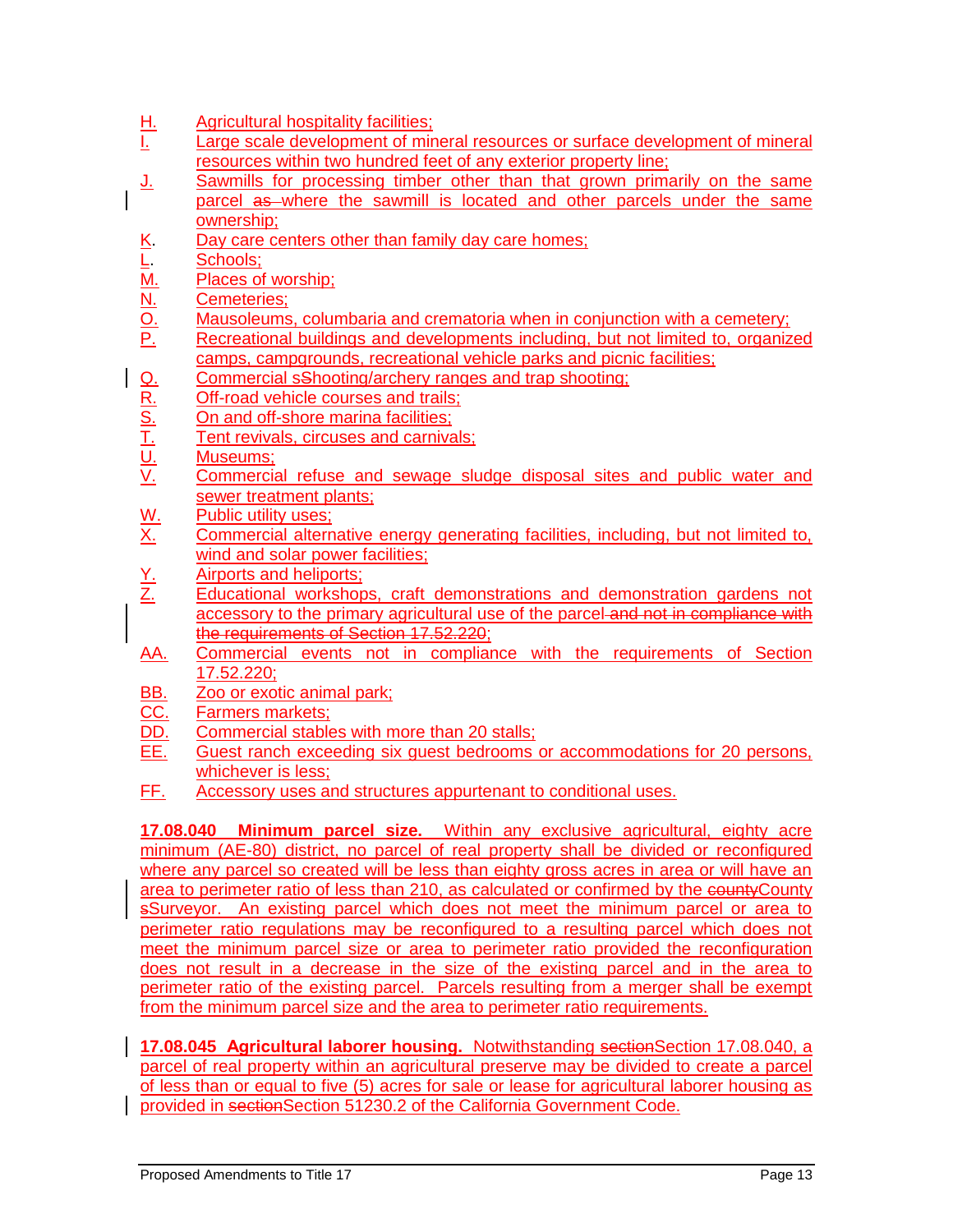**17.08.050 Building intensity.** Within any exclusive agricultural, eighty acre minimum (AE-80) district, the maximum building intensity shall be two (2) dwellings per eighty (80) acres; however, additional units are possible for agricultural laborer housing in accordance with state law or through a density bonus for the provision of affordable housing in accordance with the California Government Code. The maximum ratio of the coverage of all buildings on a parcel, referred to as the floor area ratio (FAR), shall be 0.1.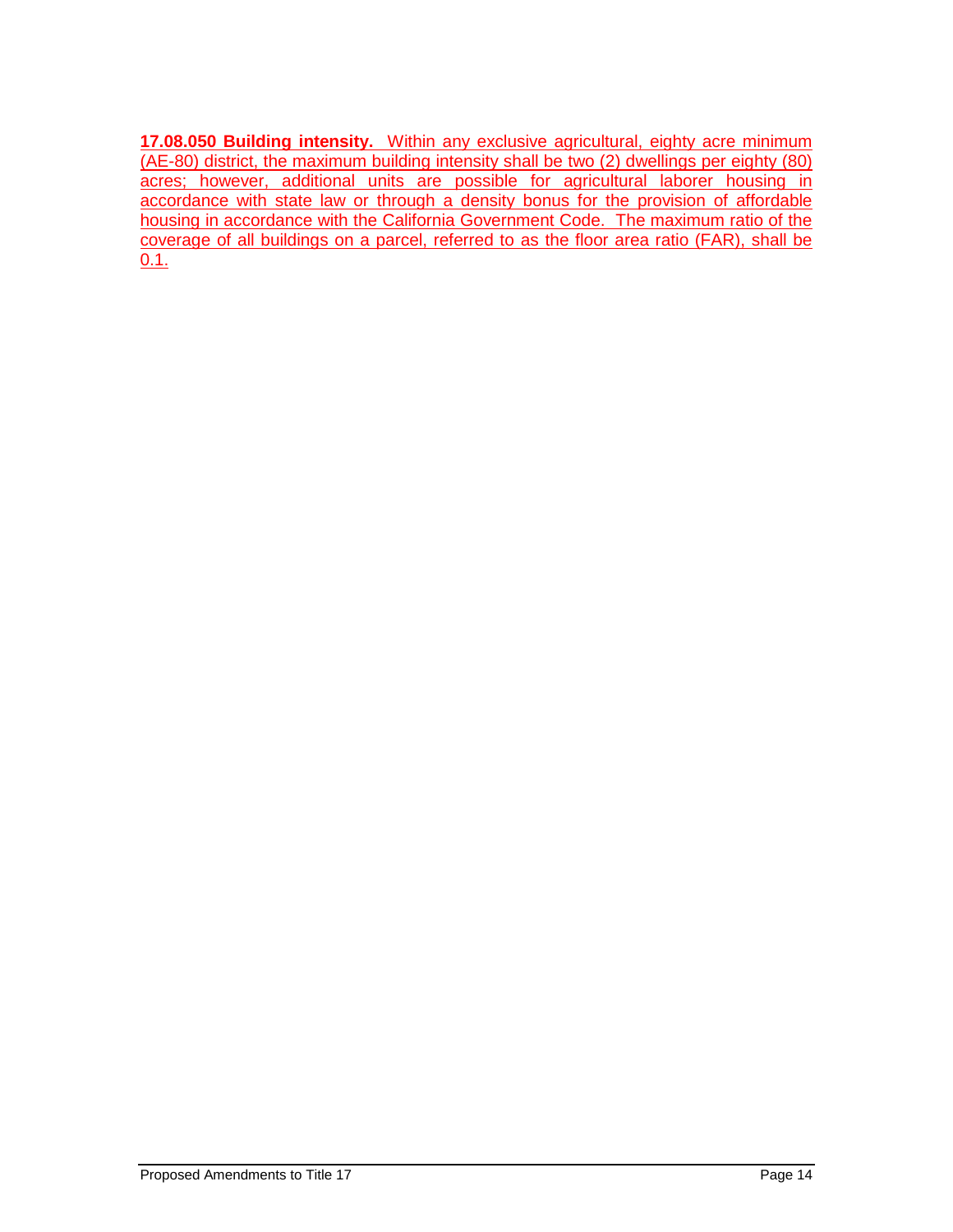# **EXCLUSIVE AGRICULTURAL DISTRICT, THIRTY-SEVEN ACRE MINIMUM OR (AE-37) DISTRICT**

**17.089.010 Purpose.** The purpose of the exclusive agricultural, thirty-seven acre minimum (AE-37) district is to provide for agricultural and resource production where commercial agricultural uses can exist without encroachment of incompatible uses and provide for the preservation and conservation of working landscapes and open space. Development in this zone must comply with Title 15 of this codeCode relative to fire safety standards.

**17.089.020 Permitted uses.** Within any exclusive agricultural, thirty-seven acre minimum (AE-37) district, the following uses are permitted unless otherwise provided in this chapterChapter:

- A. One single-family dwelling per parcel;
- B. One additional single-family dwelling when the parcel is thirty-seven acres or larger:
- C. Che guesthouse per parcel;<br>
<del>V</del>D. Agricultural laborer housing:
- Agricultural laborer housing:
- General farming and ranching, including uses and land management activities authorized or required by an agricultural production management plan approved by the board of supervisors Board of Supervisors for land within an agricultural preserve in accordance with Tuolumne County Resolution 106-04, that are not listed as conditional uses;
- DF. Agricultural processing facilities and activities and related accessory uses for products primarily from a farm or ranch located on the parcel or a combination of the parcel and other parcels under the same ownership all of which are located in the county related to the agricultural product grown on the property parcel and not to exceed 10% of the propertyparcel size or 10 acres, whichever is less;
- E. Roadside stand and other marketing and sales facilities for agricultural products primarily from a farm or ranch located on the parcel or a combination of the parcel and other parcels under the same ownership all of which are located in the county;
- G. Agricultural marketing facilities or activities;
- H. Agricultural by-product processing facilities accessory to the agricultural operation on the propertyparcel, including commercial composting facilities;
- Nurseries and greenhouses;
- <u>I.</u> U-pick operations;<br>
<del>F.</del> Nurseries and gree<br>
G. Christmas tree farm
- G. Christmas tree farms;<br>U. Growing and harvestir Growing and harvesting forest-timber products;
- HK. Sawmills for processing timber grown primarily from on the same parcel as where the sawmill is located and other parcels under the same ownership;
- **IL.** Commercial stables, up to 20 stalls, and riding clubs and quest ranches including, but not limited to, accessory shows and clinics;
- M. Bed and breakfast establishments, within a permitted single-family dwelling, not to exceed six guest bedrooms;
- N. Farm stay, not to exceed six guest bedrooms;
- O. Guest ranch, not to exceed six guest bedrooms or accommodations for 20 persons, whichever is less;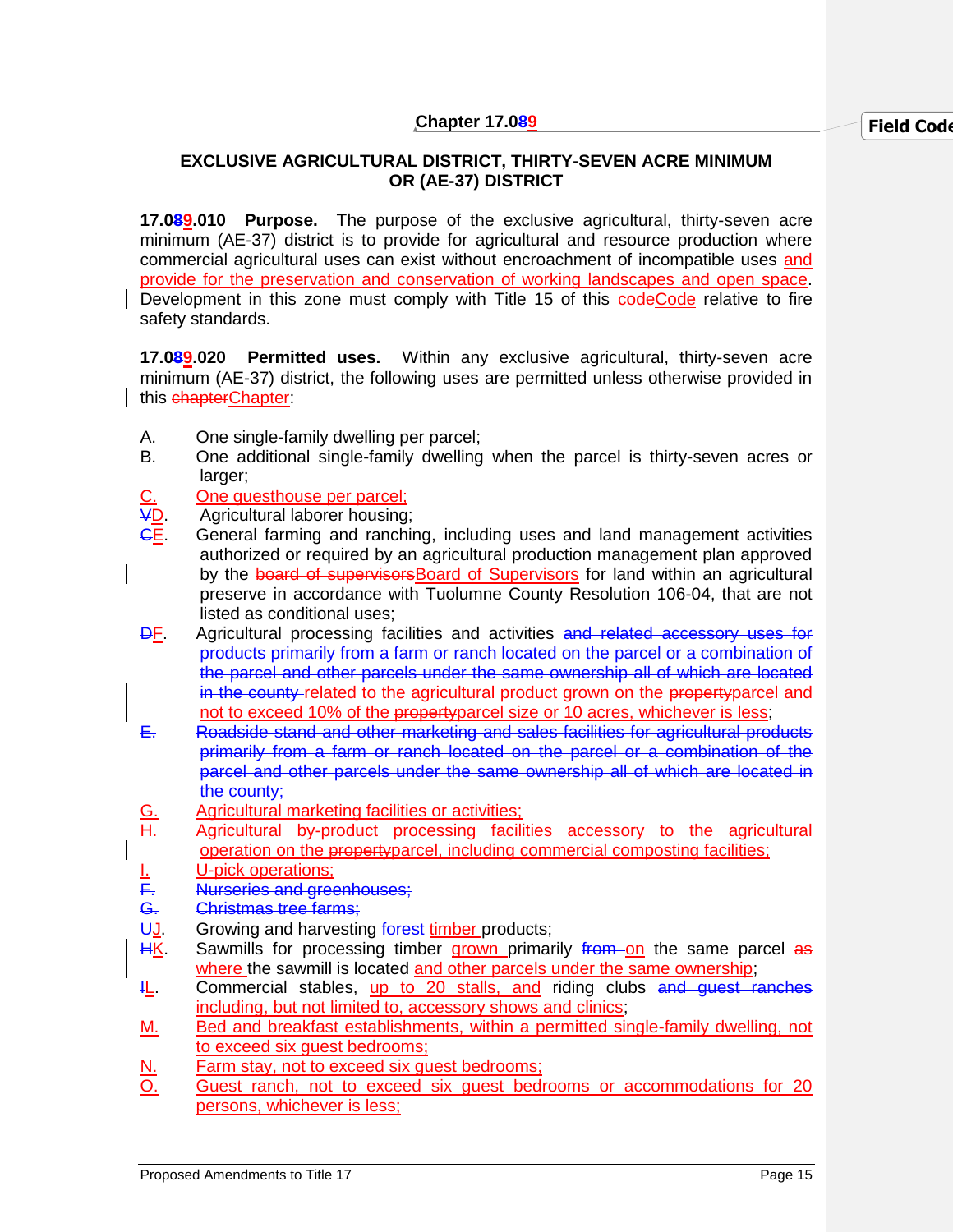KP. Firehouses and police stations; Public safety facilities;<br>LQ. Residential care homes, transitional housing, supp

- Residential care homes, transitional housing, supportive housing or nursery schools, within a permitted single-family dwelling, for not more than eight persons;
- MR. Small or large family day care home within a permitted or conditional use singlefamily dwelling, subject to the requirements of sectionSection 17.52.160;
- JS. Small\_-scale development of mineral resources, provided surface development does not occur within two hundred feet of the any exterior property line; RT. Prospecting;
- S. Wineries and related accessory uses and facilities for processing grapes or other fruits grown primarily on the same parcel as the winery located;
- T. Retail sales or tasting of wine produced from grapes or other fruits grown primarily on the same parcel as the winery is located;
- YU. Recreational uses without buildings, incidental or accessory to a primary agricultural use including, but not limited to, hiking, non-motorized biking, hunting, fishing, boating, swimming, horseback riding, wagon rides, picnicking, cattle drives and nature walks;
- N. Churches;
- PV. The erection, construction, alteration, or maintenance of gas, water, sewer, electrical, communication or other Ppublic utility distribution facilities except as otherwise provided in this codeCode**;**
- XW. Storage of petroleum products for use in conjunction with a permitted the primary agricultural use of the parcel;
- **OX.** Private airstrips and private heliports;
- Q. Cemeteries:
- Y. Educational workshops, craft demonstrations, or demonstration gardens accessory to the primary agricultural use of the parcel;
- Z. Educational workshops, craft demonstrations, or demonstration gardens not accessory to the agricultural use of the parcel subject to the requirements of Section 17,52,220;
- AAZ. Commercial events subject to the requirements of Section 17.52.220;
- BBAA. Seasonal activities including, but not limited to, crop mazes, pumpkin patches and berry harvests accessory to the primary agricultural use of the parcel;
- CCBB. Petting zoo accessory to the primary agricultural use of the parcel;
- ZCCDD. Private garages accessory to a single-family dwelling, or one private garage, not to exceed a building coverage of 25% of the parcel or four thousand (4,000) square feet, whichever is less, as a primary use of the parcel;
- WDDEE. Open space, including uses and land management activities authorized or required by a wildlife habitat management plan, submerged area plan, recreation master plan, scenic corridor management plan, or other plan for open space use approved by the board of supervisorsBoard of Supervisors for land within an agricultural preserve in accordance with Tuolumne County Resolution 106-04, that are not listed as conditional uses;

FFEE. Roadside stand up to one -thousand five -hundred (1,500) square feet in area;

# GGFF. Energy generating facilities accessory to the primary agricultural use on the farm or ranch;

HHGG. Reservoirs for storage of water by a public utility;

AAHHII. Accessory uses and structures appurtenant to permitted uses.

**17.089.030 Conditional uses.** Within any exclusive agricultural, thirty-seven acre minimum (AE-37) district, the following uses are permitted subject to first securing a use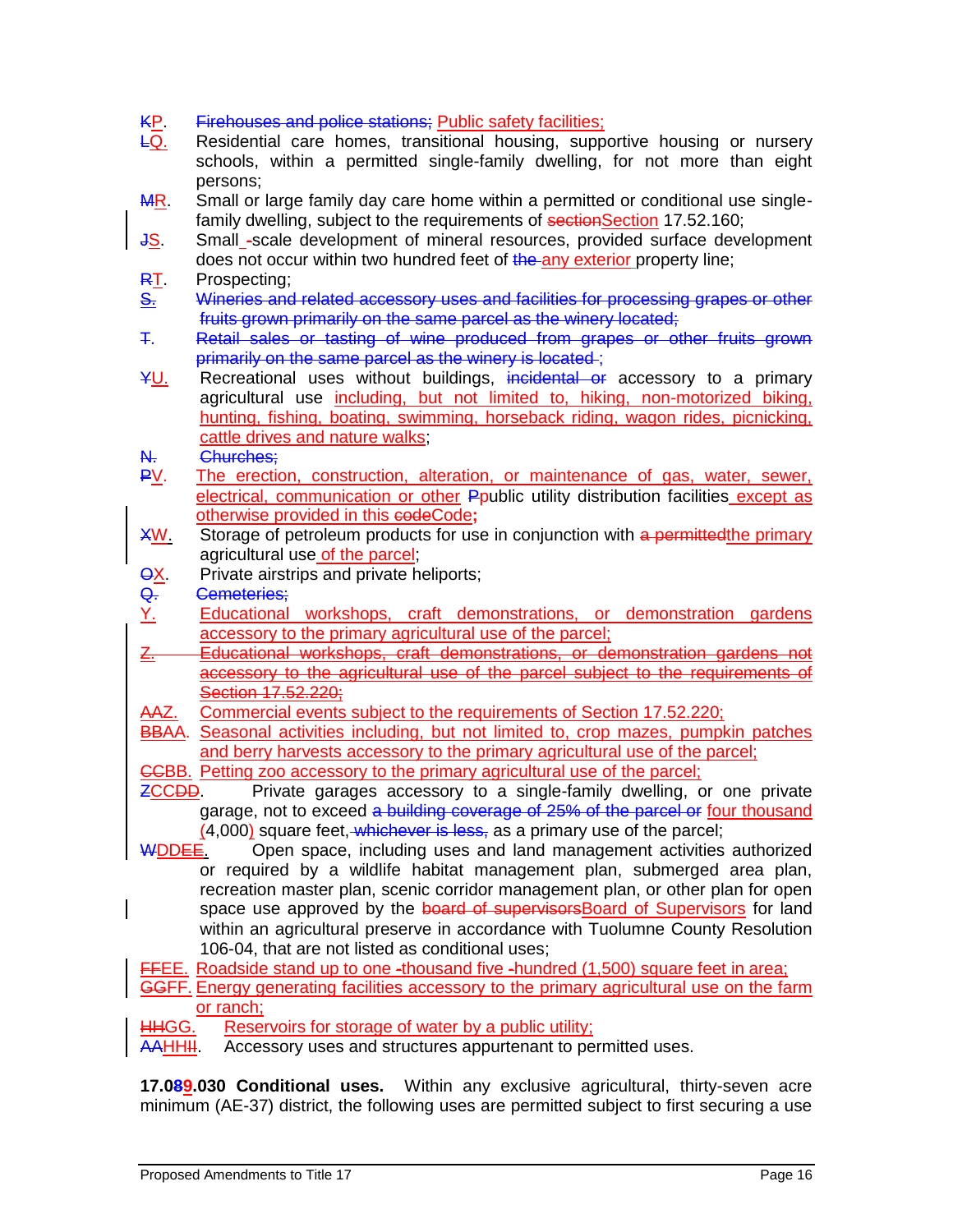permit. Conditional uses cannot be substantially detrimental to surrounding agricultural operations, the primary agricultural use of the property parcel or to neighboring propertiesparcels.

- A. Additional single-family dwellings, thirty-seven acres per unit maximum density;
- **TB.** Agricultural support services;
- C. Agricultural processing facilities and activities for products not related to the agricultural product grown on the propertyparcel or which exceed 10% of the parcel size or 10 acres, whichever is less;
- RD. Roadside stands for products not grown primarily on the parcel exceeding onethousand five -hundred (1,500) square feet in area;
- E. Agricultural by-product processing facilities not accessory to the agricultural operation on the propertyparcel, including commercial composting facilities;
- OF Livestock feedlots yards, stockyards, auction yards, or slaughterhouses animal processing facilities, or rendering plants;
- QG. Animal hospitals, veterinary clinics, kennels, or animal boarding facilities;
- H. Agricultural hospitality facilities;<br>Large scale development of min
- Large scale development of mineral resources or surface development of mineral resources within two hundred feet of any exterior property line;
- J. Sawmills for processing timber other than that grown primarily on the same parcel as where the sawmill is located and other parcels under the same ownership;
- EK. Day care centers other than family day care homes;
- <mark>F<u>L</u>.</mark> Schools;<br>M. Places of
- M. Places of worship;<br>N. Cemeteries;
- N. Cemeteries:<br>KO. Mausoleums
- Mausoleums, columbaria and crematoria when in conjunction with a cemetery;
- L. Wineries and related accessory uses and facilities for processing grapes or other fruits not grown primarily on the same parcel as the winery is located;
- M. Wine marketing facilities;
- BP. Recreational buildings and developments including, but not limited to, organized camps, campgrounds, recreational vehicle parks and picnic facilities;
- Q. Commercial sShooting/archery ranges and trap shooting;<br>
R. Off-road vehicle courses and trails;<br>
CS. On and off-shore marina facilities;<br>
D<u>T</u>. Tent revivals, circuses and carnivals;
- Off-road vehicle courses and trails;
- On and off-shore marina facilities;
- 
- Museums:
- <u>DT</u>. Tent revivals, circuses and carnivals;<br><u>U. Museums;</u><br>G<u>V</u>. Commercial\_Rrefuse and sewage <u>sl</u> Commercial Rrefuse and sewage sludge disposal sites and public water and sewer treatment plants;
- **HW.** Public utility uses;
- X. Commercial alternative energy generating facilities, including, but not limited to, wind and solar power facilities:
- NY. Airports and heliports;
- P. Bed and breakfast establishments, within a permitted single-family dwelling, six bedrooms or less;
- S. Other enterprises compatible with agricultural resource utilization;
- Z. Educational workshops, craft demonstrations and demonstration gardens not accessory to the primary agricultural use of the parcel-and not in compliance with the requirements of Section 17.52.220;
- AA. Commercial events not in compliance with the requirements of Section 17.52.220;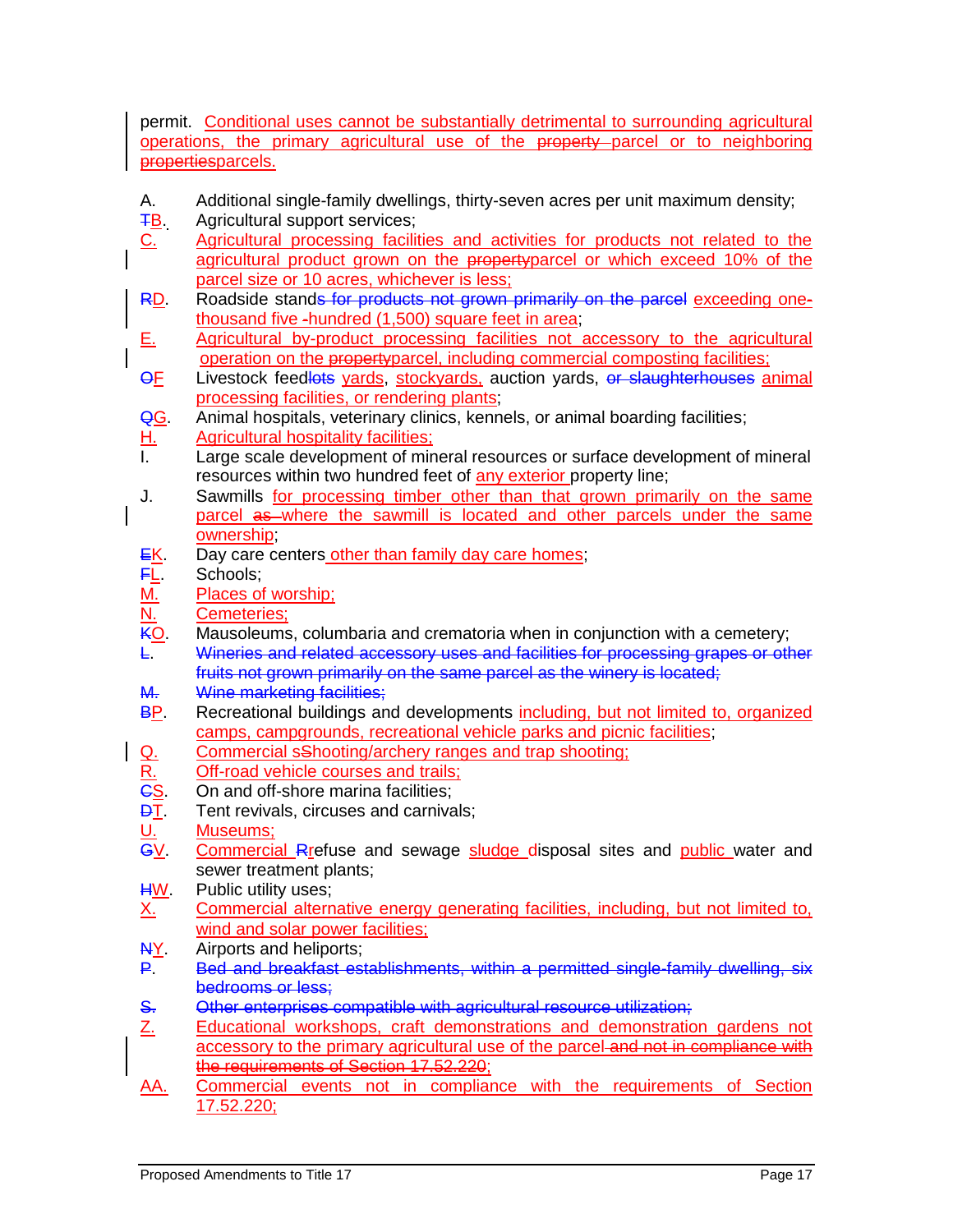- BB. Zoo or exotic animal park;
- CC. Farmers markets;
- DD. Commercial stables with more than 20 stalls;
- EE. Guest ranch exceeding six guest bedrooms or accommodations for 20 persons, whichever is less;
- UFF. Accessory uses and structures appurtenant to conditional uses.

**7.089.040 Minimum parcel size.** Within any exclusive agricultural, thirty-seven acre minimum (AE-37) district, no parcel of real property shall be divided or reconfigured where any parcel so created will be less than thirty-seven gross acres in area or will have an area to perimeter ratio of less than 210, as calculated or confirmed by the countyCounty Ssurveyor. An existing parcel which does not meet the minimum parcel or area to perimeter ratio regulations may be reconfigured to a resulting parcel which does not meet the minimum parcel size or area to perimeter ratio provided the reconfiguration does not result in a decrease in the size of the existing parcel and in the area to perimeter ratio of the existing parcel. Parcels resulting from a merger shall be exempt from the minimum parcel size and the area to perimeter ratio requirements.

**17.089.045 <b>Farm** Agricultural laborer housing. Notwithstanding sectionSection 17.08.040, a parcel of real property within an agricultural preserve may be divided to create a parcel of less than or equal to five (5) acres for sale or lease for agricultural laborer housing as provided in sectionSection 51230.2 of the California Government Code.

**17.089.050 Building intensity.** Within any exclusive agricultural, thirty-seven acre minimum (AE-37) district, the maximum building intensity shall be two (2) dwellings per thirty-seven (37) acres; however, additional units are possible for agricultural laborer housing in accordance with state law or through a density bonus for the provision of affordable housing for households of very low or lower income and senior citizens in accordance with the California Government Code. The maximum ratio of the coverage of all buildings on a parcel, referred to as the floor area ratio (FAR), shall be 0.1.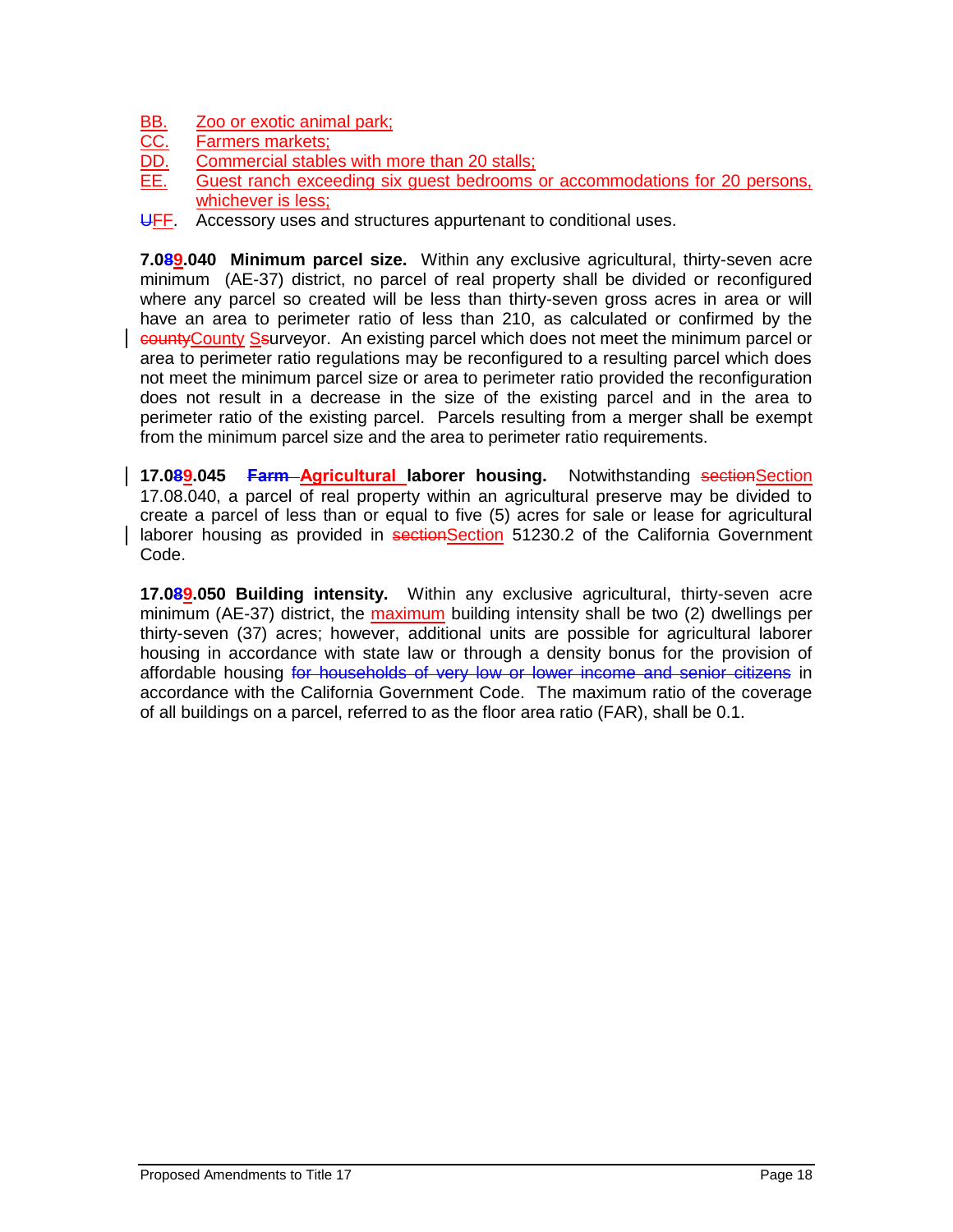#### **GENERAL AGRICULTURAL DISTRICT, TWENTY ACRE MINIMUM, OR (A-20) DISTRICT**

**17.10.010 Purpose.** The purpose of the general agricultural, twenty acre minimum (A-20) district is to provide for country-estate type living while maintaining large areas for the commercial production of food and fiber where such agricultural uses can exist without the encroachment of incompatible land uses. Development in this zone must comply with Title 15 of this codeCode relative to fire safety standards.

**17.10.020 Permitted uses.** Within any general agricultural, twenty acre minimum (A-20) district, the following uses are permitted unless otherwise provided in this chapterChapter: **Field Code** 

- A. One single-family dwelling per parcel;
- B. One additional single-family dwelling or one guesthouse when the parcel is twenty acres or larger;
- VC. Agricultural laborer housing;
- CD. General farming and ranching;
- DE. Agricultural processing facilities and activities and related accessory uses for products primarily from a farm or ranch located on the parcel or a combination of the parcel and other parcels under the same ownership all of which are located in the county related to the agricultural product grown on the property parcel and not to exceed 10% of the parcel size or 5 acres, whichever is less;
- EF. Roadside stand and other marketing and sales facilities for agricultural products primarily from a farm or ranch located on the parcel or a combination of the parcel and other parcels under the same ownership all of which are located in the county up to one- thousand five -hundred(1,500) square feet in area;
	-
- G. Agricultural marketing facilities or activities;<br>
<u>H.</u> Agricultural by-product processing facilities Agricultural by-product processing facilities accessory to the agricultural operation on the propertyparcel, including commercial composting facilities;
- <u>I.</u> U-pick operations;<br>F<u>J</u>. Nurseries and gree Nurseries and greenhouses;
- GK. Christmas trees farms;
- UJ. Growing and harvesting of forest timber products;
- HK. Sawmills for processing timber grown only on the same parcel as where the sawmill is located;
- JL. Commercial stables, up to 20 stalls, and riding clubs and guest ranches including, but not limited to, accessory shows and clinics;
- **QM.** Bed and breakfast establishments, within a permitted single-family dwelling, not to exceed six quest bedrooms or less;
- N. Farm sStay, not to exceed six quest bedrooms;
- O. Guest rRanch, not to exceed six guest bedrooms or accommodations for 20 persons, whichever is less;
- **MP.** Residential care homes, transitional housing, supportive housing or nursery schools within a permitted single-family dwelling, for not more than eight persons;
- $\overline{WQ}$ . Small or large family day care home within a permitted or conditional use singlefamily dwelling, subject to the requirements of sectionSection 17.52.160;
- KR. Small -scale development of mineral resources, provided surface development

**Field Code**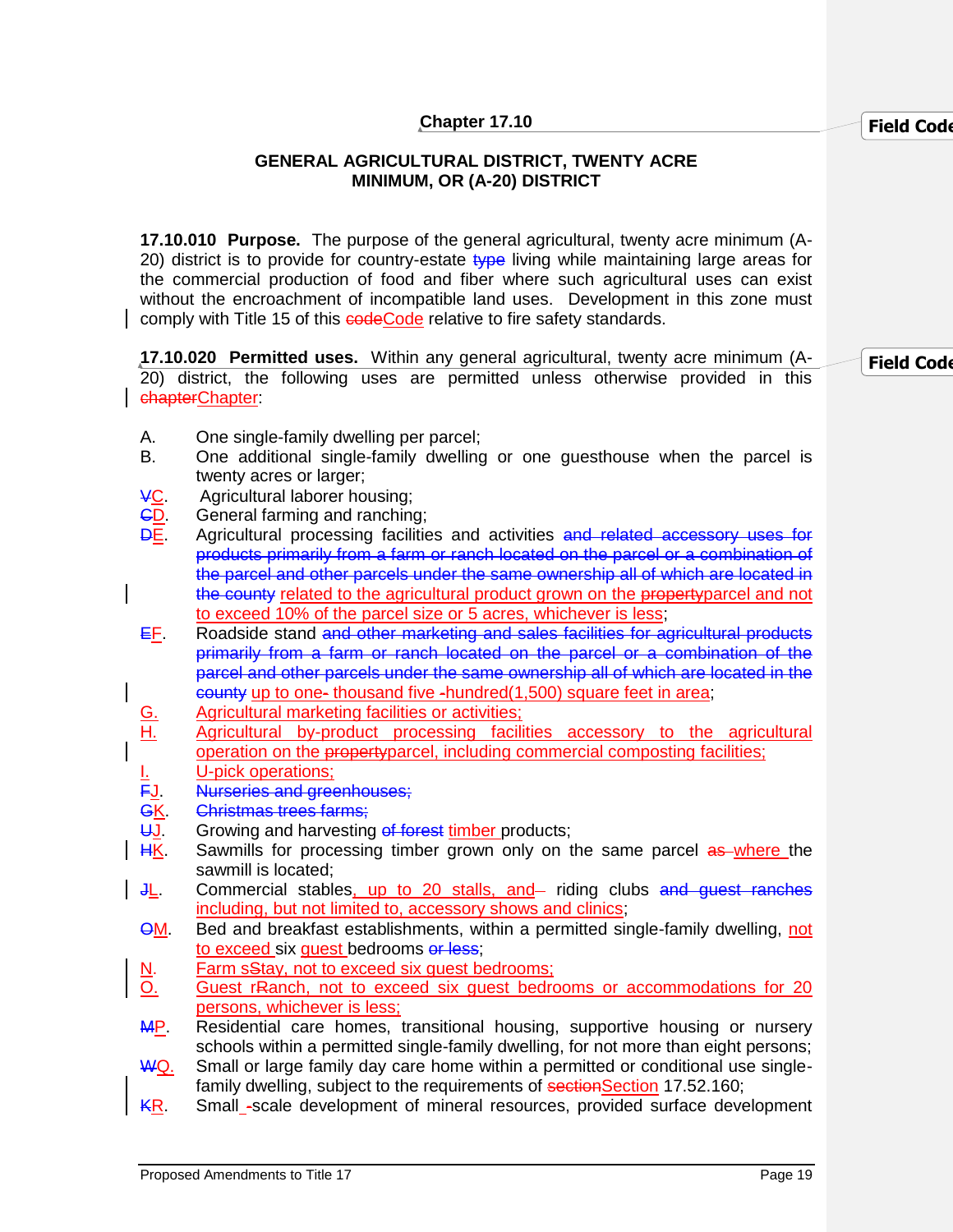does not occur within two hundred feet of the any exterior property line;

- **QS.** Prospecting;
- **IT.** General recreational use without buildings, incidental accessory to the primary use of the parcel including, but not limited to, hiking, non-motorized biking, hunting, fishing, boating, swimming, horseback riding, wagon rides, picnicking, cattle drives, and nature walks;
- LU. Firehouses and police stations Public safety facilities;
- N. Churches;
- PV. The erection, construction, alteration, or maintenance of gas water, sewer, electrical, communication or other Ppublic utility distribution facilities except as otherwise provided in this codeCode;
- R. Cemeteries;
- S. Wineries and related accessory uses and facilities for processing grapes or other fruits grown primarily on the same parcel as the winery is located;
- T. Retail sales or tasting of wine produced from grapes or other fruits grown primarily on the same parcel as the winery is located;
- W. Educational workshops, craft demonstrations or demonstration gardens accessory to the primary agricultural use of the parcel;
- X. Educational workshops, craft demonstrations, or demonstration gardens not accessory to the agricultural use of the parcel subject to the requirements of Section 17.52.220;
- YX. Commercial events subject to the requirements of Section 17.52.220;
- ZY. Seasonal activities including, but not limited to, crop mazes, pumpkin patches and berry harvests accessory to the primary agricultural use of the parcel;
- AAZ. Petting zoo accessory to the primary agricultural use of the parcel;<br>XAABB. Private garages accessory to a single-family dwelling, or one p

Private garages accessory to a single-family dwelling, or one private garage, not to exceed a building coverage of 25% of the parcel or four thousand (4,000) square feet, whichever is less, as a primary use of the parcel;

**¥BBCC.** Accessory uses and structures appurtenant to permitted uses.

**17.10.030 Conditional uses.** Within any general agricultural, twenty acre minimum (A-20) district, the following uses are permitted subject to first securing a use permit. The conditional uses cannot be substantially detrimental to surrounding agricultural operations, the primary agricultural use of the propertyparcel or to neighboring propertiesparcels.

- A. One additional single-family dwelling, ten acres per unit maximum density;
- B. Agricultural processing facilities and activities for products not related to the agricultural product grown on the propertyparcel or which exceed 10% of the parcel size or 5 acres, whichever is less;
- C. Roadside stand exceeding one -thousand five -hundred (1,500) square feet in area;
- D. Agricultural by-product processing facilities not accessory to the agricultural operation on the propertyparcel, including commercial composting facilities;
- GE. Livestock feedlots yards, stockyards, auction yards, and slaughterhouses animal processing facilities, or rendering plants;
- RF. Animal hospitals, veterinary clinics, kennels, or animal boarding facilities;
- G. Commercial stables with more than 20 stalls;<br>H. Large scale development of mineral resource
- Large scale development of mineral resources and or surface development of mineral resources within two hundred feet of any exterior property line;
- MI. Sawmills for processing timber not grown on the same parcel as where the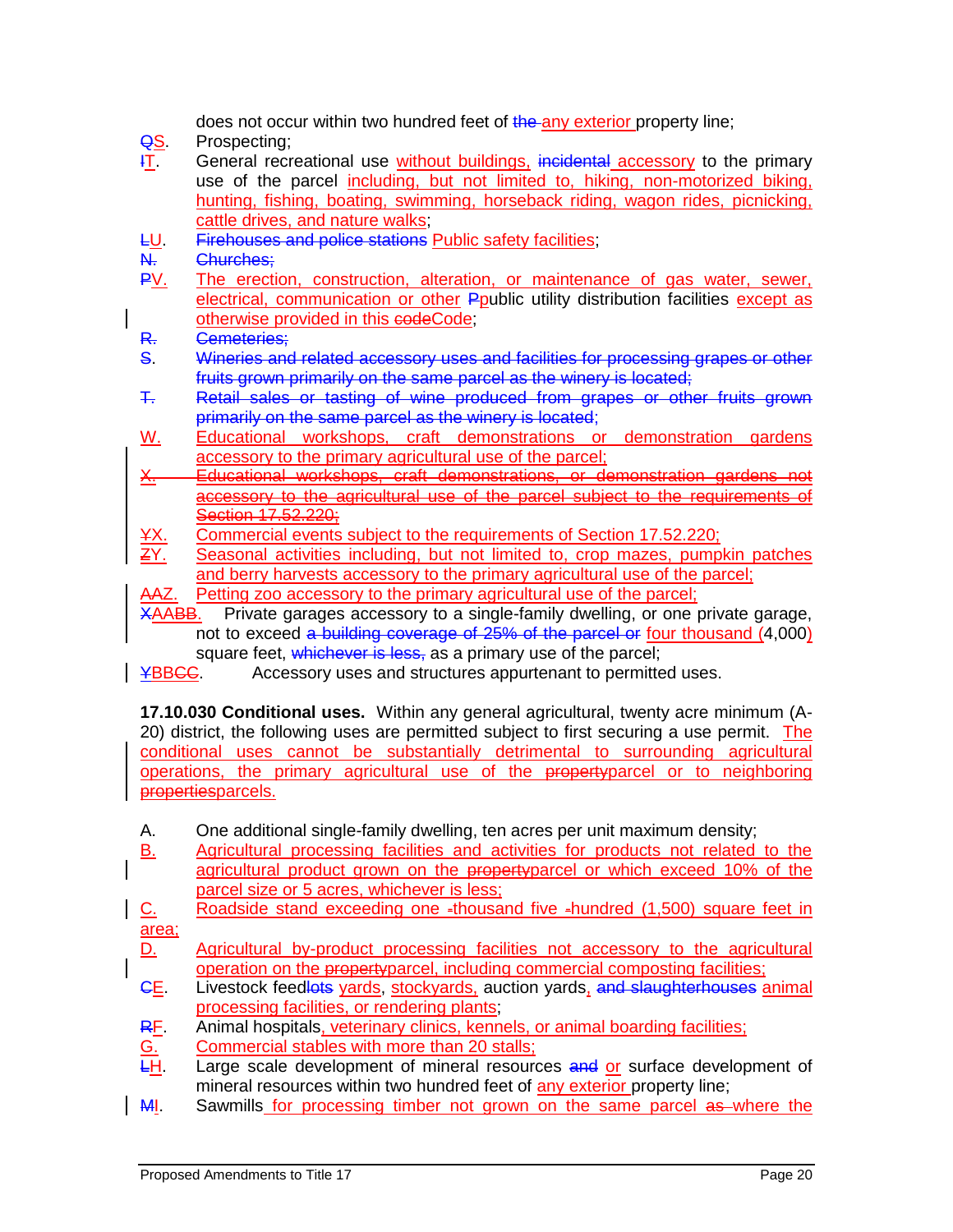|                                                                                 | sawmill is located;                                                                 |  |
|---------------------------------------------------------------------------------|-------------------------------------------------------------------------------------|--|
| <u>HJ</u> .                                                                     | Residential care homes, nursery schools and day care centers, other than family     |  |
|                                                                                 | day care homes;                                                                     |  |
| <u>JK</u>                                                                       | Schools, libraries, museums, art galleries, tourist information facilities;         |  |
|                                                                                 | Places of worship;                                                                  |  |
|                                                                                 | Cemeteries;                                                                         |  |
|                                                                                 | Mausoleums, columbaria and crematoria, when in conjunction with a cemetery;         |  |
| $\frac{\overline{MN}}{\overline{MN}}$                                           | Recreational buildings and developments including, but not limited to, organized    |  |
|                                                                                 | camps, campgrounds, recreational vehicle parks and picnic facilities;               |  |
|                                                                                 | Off-road vehicle courses and trails;                                                |  |
|                                                                                 | On and off-shore marina facilities;                                                 |  |
|                                                                                 | Tent revivals,- cGircuses and carnivals;                                            |  |
|                                                                                 | Museums;                                                                            |  |
| 한한 평면                                                                           | <b>Health care facilities:</b>                                                      |  |
| <u>IST</u>                                                                      | Temporary sales offices for parcels and residences;                                 |  |
| <u>KTU</u>                                                                      | Commercial Rrefuse and sewage sludge disposal sites and public water and            |  |
|                                                                                 | sewer treatment plants;                                                             |  |
| NUV                                                                             | Public utility uses;                                                                |  |
| <b>VW.</b>                                                                      | Commercial alternative energy generating facilities, including, but not limited to, |  |
|                                                                                 | wind and solar power facilities;                                                    |  |
| ₽.                                                                              | Wineries and related accessory uses and facilities for processing grapes or other   |  |
|                                                                                 | fruits not grown primarily on the same parcel as the winery is located;             |  |
| Q                                                                               | Wine marketing facilities;                                                          |  |
| S <sub>r</sub>                                                                  | Kennels:                                                                            |  |
| <b>BWX.</b>                                                                     | Airports and heliports;                                                             |  |
| <u>X¥.</u>                                                                      | Educational workshops, craft demonstrations and demonstration gardens not           |  |
|                                                                                 | accessory to the primary agricultural use of the parcel and not in compliance with  |  |
|                                                                                 | the requirements of Section 17.52.220;                                              |  |
| <u>YZ.</u>                                                                      | Commercial events not in compliance with the requirements of Section                |  |
|                                                                                 | 17.52.220                                                                           |  |
| <u>ZAA.</u>                                                                     | Guest ranch exceeding six guest bedrooms or accommodations for 20 persons,          |  |
|                                                                                 | whichever is less;                                                                  |  |
|                                                                                 | <b>AABB.</b> Farmers markets;                                                       |  |
| Accessory uses and structures appurtenant to conditional uses.<br><b>TBBCC.</b> |                                                                                     |  |

**17.10.040 Minimum parcel size.** Within any general agricultural, twenty acre minimum (A-20) district, no parcel of real property shall be divided or reconfigured where any parcel so created will be less than twenty gross acres in area or have an average width of less than five hundred feet. An existing parcel which does not meet the minimum parcel size or average width regulations may be reconfigured to a resulting parcel which does not meet the minimum parcel size and average width requirements provided the reconfiguration does not result in a decrease in the size of the existing parcel and in the average width of the existing parcel. Parcels resulting from a merger shall be exempt from the minimum parcel size and average width requirements.

#### **17.10.050 Building intensity.** Within any general agricultural, twenty acre minimum (A-20) district, the maximum building intensity shall be one (1) dwelling per ten (10) acres; however, additional units are possible for agricultural laborer housing in accordance with state law or through a density bonus for the provision of affordable housing for households of very low or lower income and senior citizens in accordance with the California Government Code. The maximum ratio of the coverage of all buildings on a **Field Code**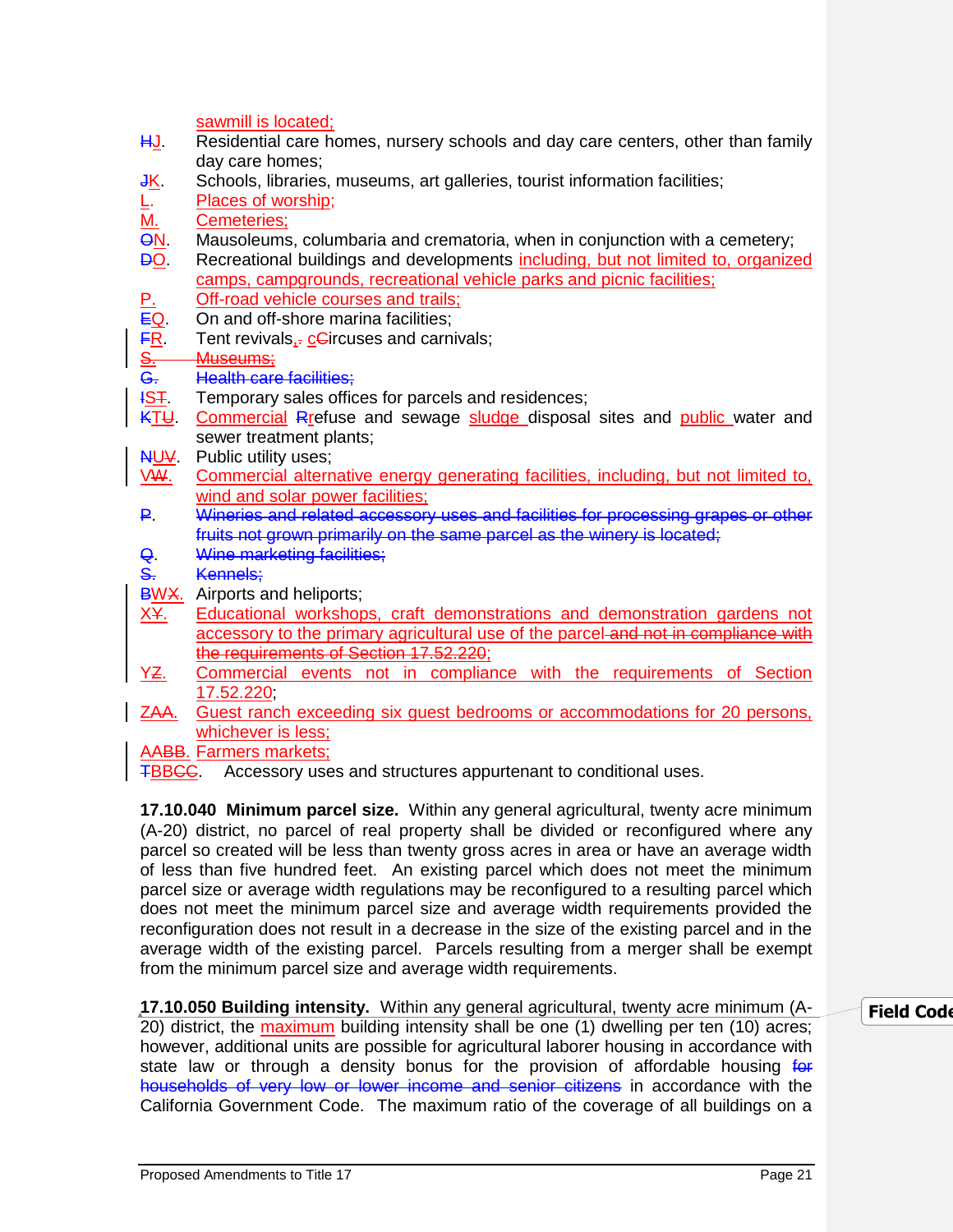parcel, referred to as the floor area ratio (FAR), shall be 0.2.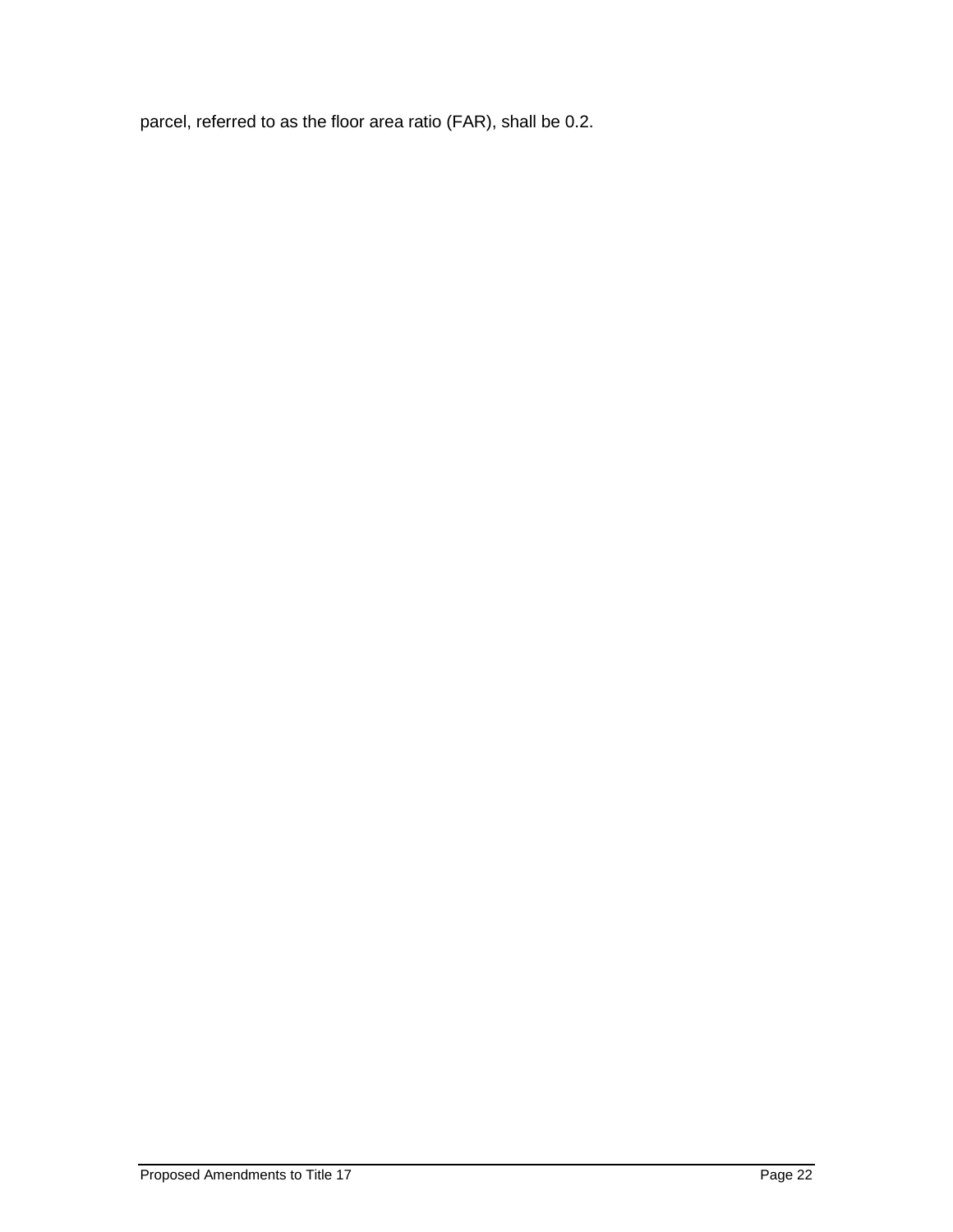#### **GENERAL AGRICULTURAL DISTRICT, TEN ACRE MINIMUM, OR (A-10) DISTRICT**

**17.12.010 Purpose.** The purpose of the general agricultural, ten acre minimum (A-10) district is to provide for country-estate type living on parcels less than twenty acres in area while maintaining areas for the commercial production of food and fiber where such agricultural uses can exist without the encroachment of incompatible land uses. Development in this zone must comply with Title 15 of this codeCode relative to fire safety standards.

**17.12.020 Permitted uses.** Within any general agricultural, ten acre minimum (A-10) district, the following uses are permitted unless otherwise provided in this chapterChapter:

**Field Code** 

- A. One single-family dwelling per parcel:
- B. One additional single-family dwelling or one guesthouse when the parcel is ten acres or larger;
- **UC.** Agricultural laborer housing;<br>**CD.** General farming and ranching
- General farming and ranching;
- **DE.** Agricultural processing facilities and activities and related accessory uses for products primarily from the farm or ranch located on the parcel or a combination of the parcel and other parcels under the same ownership all of which are located in the county related to the agricultural product grown on the property parcel and not to exceed 10% of the parcel size or 2 acres, whichever is less;
- EF. Roadside stand and other marketing and sales facilities for agricultural products primarily from a farm or ranch located on the parcel or a combination of the parcel and other parcels under the same ownership all of which are located in the county up to one -thousand five -hundred(1,500) square feet in area;
- 
- G. Agricultural marketing facilities or activities;<br>
<u>H.</u> Agricultural by-product processing facilities Agricultural by-product processing facilities accessory to the agricultural operation on the propertyparcel;
- <u>I.</u> <u>U-pick operations;</u><br>F. Nurseries and gree
- Nurseries and greenhouses;
- G. Christmas tree farms;
- **TJ.** Growing and harvesting of forest timber products;
- K. Commercial stables, up to 20 stalls, and riding clubs including, but not limited to, accessory shows and clinics;
- ML. Bed and breakfast establishments, within a permitted single-family dwelling, not to exceed six quest bedrooms or less:
- K.M. Residential care homes, transitional housing, supportive housing or nursery schools within a permitted single-family dwelling, for not more than eight persons;
- VN. Small or large family day care home within a permitted or conditional use singlefamily dwelling, subject to the requirements of sectionSection 17.52.160;
- IO. Small -scale development of mineral resources, provided surface development does not occur within two hundred feet of the any exterior property line;
- P. Prospecting;
- HQ. General recreational use without buildings, incidental accessory to the primary use of the parcel including, but not limited to, hiking, non-motorized biking, hunting, fishing, boating, swimming, horseback riding, wagon rides, picnicking,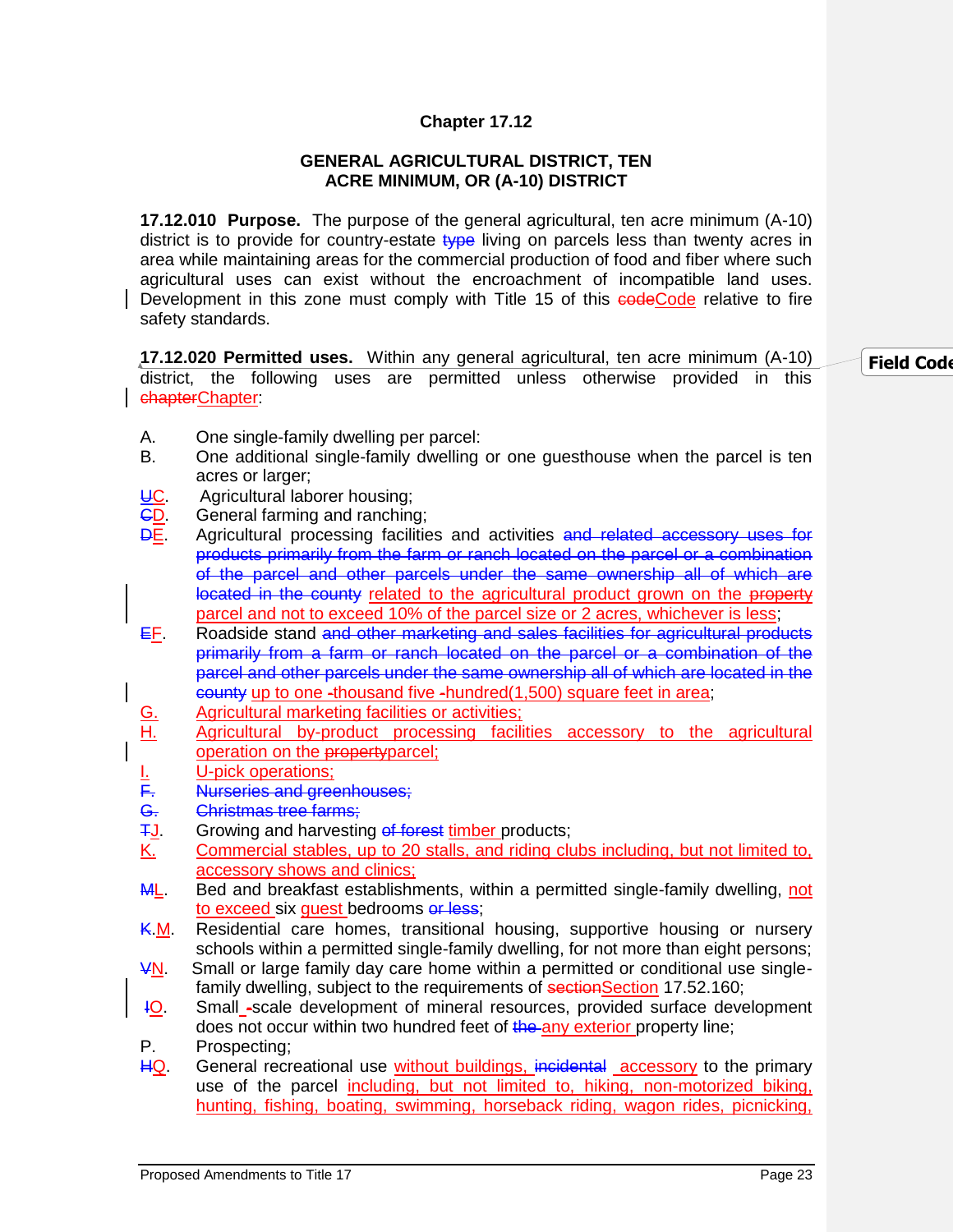#### cattle drives, and nature walks;

- JR. Firehouses and police stations Public safety facilities;
- Churches:
- OS. The erection, construction, alteration, or maintenance of gas, water, sewer, electrical, communication or other Ppublic utility distribution facilities except as otherwise provided in this codeCode;
- **AT.** Animal hospitals, indoors;
- Q. Cemeteries;
- R. Wineries and related accessory uses and facilities for processing grapes or other fruits grown primarily on the same parcel as the winery is located;
- S. Retail sales or tasting of wine produced from grapes or other fruits grown primarily on the same parcel as the winery is located;
- U. Educational workshops, craft demonstrations or demonstration gardens accessory to the primary agricultural use of the parcel;
- V. Seasonal activities including, but not limited to, crop mazes, pumpkin patches and berry harvests accessory to the primary agricultural use of the parcel;
- W. Petting zoo accessory to the primary agricultural use of the parcel;<br>X. Farm stay within a permitted single-family dwelling, not to exc
- Farm stay within a permitted single-family dwelling, not to exceed six quest bedrooms;
- Y. Guest ranch within a permitted single-family dwelling, not to exceed six guest bedrooms or accommodations for 20 persons, whichever is less;
- WZ. Private garages accessory to a single-family dwelling, or one private garage, not to exceed a building coverage of 25% of the parcel or four thousand (4,000) square feet, whichever is less, as a primary use of the parcel;
- VAA. Accessory uses and structures appurtenant to permitted uses.

**17.12.030 Conditional uses.** Within any general agricultural, ten acre minimum (A-10) district, the following uses are permitted subject to first securing a use permit. The conditional uses cannot be substantially detrimental to surrounding agricultural operations, the primary agricultural use of the propertyparcel or to neighboring propertiesparcels.

- A. One additional single-family dwelling, ten acres per unit maximum density;
- B. Agricultural processing facilities and activities for products not related to the agricultural product grown on the property parcel or which exceed 10% of the parcel size or 2 acres, whichever is less;
- C. Roadside stand exceeding one -thousand five -hundred (1,500) square feet in area;
- D. Agricultural by-product processing facilities not accessory to the agricultural operation on the propertyparcel, including commercial composting facilities;
- DE. Livestock feedlots yards, stockyards, auction yards, and slaughterhouses, or rendering plants;
- JF. Animal hospitals, outdoors, veterinary clinics, kennels, or animal boarding facilities;
- G. Commercial stables with more than 20 stalls;<br>
PH. Large scale development of mineral resourd
- Large scale development of mineral resources and or surface development of mineral resources within two hundred feet of any exterior property line;
- **CI** Sawmills;
- $\frac{11}{2}$ . Residential care homes, nursery schools and day care centers, other than family day care homes;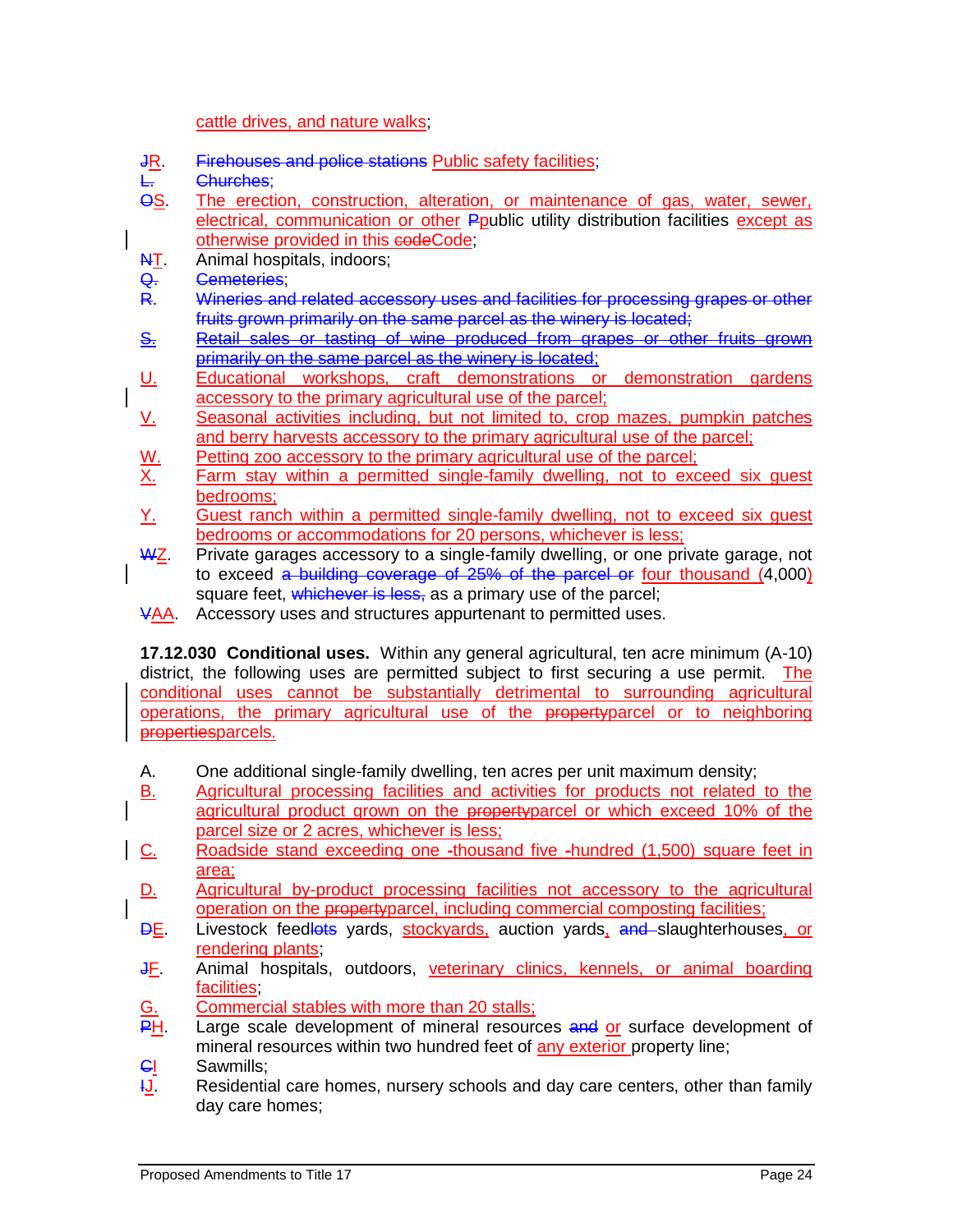| <u>FR</u>                                    | Schools, libraries, museums, art galleries, tourist information facilities;        |
|----------------------------------------------|------------------------------------------------------------------------------------|
|                                              | Places of worship;                                                                 |
| $\frac{1}{\sqrt{2}}$<br>$\frac{1}{\sqrt{2}}$ | Cemeteries;                                                                        |
|                                              | Mausoleums, columbaria and crematoria, when in conjunction with a cemetery;        |
|                                              | Recreational buildings and developments including, but not limited to, organized   |
|                                              | camps, campgrounds, recreational vehicle parks and picnic facilities;              |
|                                              | Off-road vehicle courses and trails;                                               |
|                                              | On and off-shore marina facilities;                                                |
| 포 <mark>의 이</mark> 리다                        | Tent revivals, circuses and carnivals;                                             |
|                                              | Museums;                                                                           |
|                                              | <b>Health care facilities;</b>                                                     |
| <b>K.</b>                                    | Kennels;                                                                           |
| <b>MST</b>                                   | Temporary sales offices for parcels and residences;                                |
| NTU                                          | Commercial Rrefuse and sewage sludge disposal sites, and public water and          |
|                                              | sewer treatment plants;                                                            |
| <u>v.</u>                                    | <b>Commercial composting facilities;</b>                                           |
|                                              | <b>OWU.</b> Public utility uses;                                                   |
| VX.                                          | Commercial alternative energy generating facilities including, but not limited to, |
|                                              | wind and solar power facilities;                                                   |
|                                              | <b>BWY.</b> Airports and heliports;                                                |
| R.                                           | Wineries and related accessory uses and facilities for processing grapes or other  |
|                                              | fruits not grown primarily on the same parcel as the winery is located;            |
| S.                                           | Wine marketing facilities;                                                         |
| <u>XZ.</u>                                   | Farm stay, not to exceed six guest bedrooms other than within a permitted          |
|                                              | single-family dwelling;                                                            |
| <b>TYAA</b>                                  | Commercial stables, riding clubs and gGuest ranches other than within a            |
|                                              | permitted single-family dwelling or exceeding six guest bedrooms<br><b>or</b>      |
|                                              | accommodations for 20 persons, whichever is less;                                  |
| ZBB.                                         | Educational workshops, craft demonstrations and demonstration gardens not          |
|                                              | accessory to the primary agricultural use of the parcel:                           |
| AA <del>CC</del> .                           | Commercial events pursuant to Section 17.52.220;                                   |
|                                              | <b>BBDD.</b> Farmers markets;                                                      |

UCCEE. Accessory uses and structures appurtenant to conditional uses.

**17.12.040 Minimum parcel size.** Within any general agricultural, ten acre minimum (A-10) district, no parcel of real property shall be divided or reconfigured where any parcel so created will be less than ten gross acres in area. An existing parcel which does not meet the minimum parcel size regulation may be reconfigured to a resulting parcel which does not meet the minimum parcel size provided the reconfiguration does not result in a decrease in the size of the existing parcel. Parcels resulting from a merger shall be exempt from the minimum parcel size requirement.

**17.12.050 Building Intensity.** Within any general agricultural, ten acre minimum (A-10) district, the maximum residential building intensity shall be one (1) dwelling per five (5ten (10) acres; however, additional units are possible for agricultural laborer housing in accordance with state law or through a density bonus for the provision of affordable housing for households of very low or lower income and senior citizens in accordance with the California Government Code. The maximum ratio of the coverage of all buildings on a parcel, referred to as the floor area ratio (FAR), shall be 0.2.

# **Field Code**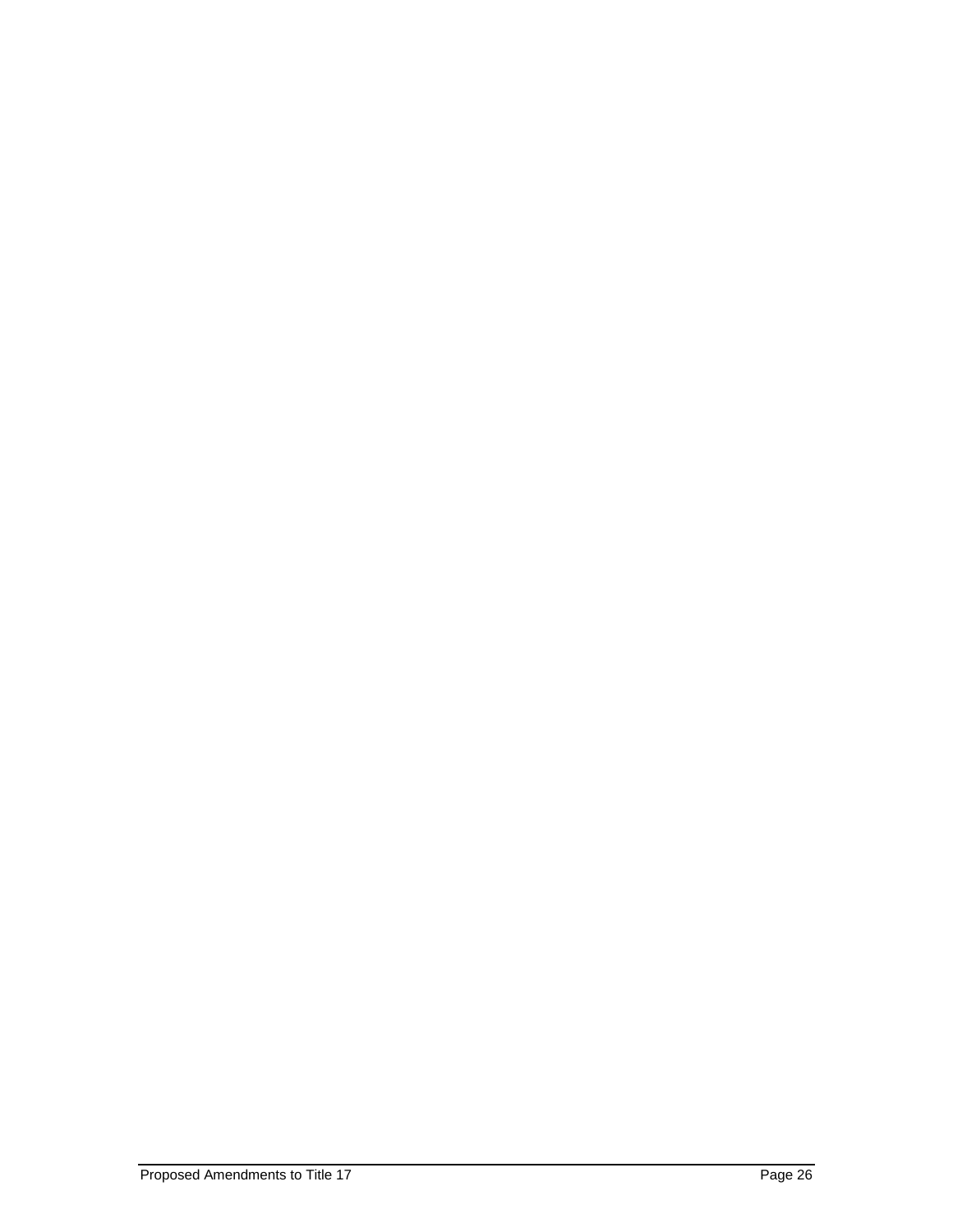#### **RESIDENTIAL ESTATE, ONE ACRE MINIMUM DISTRICT, OR (RE-1) DISTRICT**

**17.24.010 Purpose.** The purpose of the residential estate, one acre minimum (RE-1) district is to provide for residential neighborhoods with a country-like character in which limited agricultural pursuits and the keeping of livestock are permitted. The RE-1 district is intended to provide for a suburban-style family living on a variety of parcel sizes at least one acre in area. Development in this zone must comply with Title 15 of this codeCode relative to fire safety standards. Development to a density of one unit per less than two acres must be served by paved roads and public water. Development to a density of one unit per one-third acre or less must be served by public sewer.

**17.24.020 Permitted uses.** Within any residential estate, one acre minimum (RE-1) district, the following uses are permitted unless otherwise provided in this chapterChapter:

- A. One primary single-family dwelling per parcel;
- B. Mobilehome parks, not to exceed a density of one dwelling unit per-acre;
- C. One guesthouse or one detached secondary single-family dwelling, not exceeding one thousand two hundred (1,200) square feet of living area, when the parcel complies with the requirements of sectionSection 17.52.200, or one attached secondary single-family dwelling unit, not exceeding one thousand two hundred (1,200) square feet of living area**;**
- D. General farming and ranching that is not detrimental to neighboring properties;
- 
- E. Nurseries and greenhouses for domestic use;<br>FE. General recreational use incidental accessory General recreational use incidental accessory to the primary use of the parcel;
- F. Agricultural processing facilities and activities for the agricultural product grown on the parcel and not to exceed 20% of the parcel size or one-half acre, whichever is less;
- G. Agricultural by-product processing facilities accessory to the agricultural operation on the propertyparcel;
- GH. Firehouses and police stations Public safety facilities;
- KI. Small or large family day care home within a permitted or conditional use singlefamily dwelling, subject to the requirements of sectionSection 17.52.160;
- HJ. Residential care homes, transitional housing, supportive housing or nursery schools within a permitted single-family dwelling, for not more than eight persons;
- $K =$ Private stables;<br> $H_L =$ The erection, of The erection, construction, alteration or maintenance of gas, water, sewer, electrical, communication or other Ppublic utility distribution facilities except as otherwise provided in this codeCode;
- M. Growing and harvesting timber products;
- JN. Prospecting;
- LO. Private garages accessory to a single-family dwelling, or one private garage, not to exceed  $a$  building coverage of 25% of the parcel or four thousand  $(4,000)$ square feet, whichever is less, as a primary use of the parcel; **(BOSPC)**
- **MP.** Accessory uses and structures appurtenant to permitted uses.

**17.24.030 Conditional uses.** Within any residential estate, one acre minimum (RE-1) district, the following uses are permitted subject to first securing a use permit: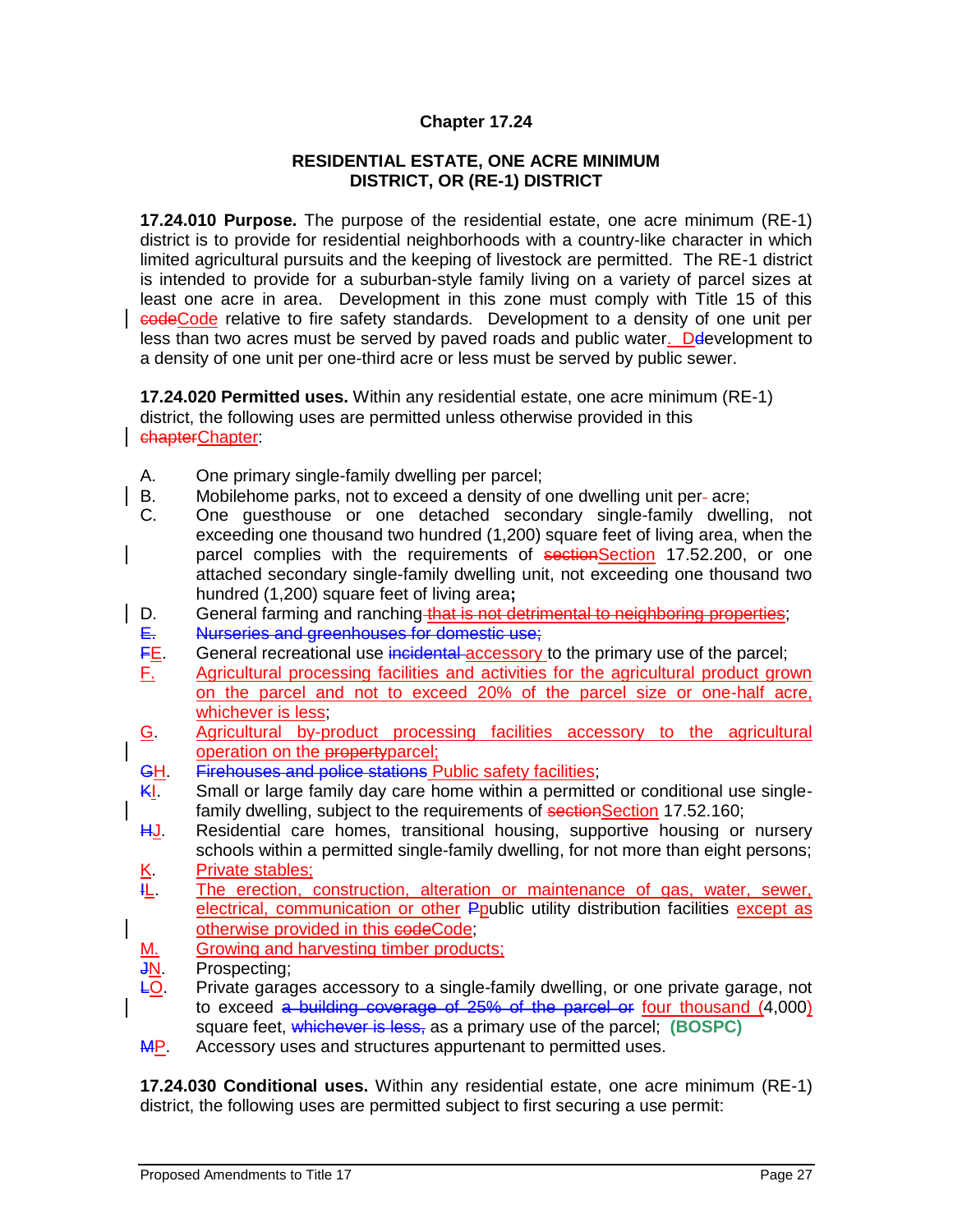- QA. One guesthouse or one detached secondary single-family dwelling, exceeding one thousand  $-two$  hundred  $(1,200)$  square feet of living area, when the parcel complies with the requirements of sectionSection 17.52.200, or one attached secondary single-family dwelling unit, exceeding one thousand two hundred (1,200) square feet of living area;
- A. Agricultural processing facilities and activities and related accessory uses for products primarily from the farm or ranch located on the parcel or a combination of the parcel and other parcels under the same ownership all of which are located in the county;
- B. Agricultural processing facilities and activities not for the agricultural product grown on the parcel or that exceed 20% of the parcel size or one-half acre, whichever is less;
- C. Agricultural marketing facilities or activities;<br>BD. Roadside stand and other marketing and s
- Roadside stand and other marketing and sales facilities for agricultural products primarily from the farm or ranch located on the parcel or a combination of the parcel and other parcels under the same ownership all of which are located in the county;
- E. U-pick operations;
- F. Educational workshops, craft demonstrations or demonstration gardens accessory to the agricultural operation on the property parcel:
- G. Seasonal activities including, but not limited to, crop mazes, pumpkin patches and berry harvests;
- G. Nurseries and greenhouses for commercial use;<br>
DH. Sawmills for processing timber grown only on
- Sawmills for processing timber grown only on the same parcel as where the sawmill is located, for a period not to exceed sixty days;
- EI. On and off-shore marina facilities;
- **FJ.** Tent revivals, circuses and carnivals:
- **GK.** Development of mineral resources;
- **HL.** Health care facilities;
- **IM.** Residential care homes, nursery schools and day care centers, other than family day care homes;
- JN. Schools, churches places of worship, libraries, museums, art galleries, tourist information facilities;
- KO. Bed and breakfast establishments, within a permitted single-family dwelling, not to exceed six quest bedrooms or less;
- LP. Animal hospitals, indoors;
- MQ. Temporary sales offices for parcels and residences;
- **NR.** Public utility uses;
- **OS.** Water treatment plants;
- T. Commercial alternative energy generating facilities including, but not limited to, wind and solar power facilities:
- P. Christmas tree farms;
- RU. Accessory uses and structures appurtenant to conditional uses.

**17.24.040 Minimum parcel size.** Within any residential estate, one acre minimum (RE-1) district, no parcel of real property shall be divided or reconfigured where any parcel so created will be less than one net acre in area or less than one hundred feet in width at the front setback line except as otherwise provided herein. An existing parcel which does not meet the minimum parcel size or width at front setback regulations may be reconfigured to a resulting parcel which does not meet the minimum parcel size or width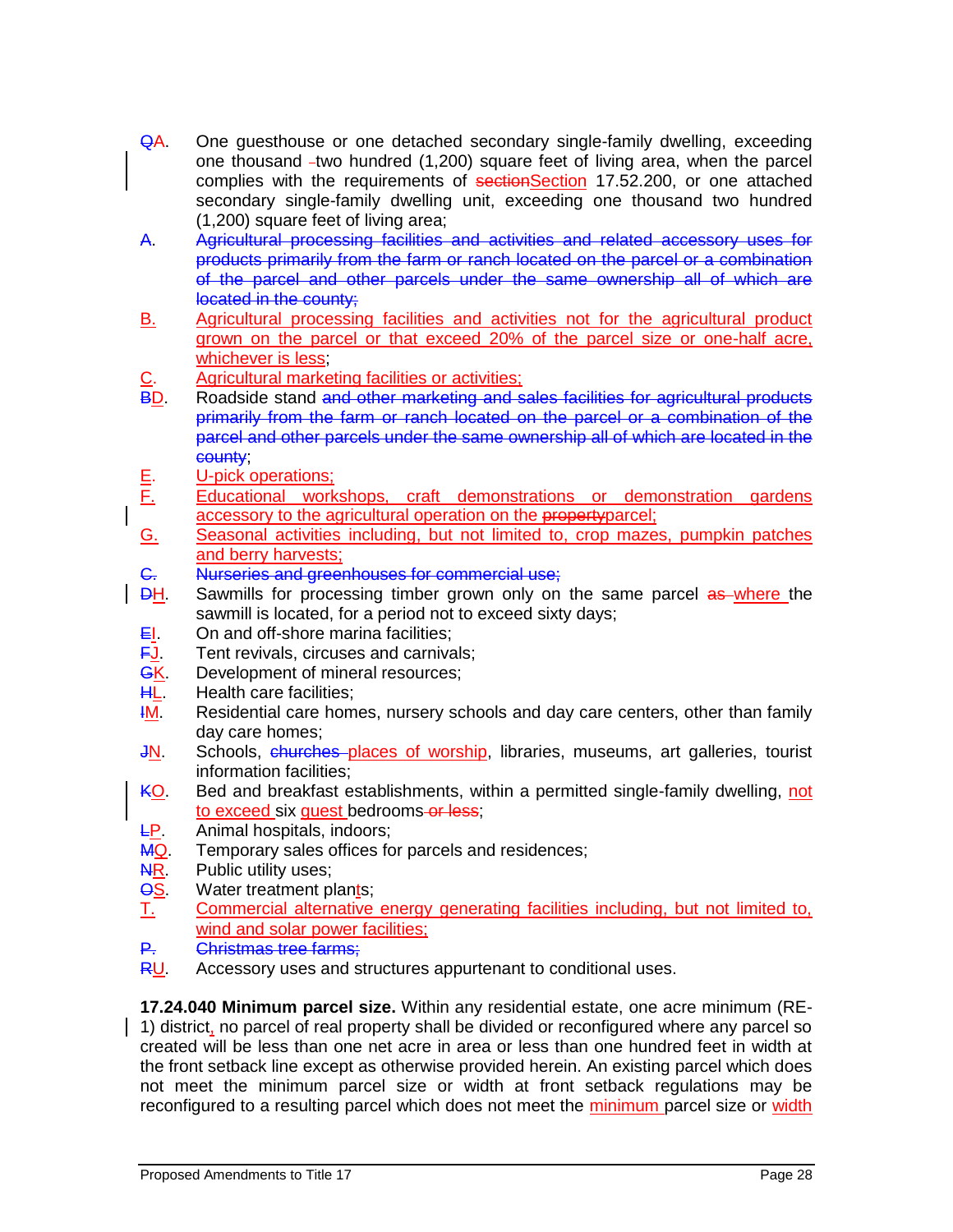at front setback regulations provided the reconfiguration does not result in a decrease in the size of the existing parcel and in the width at front setback of the existing parcel. Parcels resulting from a merger shall be exempt from the minimum parcel size and width at front setback requirements.

**17.24.050 Building intensity.** Within any residential estate, one acre minimum (RE-1) district, the maximum residential building intensity shall be one (1) dwelling unit per acre; however, additional units are possible for attached secondary single-family dwelling units, or through a density bonus for the provision of affordable housing for households of very low or lower income and senior citizens in accordance with the California Government Code. The maximum ratio of the coverage of all buildings on a parcel, referred to as the floor area ratio (FAR), shall be 0.5.

**17.24.060 Minimum residential density.** Residential development within any residential estate, one acre minimum (RE-1) district shall require a minimum density of one (1) dwelling unit per two (2) acres, exclusive of areas zoned Open Space or Open Space-1, designated for park or recreational facilities, or encumbered by or proposed for deeded or dedicated easements, unless the property owner can demonstrate and the board of supervisors Board of Supervisors determines that physical or environmental constraints on the propertyparcel make development to the minimum density infeasible.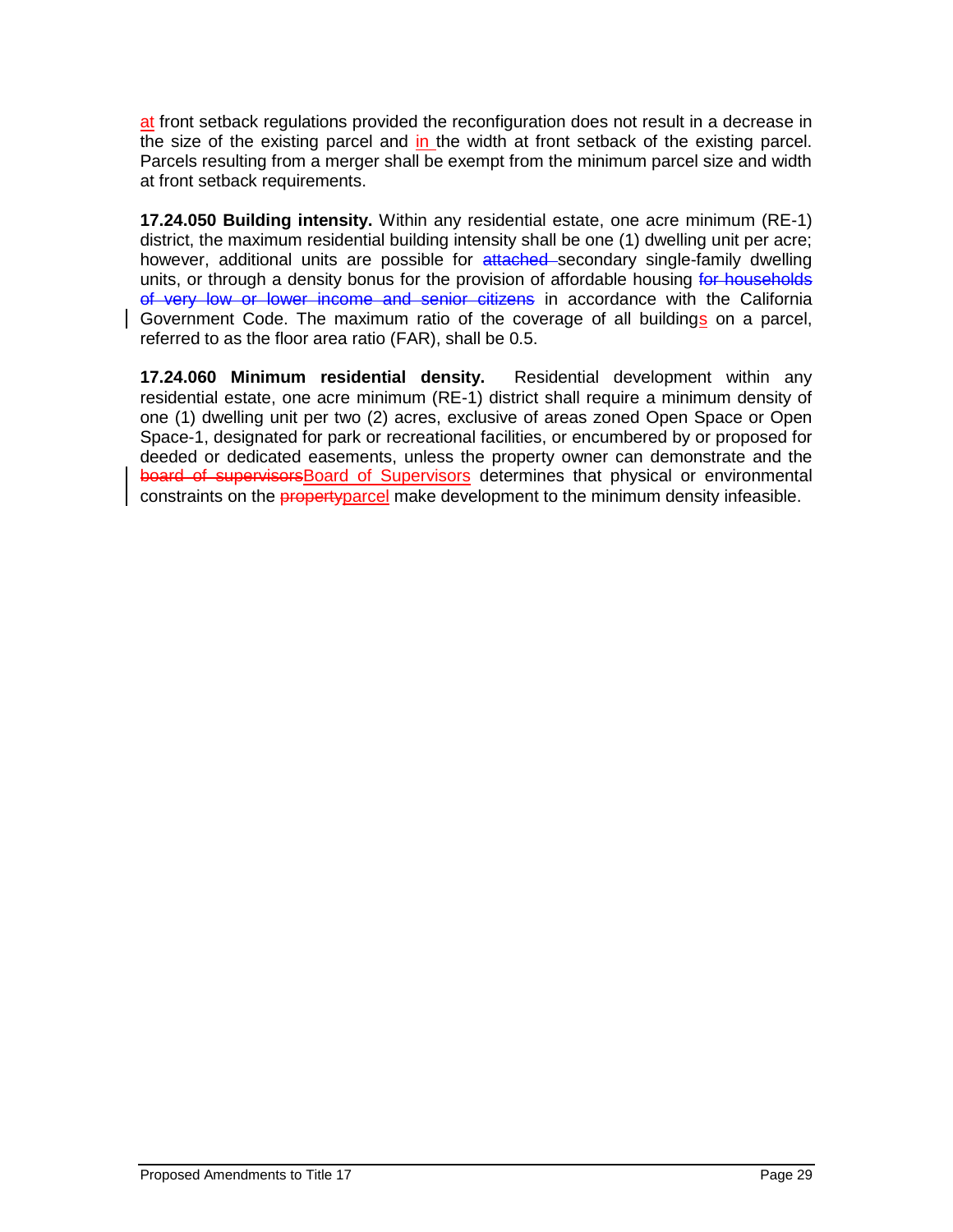#### **RESIDENTIAL ESTATE, TWO ACRE MINIMUM DISTRICT, OR (RE-2) DISTRICT**

**17.26.010 Purpose.** The purpose of the residential estate, two acre minimum (RE-2) district is to provide areas where persons may enjoy rural residential living while engaging in limited agricultural pursuits or maintaining livestock. The RE-2 district, being lower in population density than the RE-1 district, is intended to occur where fewer municipal services are available. Development in this zone must comply with Title 15 of this **codeCode** relative to fire safety standards.

**17.26.020 Permitted uses.** Within any residential estate, two acre minimum (RE-2) district, the following uses are permitted unless otherwise provided in this chapterChapter:

- A. One primary single-family dwelling per parcel;
- B. Mobilehome parks, not to exceed a density of one dwelling unit per two acres;
- C. One guesthouse or one detached secondary single-family dwelling, not exceeding one thousand two hundred (1,200) square feet of living area, when the parcel complies with the requirements of sectionSection 17.52.200, or one attached secondary single-family dwelling unit, not exceeding one thousand two hundred (1,200) square feet of living area**;**
- D. General farming and ranching that is not detrimental to neighboring properties;
- E. Agricultural processing facilities and activities for the agricultural product grown on the parcel and not to exceed 20% of the parcel size or one-half acre, whichever is less;
- F. Agricultural by-product processing facilities accessory to the agricultural operation on the propertyparcel;
- E. Nurseries and greenhouses for domestic use;
- FG. General recreational use incidental accessory to the primary use of the parcel;
- GH. Firehouses and police stations Public safety facilities;
- KI. Small or large family day care home within a permitted or conditional use singlefamily dwelling, subject to the requirements of sectionSection 17.52.160;
- HJ. Residential care homes, transitional housing, supportive housing or nursery schools within a permitted single-family dwelling, for not more than eight persons; K. Private stables;
- IL. The erection, construction, alteration or maintenance of gas, water, sewer, electrical, communication or other Ppublic utility distribution facilities except as otherwise provided in this codeCode;
- M. Growing and harvesting timber products;

JN. Prospecting;

- O. Bed and breakfast establishments, within a permitted single-family dwelling, not to exceed six quest bedrooms-or less;
- $E$ . Private garages accessory to a single-family dwelling, or one private garage, not to exceed a building coverage of 25% of the parcel or four thousand (4,000) square feet, whichever is less, as a primary use of the parcel;
- MQ. Accessory uses and structures appurtenant to permitted uses.

**17.26.030 Conditional uses.** Within any residential estate, two acre minimum (RE-2) district, the following uses are permitted subject to first securing a use permit: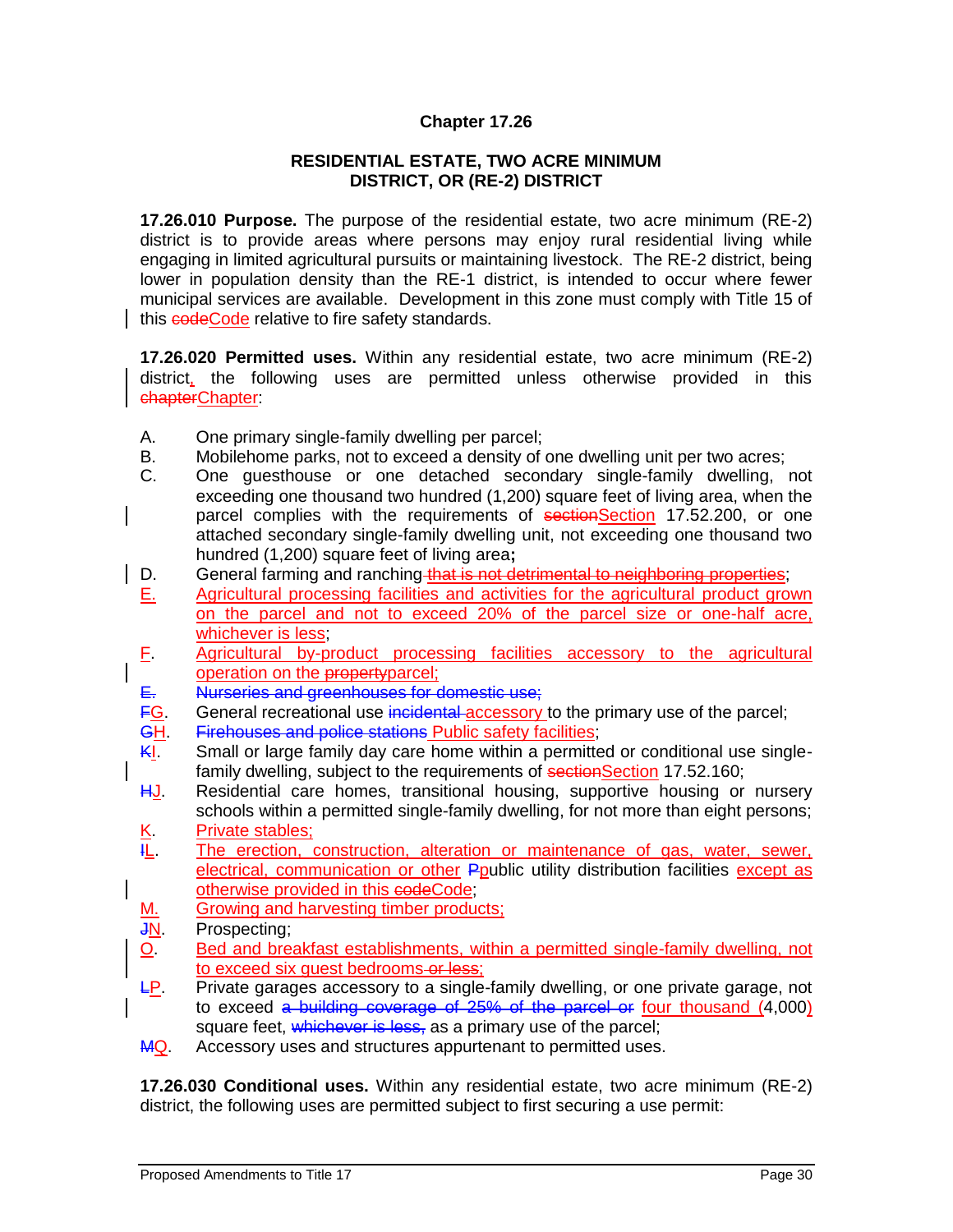- A. One guesthouse or one detached secondary single-family dwelling, exceeding one thousand two hundred  $(1,200)$  square feet of living area, when the parcel complies with the requirements of sectionSection 17.52.200, or one attached secondary single-family dwelling unit, exceeding one thousand two hundred (1,200) square feet of living area;
- B. Agricultural processing facilities and activities and related accessory uses for products primarily from the farm or ranch located on the parcel or a combination of the parcel or other parcels under the same ownership all of which are located in the county;
- B. Agricultural processing facilities and activities not for the agricultural product grown on the parcel or that exceed 20% of the parcel size or one-half acre, whichever is less;
- C. Agricultural marketing facilities or activities;<br>CD. Roadside stand and other marketing and s
- Roadside stand and other marketing and sales facilities for agricultural products primarily from the farm or ranch located on the parcel or a combination of the parcel and other parcels under the same ownership all of which are located in the county;
- E. U-pick operations;
- F. Educational workshops, craft demonstrations or demonstration gardens accessory to the agricultural operation on the property parcel:
- G. Seasonal activities including, but not limited to, crop mazes, pumpkin patches and berry harvests;
- **D.** Nurseries and greenhouses for commercial use;<br>EH. Sawmills for processing timber grown only on
- Sawmills for processing timber grown only on the same parcel as where the sawmill is located, for a period not to exceed sixty days;
- $F<sub>l</sub>$  On and off-shore marina facilities;
- **GJ.** Tent revivals, circuses and carnivals:
- **HK.** Development of mineral resources;
- **IL.** Health care facilities;
- JM. Residential care homes, nursery schools and day care centers, other than family day care homes;
- KN. Schools, churches places of worship, libraries, museums, art galleries, tourist information facilities;
- L. Bed and breakfast establishments, within a permitted single-family dwelling six bedrooms or less;
- MO. Animal hospitals, indoors;
- **AP.** Temporary sales offices for parcels and residences;
- OQ. Commercial Rrefuse and sewage sludge disposal sites, and public water and sewer treatment plants;
- **PR.** Public utility uses:
- S. Commercial alternative energy generating facilities including, but not limited to, wind and solar power facilities:
- Q. Christmas tree farms;
- **RT.** Airports and heliports;
- SU. Accessory uses and structures appurtenant to conditional uses.

**17.26.040 Minimum parcel size.** Within any residential estate, two acre minimum (RE-2) district, no parcel of real property shall be divided or reconfigured where any parcel so created will be less than two gross acres in area or less than one hundred feet in width at the front setback line. An existing parcel which does not meet the minimum parcel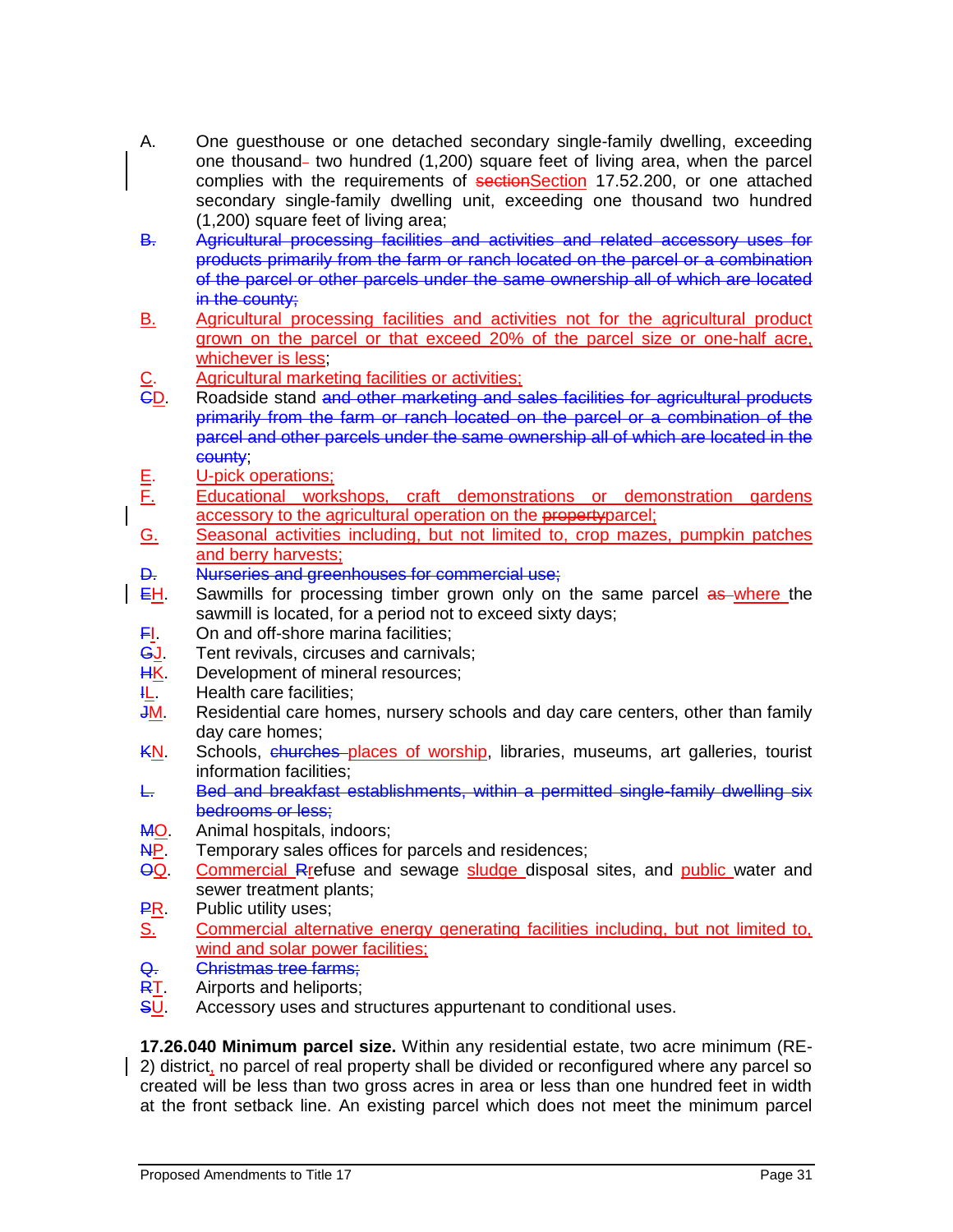size or width at front setback requirements may be reconfigured to a resulting parcel which does not meet the minimum parcel size and width at front setback requirements provided the reconfiguration does not result in a decrease in the size of the existing parcel and in the width at front setback of the existing parcel. Parcels resulting from a merger shall be exempt from the minimum parcel size and width at front setback requirements.

**17.26.050 Building intensity.** Within any residential estate, two acre minimum (RE-2) district, the maximum residential building intensity shall be one (1) dwelling unit per two (2) acres; however, additional units are possible for attached secondary single-family dwelling units, or through a density bonus for the provision of affordable housing for households of very low or lower income and senior citizens in accordance with the California Government Code. The maximum ratio of the coverage of all buildings on a parcel, referred to as the floor area ratio (FAR), shall be 0.5.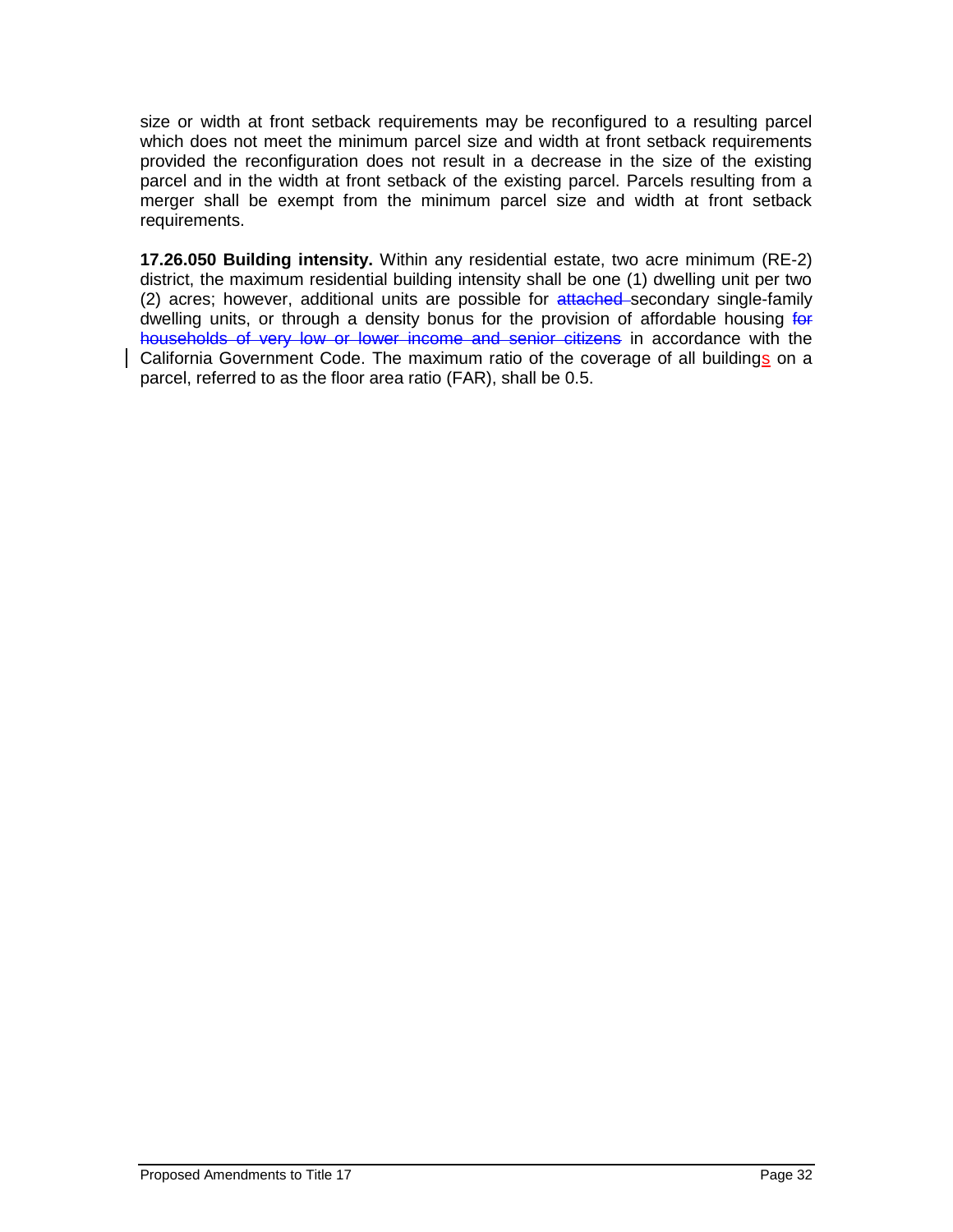#### **RESIDENTIAL ESTATE, THREE ACRE MINIMUM DISTRICT, OR (RE-3) DISTRICT**

**17.27.010 Purpose.** The purpose of the residential estate, three acre minimum (RE-3) district is to provide areas where persons may enjoy country-estate type living while engaged in limited agricultural pursuits or maintaining livestock. The RE-3 district, being lower in population density than the RE-2 district, is consistent with the density standards of the Tuolumne County ALUC airport land use policy plan Airport Land Use Compatibility Plan for compatibility zones B2 and C. Public services such as public water and sewer need not be available nor is a demand for such services in these areas desired. Development in this zone must comply with Title 15 of this codeCode relative to fire safety standards.

**17.27.020 Permitted uses.** Within any residential estate, three acre minimum (RE-3) district, the following uses are permitted unless otherwise provided in this chapterChapter:

- A. One primary single-family dwelling per parcel;
- B. Mobilehome parks, not to exceed a density of one dwelling unit per three acres;
- LC. One guesthouse or one detached secondary single-family dwelling, not exceeding one thousand two hundred (1,200) square feet of living area, when the parcel complies with the requirements of sectionSection 17.52.200, or one attached secondary single-family dwelling unit, not exceeding one thousand two hundred (1,200) square feet of living area**;**
- CD. General farming and ranching that is not detrimental to neighboring parcels; E. Agricultural processing facilities and activities for the agricultural product grown on the parcel and not to exceed 20% of the parcel size or one acre, whichever is less;
- F. Agricultural marketing facilities or activities;
- G. Agricultural by-product processing facilities accessory to the agricultural operation on the propertyparcel;
- D. Nurseries and greenhouses for domestic use;
- EH. General recreational use incidental accessory to the primary use of the parcel;
- FI. Firehouses and police stations Public safety facilities;
- J. Small or large family day care home within a permitted or conditional use singlefamily dwelling, subject to the requirements of sectionSection 17.52.160;
- **GK.** Residential care homes, transitional housing, supportive housing or nursery schools within a permitted single-family dwelling, for not more than eight persons; <u>L. Private stables;</u><br>HM. The erection. o
- The erection, construction, alteration or maintenance of gas, water, sewer, electrical, communication or other Ppublic utility distribution facilities except as otherwise provided in this codeCode;
- N. Growing and harvesting timber products;
- **IO.** Prospecting;
- P. Bed and breakfast establishments, within a permitted single-family dwelling, not to exceed six guest bedrooms-or less:
- $KQ$ . Private garages accessory to a single-family dwelling, or one private garage, not to exceed a building coverage of 25% of the parcel or four thousand (4,000) square feet, whichever is less, as a primary use of the parcel;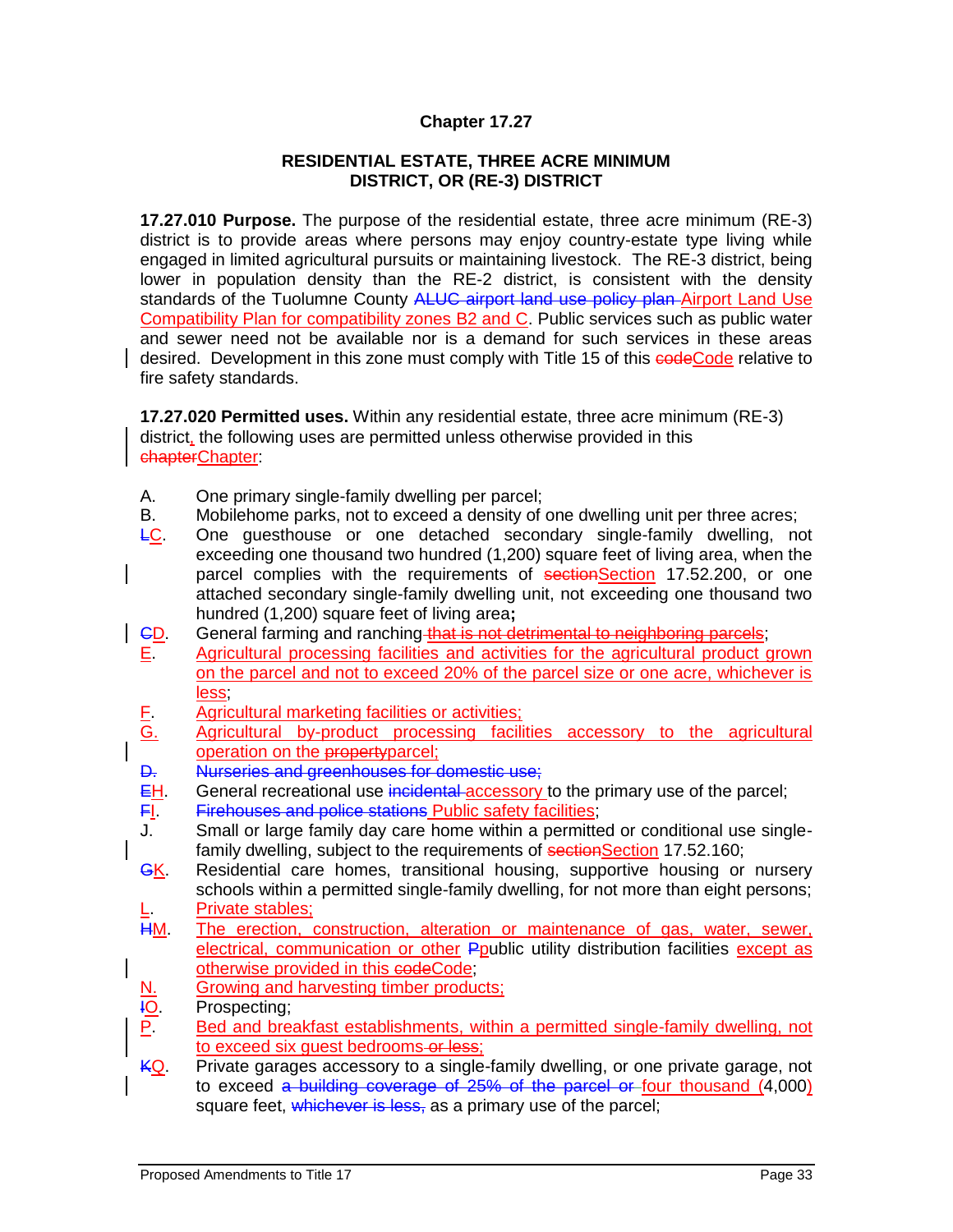MR. Accessory uses and structures appurtenant to permitted uses.

**17.27.030 Conditional uses.** Within any residential estate, three acre minimum (RE-3) district, the following uses are permitted subject to first securing a use permit:

- A. One guesthouse or one detached secondary single-family dwelling, exceeding one thousand -two hundred (1,200) square feet of living area, when the parcel complies with the requirements of sectionSection 17.52.200, or one attached secondary single-family dwelling unit, exceeding one thousand two hundred (1,200) square feet of living area;
- B. Agricultural processing facilities and activities and related accessory uses for products primarily from the farm or ranch located on the parcel or a combination of the parcel or other parcels under the same ownership all of which are located in the county;
- B. Agricultural processing facilities and activities not for the agricultural product grown on the parcel or that exceed 20% of the parcel size or one acre, whichever is less;
- CC. Roadside stand and other marketing and sales facilities for agricultural products primarily from the farm or ranch located on the parcel or a combination of the parcel and other parcels under the same ownership all of which are located in the county;
- D. U-pick operations;
- E. Educational workshops, craft demonstrations or demonstration gardens accessory to the agricultural operation on the property parcel;
- F. Seasonal activities including, but not limited to, crop mazes, pumpkin patches and berry harvests;
- D. Nurseries and greenhouses for commercial use;
- **EG.** Sawmills for processing timber grown only on the same parcel as where the sawmill is located, for a period not to exceed sixty days;
- **FH.** On and off-shore marina facilities;
- **GI.** Tent revivals, circuses and carnivals;
- HJ. Development of mineral resources;
- <del>I</del>K. Health care facilities;<br>JL. Residential care hom
- Residential care homes, nursery schools and day care centers, other than family day care homes;
- KM. Schools, churches places of worship, libraries, museums, art galleries, tourist information facilities;
- L. Bed and breakfast establishments, within a permitted single-family dwelling six bedrooms or less;
- **MN.** Animal hospitals, indoors;
- NO. Temporary sales offices for parcels and residences;
- OP. Commercial Rrefuse and sewage sludge disposal sites, and public water and sewer treatment plants;
- PQ. Public utility uses;
- R. Commercial alternative energy generating facilities including, but not limited to, wind and solar power facilities;
- Q. Christmas tree farms;
- RS. Airports and heliports;
- **ST.** Accessory uses and structures appurtenant to conditional uses.

**17.27.040 Minimum parcel size.** Within any residential estate, three acre minimum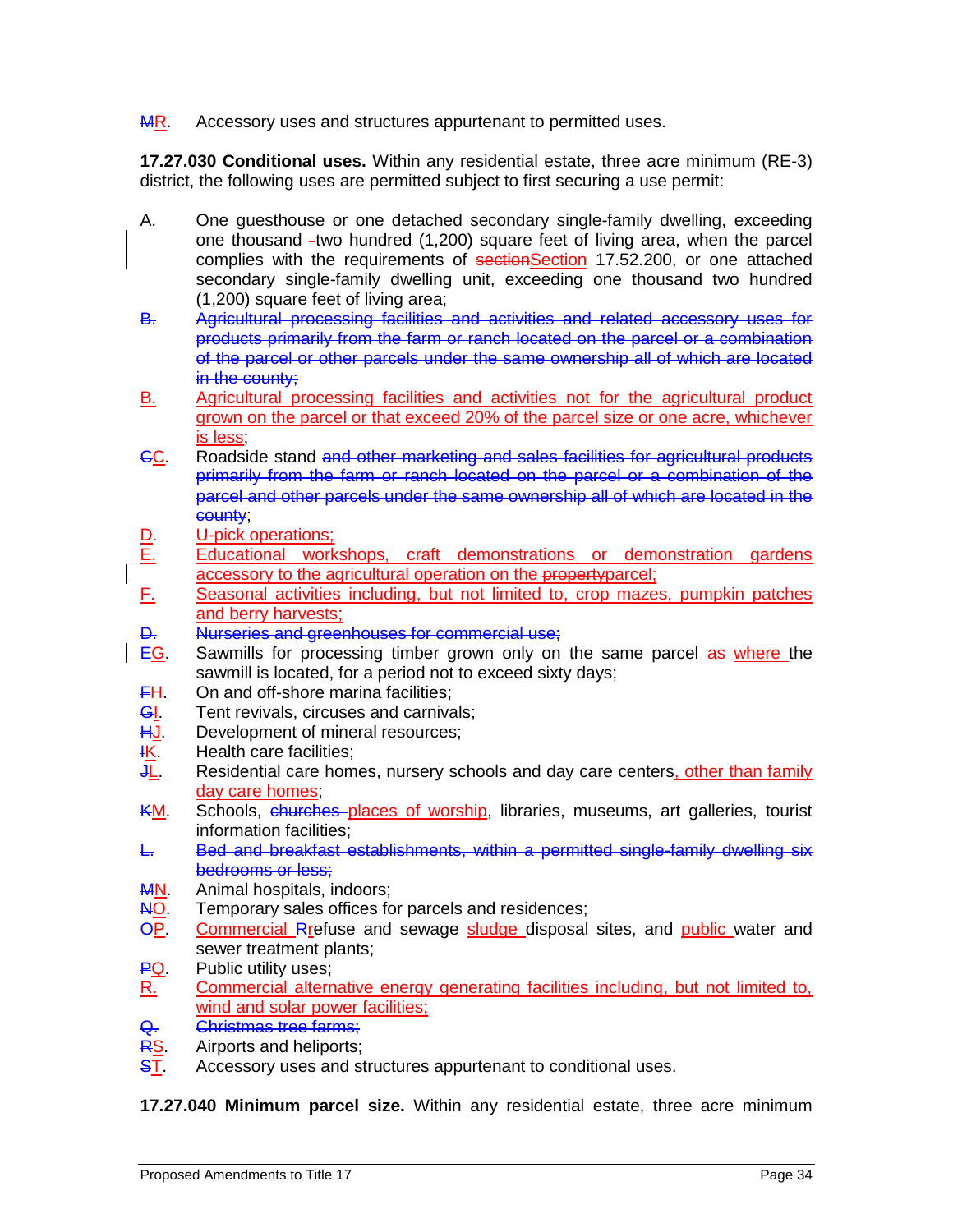(RE-3) district, no parcel of real property shall be divided or reconfigured where any parcel so created will be less than three gross acres in area or less than one hundred feet in width at the front setback line. An existing parcel which does not meet the minimum parcel size or width at front setback requirements may be reconfigured to a resulting parcel which does not meet the minimum parcel size and width at front setback requirements provided the reconfiguration does not result in a decrease in the size of the existing parcel and in the width at front setback of the existing parcel. Parcels resulting from a merger shall be exempt from the minimum parcel size and width at front setback requirements.

**17.27.050 Building intensity.** Within any residential estate, three acre minimum (RE-3) district, the maximum residential building intensity shall be one (1) dwelling unit per three (3) acres; however, additional units are possible for attached secondary single-family dwelling units or through a density bonus for the provision of affordable housing for households of very low or lower income and senior citizens in accordance with the California Government Code. The maximum ratio of the coverage of all buildings on a parcel, referred to as the floor area ratio (FAR), shall be 0.5.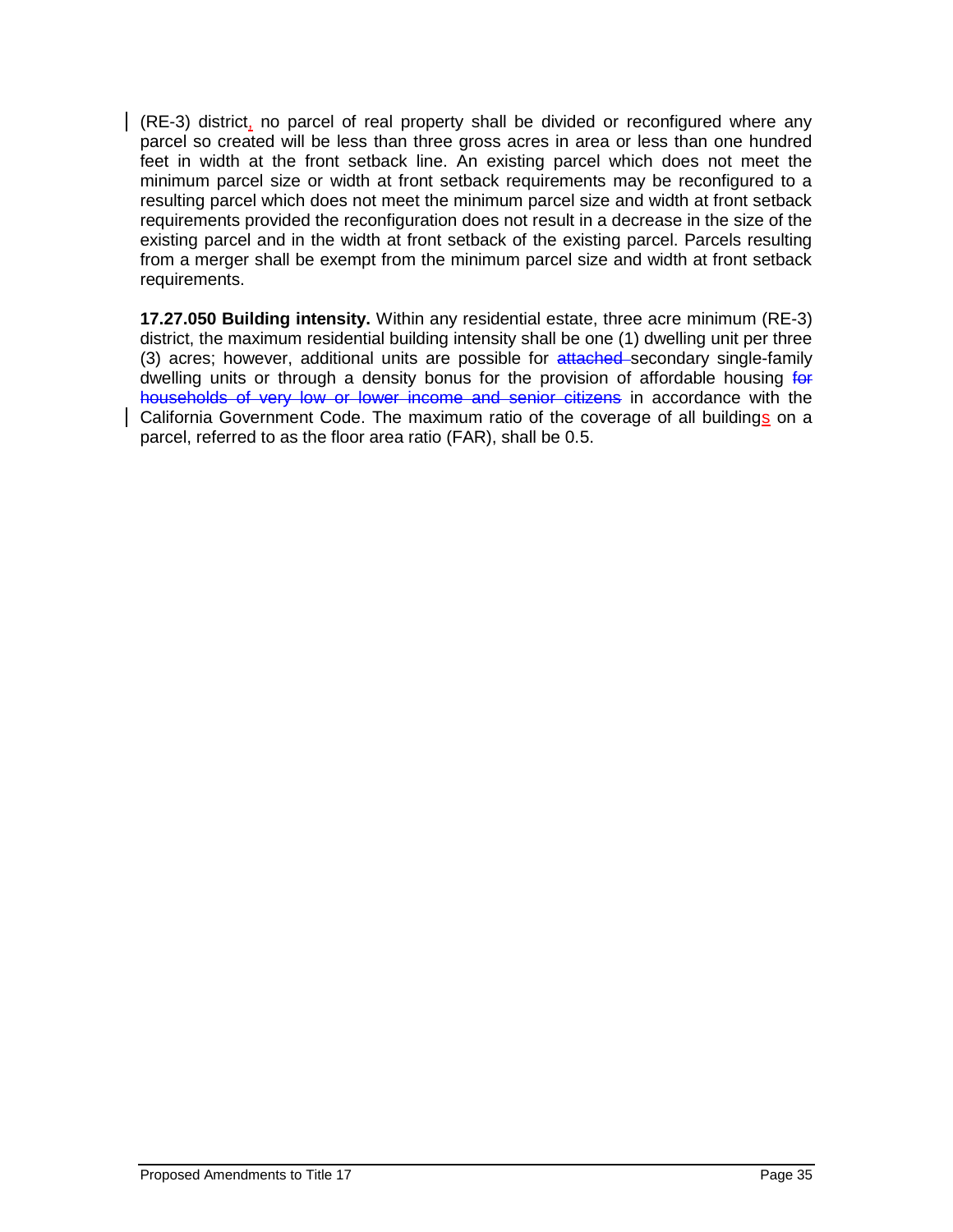#### **RESIDENTIAL ESTATE, FIVE ACRE MINIMUM DISTRICT, OR (RE-5) DISTRICT**

**17.28.010 Purpose.** The purpose of the residential estate, five acre minimum (RE-5) district is to provide a low density residential zoning classification offering country-estate type living conditions while maintaining large areas of open space dedicated to agricultural pursuits, grazing or left undisturbed. The RE-5 district is intended for areas where public services are limited. Development in this zone must comply with Title 15 of this **codeCode** relative to fire safety standards.

**17.28.020 Permitted uses.** Within any residential estate, five acre minimum (RE-5) district, the following uses are permitted unless otherwise provided in this chapterChapter:

- A. One primary single-family dwelling per parcel;
- B. Mobilehome parks, not to exceed a density of one dwelling unit per five acres;
- C. One guesthouse or one detached secondary single-family dwelling, not exceeding one thousand two hundred (1,200) square feet of living area, when the parcel complies with the requirements of sectionSection 17.52.200, or one attached secondary single-family dwelling unit, not exceeding one thousand two hundred (1,200) square feet of living area**;**
- D. General farming and ranching that is not detrimental to neighboring properties;
- E. Processing agricultural products primarily from the farm or ranch grown on the parcel Agricultural processing facilities and activities for the agricultural product grown on the parcel and not to exceed 20% of the parcel size or two acres, whichever is less;
- F. Agricultural marketing facilities or activities;<br>FG. Roadside stand and other marketing and s
- Roadside stand and other marketing and sales facilities for agricultural products primarily from the farm or ranch located on the parcel or a combination of the parcel and other parcels under the same ownership all of which are located in the county up to one -thousand five -hundred(1,500) square feet in area;
- H. Agricultural by-product processing facilities accessory to the agricultural operation on the propertyparcel;
- 
- Nurseries and greenhouses;
- <u>I.</u> U-pick operations;<br>
<del>G.</del> Nurseries and gree<br>
<u>H.J</u>. General recreation<br>
<u>K.</u> Growing and harve<br>
<del>IL</del>. Firehouses and po General recreational use incidental accessory to the primary use of the parcel;
- Growing and harvesting timber products;
- 
- IL. Firehouses and police stations Public safety facilities;<br>RM. Small or large family day care home within a permitte Small or large family day care home within a permitted or conditional use singlefamily dwelling, subject to the requirements of sectionSection 17.52.160;
- J.N. Residential care homes, transitional housing, supportive housing or nursery schools within a permitted single-family dwelling, for not more than eight persons;
- KO. Bed and breakfast establishments, within a permitted single-family dwelling, not to exceed six guest bedrooms or less;
- LP. Animal hospitals, indoors;
- Q. Private stables;<br>
MR. The erection. o
- The erection, construction, alteration or maintenance of gas, water, sewer, electrical, communication or other Ppublic utility distribution facilities except as otherwise provided in this codeCode;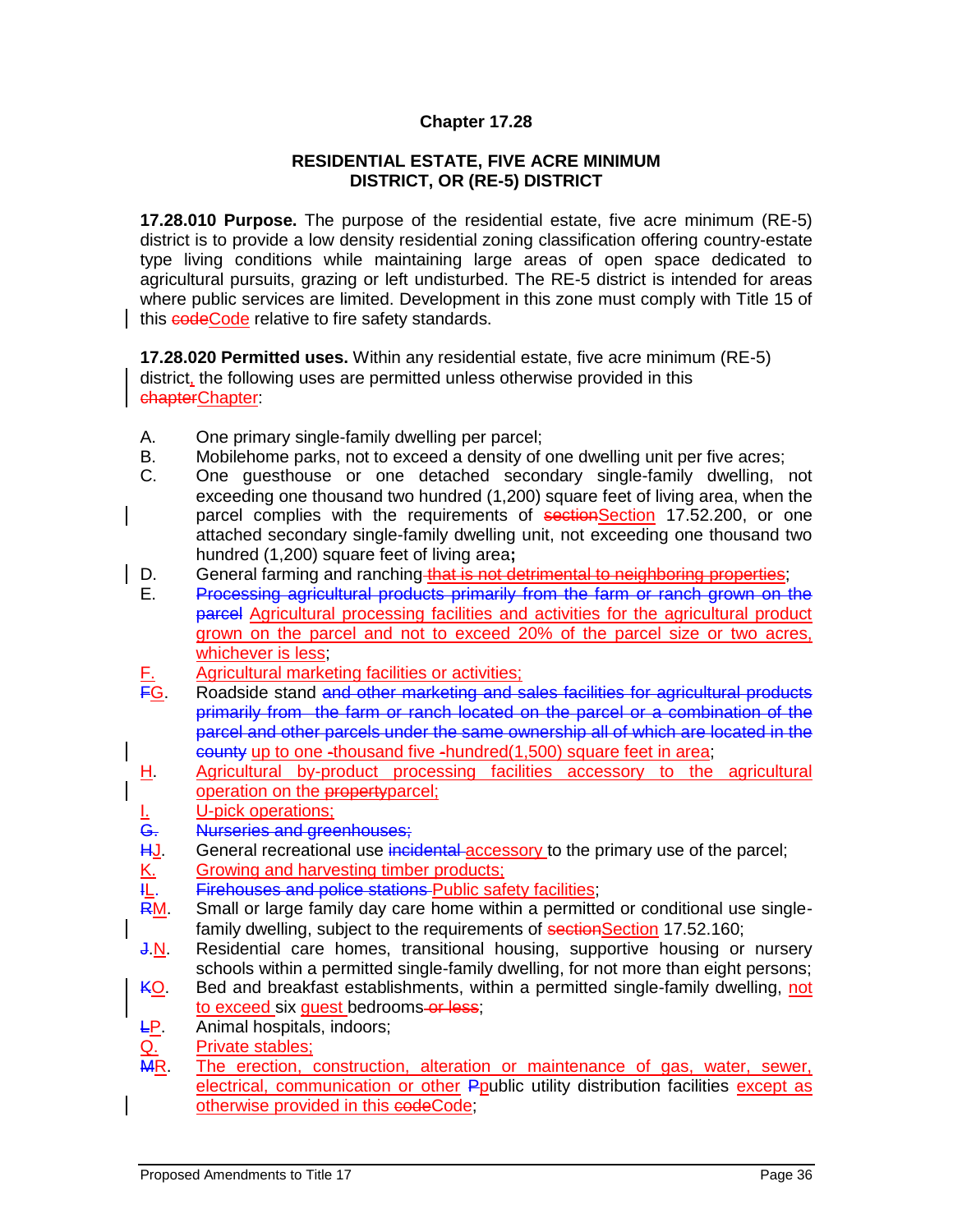- **NS.** Prospecting;
- O. Cemeteries;
- P. Wineries and related accessory uses and facilities for processing grapes or other fruits grown primarily on the same parcel as the winery is located;
- Q. Retail sales or tasting of wine produced from grapes or other fruits grown primarily on the same parcel as the winery is located;
- T. Educational workshops, craft demonstrations or demonstration gardens accessory to the primary agricultural use of the parcel;
- U. Seasonal activities including, but not limited to, crop mazes, pumpkin patches and berry harvests, accessory to the primary agricultural use of the propertyparcel;
- SV. Private garages accessory to a single-family dwelling, or one private garage, not to exceed a building coverage of 25% of the parcel or four thousand (4,000) square feet, whichever is less, as a primary use of the parcel;
- TW. Accessory uses and structures appurtenant to permitted uses.

**17.28.030 Conditional uses.** Within any residential estate, five acre minimum (RE-5) district, the following uses are permitted subject to first securing a use permit:

- A. One guesthouse or one detached secondary single-family dwelling, exceeding one thousand two hundred (1,200) square feet of living area, when the parcel complies with the requirements of sectionSection 17.52.200, or one attached secondary single-family dwelling unit, exceeding one thousand two hundred (1,200) square feet of living area;
- B. Sawmills for processing timber grown only on the same parcel as where the sawmill is located, for a period not to exceed sixty days;
- C. Commercial stables, and, riding clubs and guest ranches including, but not limited to, accessory shows and clinics;
- D. On and off-shore marina facilities:
- E. Tent revivals, circuses and carnivals;
- F. Development of mineral resources;
- G. Health care facilities;
- HG. Residential care homes, nursery schools and day care centers, other than family day care homes;
- IH. Animal hospitals, outdoors, veterinary clinics, kennels, or animal boarding facilities;
- J. Kennels;
- **KI.** Temporary sales offices for parcels and residences;
- LJ. Commercial Rrefuse and sewage sludge disposal sites, and public water and sewer treatment plants;
- K. Commercial composting facilities;<br>
ML. Public utility uses:
- Public utility uses:
- M. Commercial alternative energy generating facilities including, but not limited to, wind and solar power facilities;
- N. Airports and heliports;
- O. Christmas tree farms;
- O. Cemeteries;<br>P. Mortuaries
- Mortuaries, funeral homes, mausoleums, columbaria and crematoria, when in conjunction with a cemetery;
- P. Cemeteries;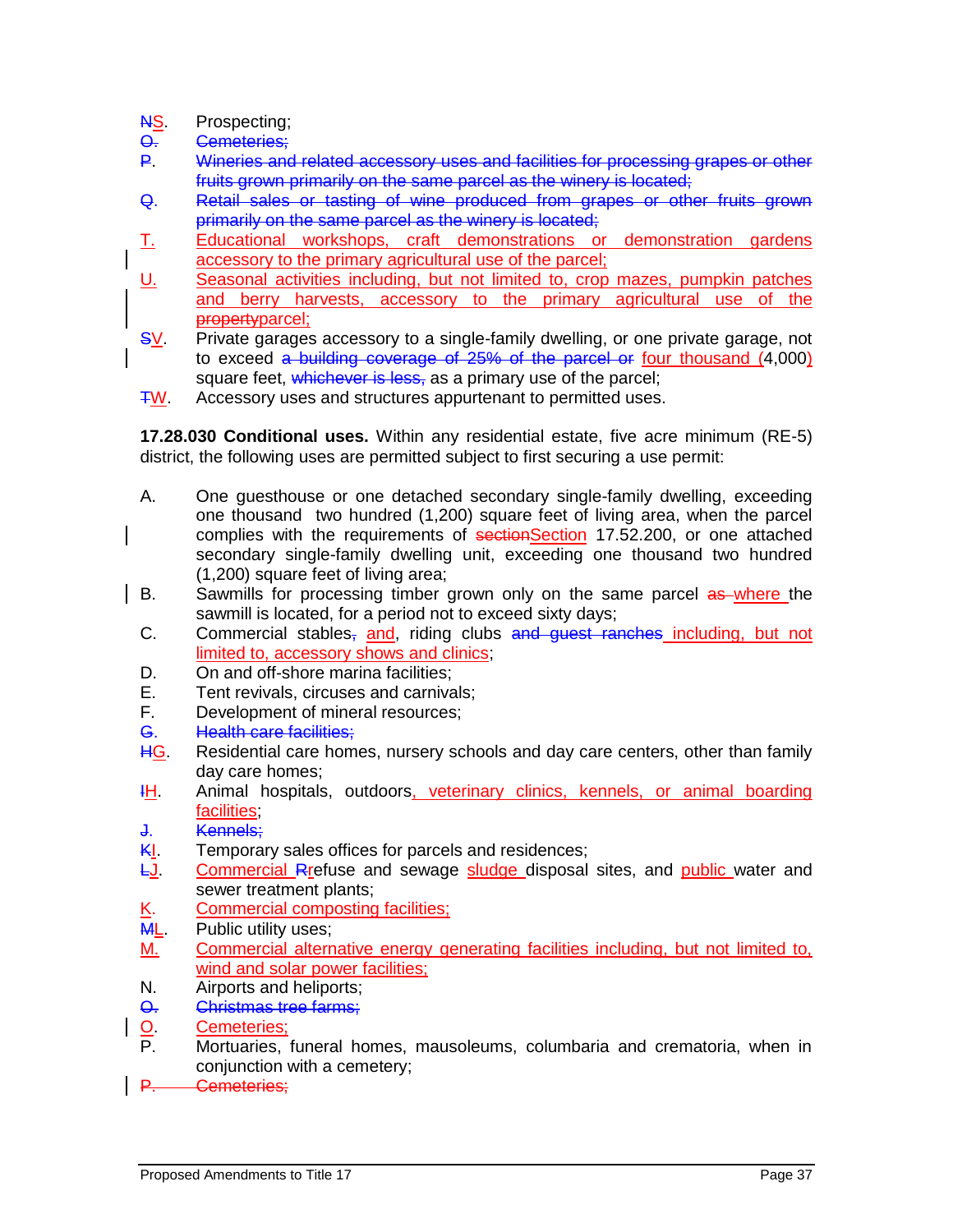- Q. Schools, churches places of worship, libraries, museums, art galleries, tourist information facilities;
- R. Wineries and related accessory uses and facilities for processing grapes or other fruits not grown primarily on the same parcel as the winery is located;
- S. Wine marketing facilities:
- R. Agricultural processing facilities and activities not for the agricultural product grown on the propertyparcel or which exceed 20% of the parcel size or two acres, whichever is less;
- TS. Roadside stand and other marketing and sales facilities for agricultural products not produced primarily on the parcel exceeding one -thousand five -hundred (1,500) square feet in area;
- T. Educational workshops, craft demonstrations and demonstration gardens not accessory to the primary agricultural use of the parcel;
- U. Commercial events pursuant to Section 17.52.220, such as lawn parties, weddings, or similar outdoor activities;
- Petting zoo;
- UW. Accessory uses and structures appurtenant to conditional uses.

**17.28.040 Minimum parcel size.** Within any residential estate, five acre minimum (RE-5) district, no parcel of real property shall be divided or reconfigured where any parcel so created will be less than five gross acres in area or less than two hundred feet in width at the front setback line. An existing parcel which does not meet the minimum parcel size or width at front setback requirements may be reconfigured to a resulting parcel which does not meet the minimum parcel size and width at front setback requirements provided the reconfiguration does not result in a decrease in the size of the existing parcel and in the width at front setback of the existing parcel. Parcels resulting from a merger shall be exempt from the minimum parcel size and width at front setback requirements.

**17.28.050 Building intensity.** Within any residential estate, five acre minimum (RE-5) district, the maximum residential building intensity shall be one (1) dwelling unit per five (5) acres; however, additional units are possible for attached secondary single-family dwelling units, or through a density bonus for the provision of affordable housing for households of very low or lower income and senior citizens in accordance with the California Government Code. The maximum ratio of the coverage of all buildings on a parcel, referred to as the floor area ratio (FAR), shall be 0.2.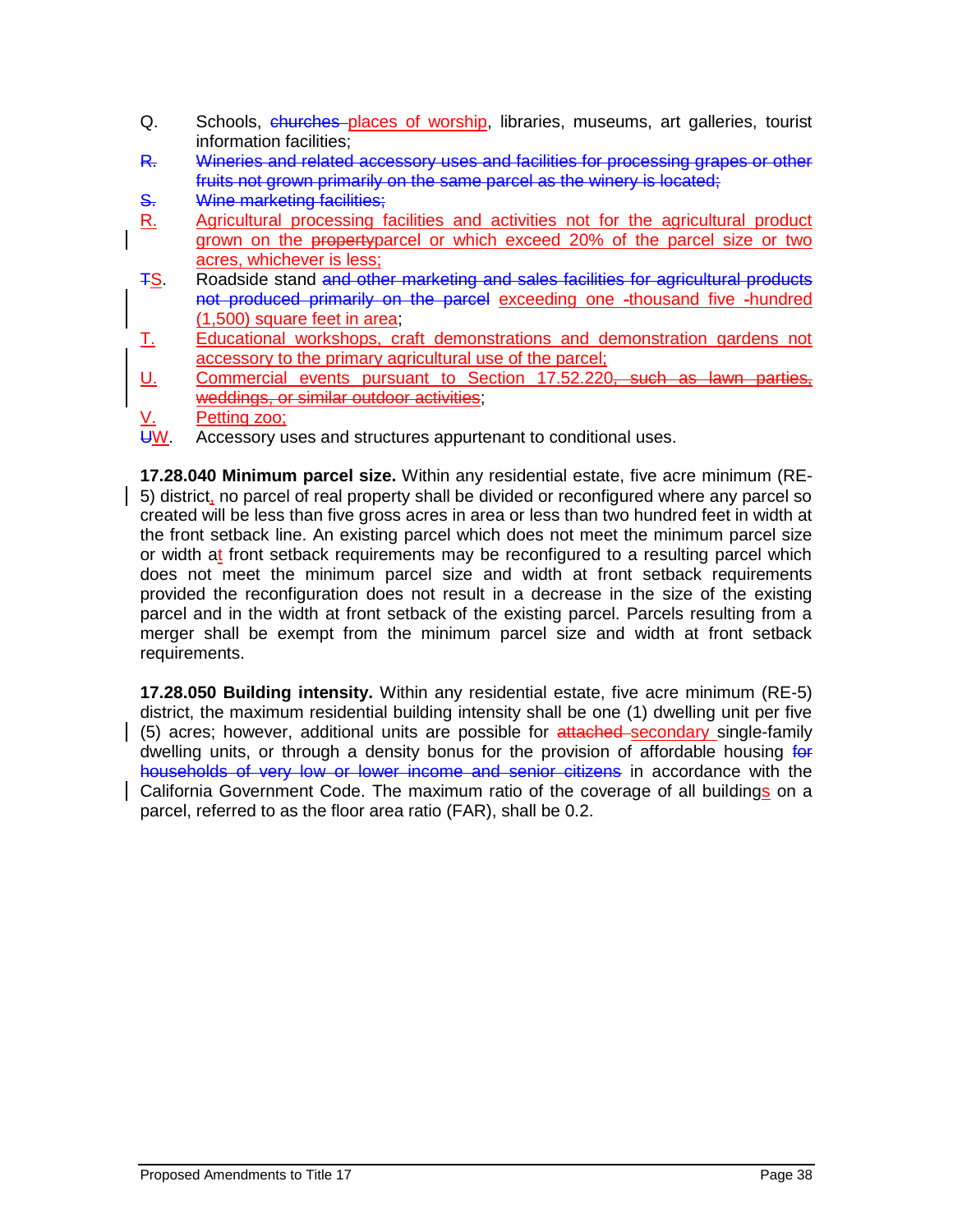#### **RESIDENTIAL ESTATE, TEN ACRE MINIMUM DISTRICT, OR (RE-10) DISTRICT**

**17.29.010 Purpose.** The purpose of the residential estate, ten acre minimum (RE-10) district is to provide areas for country-estate type living conditions while maintaining large areas of open space dedicated to agricultural pursuits, grazing or left undisturbed. The RE-10 district is intended for areas where public services are limited. Development in this zone must comply with Title 15 of this **codeCode** relative to fire safety standards.

**17.29.020 Permitted uses.** Within any residential estate, ten acre minimum (RE-10) district, the following uses are permitted unless otherwise provided in this chapterChapter:

- A. One primary single-family dwelling per parcel;
- B. General farming and ranching that is not detrimental to neighboring properties;
- C. Processing agricultural products primarily from the farm or ranch grown on the parcel Agricultural processing facilities and activities for the agricultural product grown on the parcel and not to exceed 10% of the parcel size or two acres, whichever is less
- D. Agricultural marketing facilities or activities;
- DE. Roadside stand and other marketing and sales facilities for agricultural products primarily from the farm or ranch located on the parcel or a combination of the parcel and other parcels under the same ownership all of which are located in the county up to one -thousand five -hundred (1,500) square feet in area;
- F. Agricultural by-product processing facilities accessory to the agricultural operation on the propertyparcel;
- G. U-pick operations;<br>E. Nurseries and gree
- E. Nurseries and greenhouses;<br>FH. General recreational use inci-
- FH. General recreational use incidental accessory to the primary use of the parcel;<br>
<u>I.</u> Growing and harvesting timber products;<br>
GJ. Firehouses and police stations Public safety facilities; Growing and harvesting timber products;
- GJ. Firehouses and police stations Public safety facilities;<br>QK. Small or large family day care home within a permitte
- Small or large family day care home within a permitted or conditional use singlefamily dwelling, subject to the requirements of sectionSection 17.52.160;
- HL. Residential care homes, transitional housing, supportive housing or nursery schools within a permitted single-family dwelling, for not more than eight persons;
- **IM.** Bed and breakfast establishments, within a permitted single-family dwelling, not to exceed six quest bedrooms-or less;
- J<u>N</u>. Animal hospitals, indoors;<br>
<u>O.</u> Private stables;<br>
<u>KP</u>. The erection, constructio
- Private stables:
- The erection, construction, alteration or maintenance of gas, water, sewer, electrical, communication or other Ppublic utility distribution facilities except as otherwise provided in this codeCode;
- LQ. Prospecting;
- M. Cemeteries;
- N. Wineries and related accessory uses and facilities for processing grapes or other fruits grown primarily on the same parcel as the winery is located;
- R. Educational workshops, craft demonstrations or demonstration gardens accessory to the primary agricultural use of the parcel;
- S. Seasonal activities including, but not limited to, crop mazes, pumpkin patches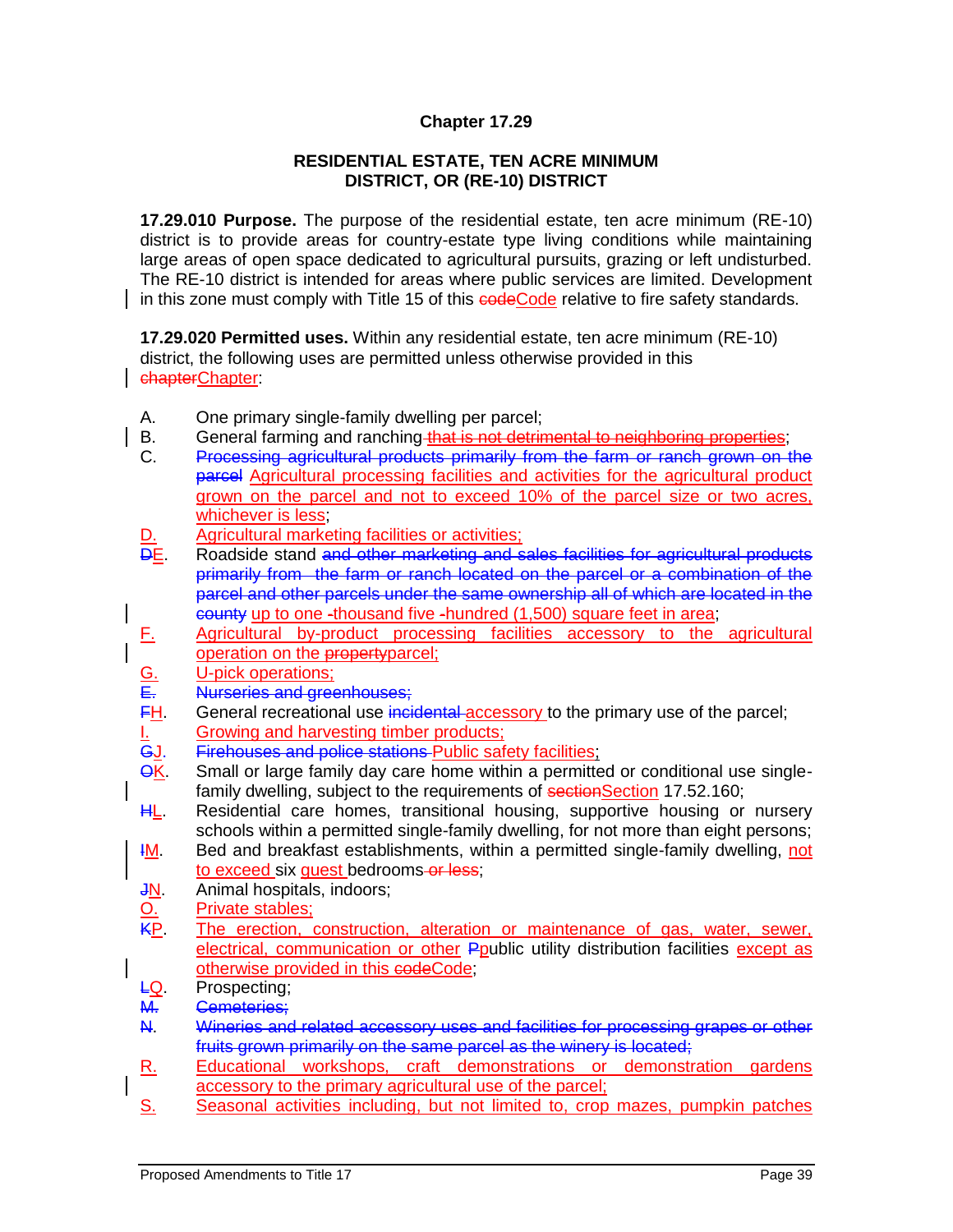and berry harvests, accessory to the primary agricultural use of the propertyparcel;

- **PT.** Private garages accessory to a single-family dwelling, or one private garage, not to exceed a building coverage of 25% of the parcel or four thousand (4,000) square feet, whichever is less, as a primary use of the parcel;
- QU. Accessory uses and structures appurtenant to permitted uses.

**17.29.030 Conditional uses.** Within any residential estate, ten acre minimum (RE-10) district, the following uses are permitted subject to first securing a use permit:

- A. Sawmills for processing timber grown only on the same parcel as where the sawmill is located, for a period not to exceed sixty days;
- B. Commercial stables, and, riding clubs and guest ranches including, but not limited to, accessory shows and clinics;
- C. On and off-shore marina facilities;
- D. Tent revivals, circuses and carnivals;
- E. Development of mineral resources;
- F. Health care facilities:
- GF. Residential care homes, nursery schools and day care centers, other than family day care homes;
- HG. Animal hospitals, outdoors, veterinary clinics, kennels, or animal boarding facilities;

S. H. Kennels;

- JH. Temporary sales offices for parcels and residences;
- KI. Commercial Rrefuse and sewage sludge disposal sites, and public water and sewer treatment plants;
- J. Commercial composting facilities;<br>EK. Public utility uses;
- Public utility uses:
- L. Commercial alternative energy generating facilities including, but not limited to, wind and solar power facilities;
- M. Airports and heliports;
- N. Christmas tree farms;
- N. Cemeteries:
- O. Mortuaries, funeral homes, mausoleums, columbaria and crematoria, when in conjunction with a cemetery;

# **Q.** Cemeteries;

- P. Schools, churches places of worship, libraries, museums, art galleries, tourist information facilities;
- Q. Wineries and related accessory uses and facilities for processing grapes or other fruits not grown primarily on the same parcel as the winery is located;
- R. Wine marketing facilities;
- Q. Agricultural processing facilities and activities not for the agricultural product grown on the propertyparcel or which exceed 10% of the parcel size or two acres, whichever is less;
- SR. Roadside stand and other marketing and sales facilities for agricultural products not produced primarily on the parcel exceeding one- thousand five- hundred (1,500) square feet in area;
- S. Educational workshops, craft demonstrations and demonstration gardens not accessory to the primary agricultural use of the parcel;
- T. Commercial events pursuant to Section 17.52.220, such as lawn parties, weddings, or similar outdoor activities;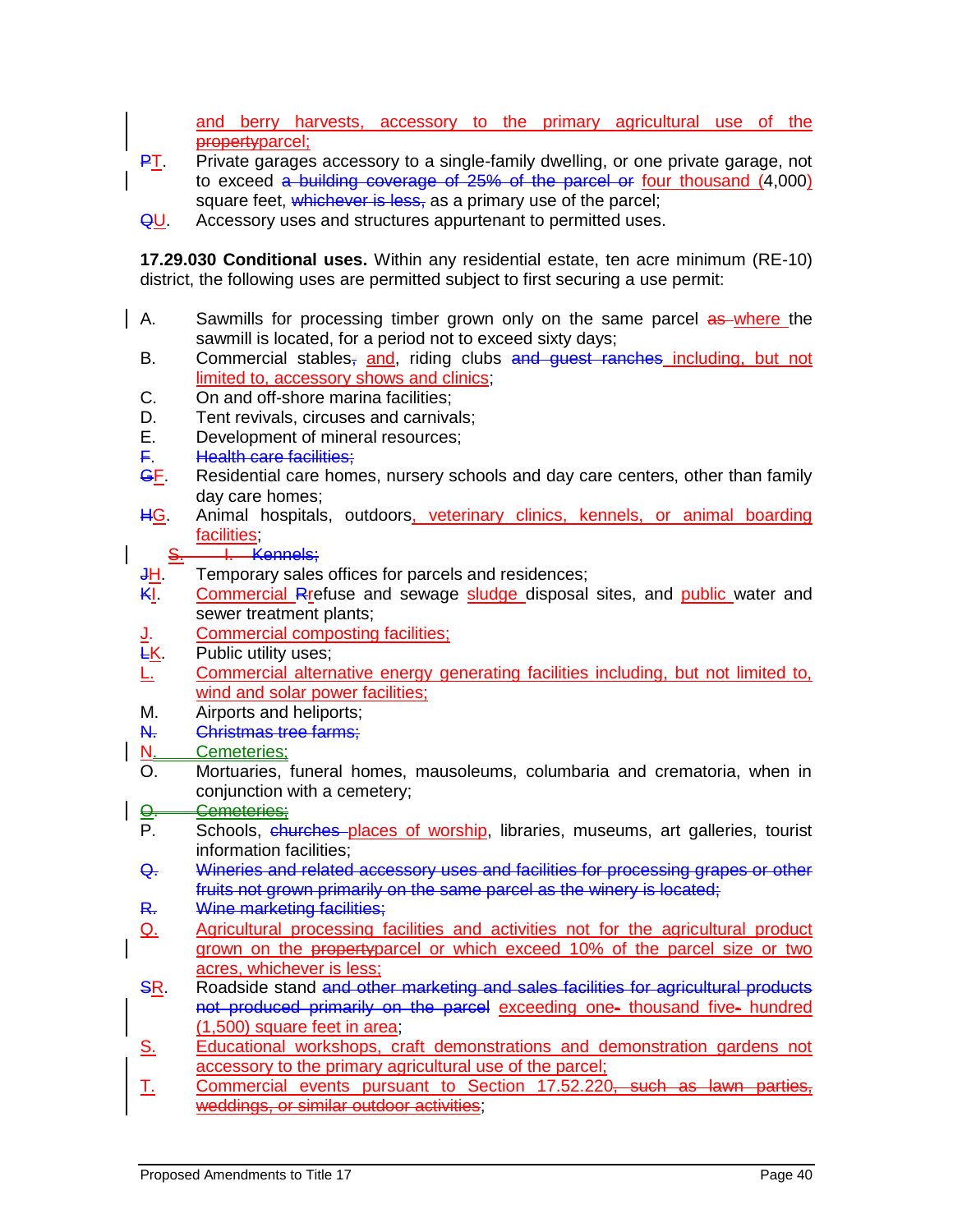# U. Petting zoo;<br>TV Accessory u

Accessory useds and structures appurtenant to conditional uses.

**17.29.040 Minimum parcel size.** Within any residential estate, ten acre minimum (RE-10) district, no parcel of real property shall be divided or reconfigured where any parcel so created will be less than ten gross acres in area. An existing parcel which does not meet the minimum parcel size regulation may be reconfigured to a resulting parcel which does not meet the minimum parcel size provided the reconfiguration does not result in a decrease in the size of the existing parcel. Parcels resulting from a merger shall be exempt from the minimum parcel size requirement.

**17.29.050 Building intensity.** Within any residential estate, ten acre minimum (RE-10) district, the maximum residential building intensity shall be one (1) dwelling unit per ten (10) acres; however, additional units are possible through a density bonus for the provision of affordable housing for households of very low or lower income and senior citizens in accordance with the California Government Code. The maximum ratio of the coverage of all buildings on a parcel, referred to as the floor area ratio (FAR), shall be 0.2.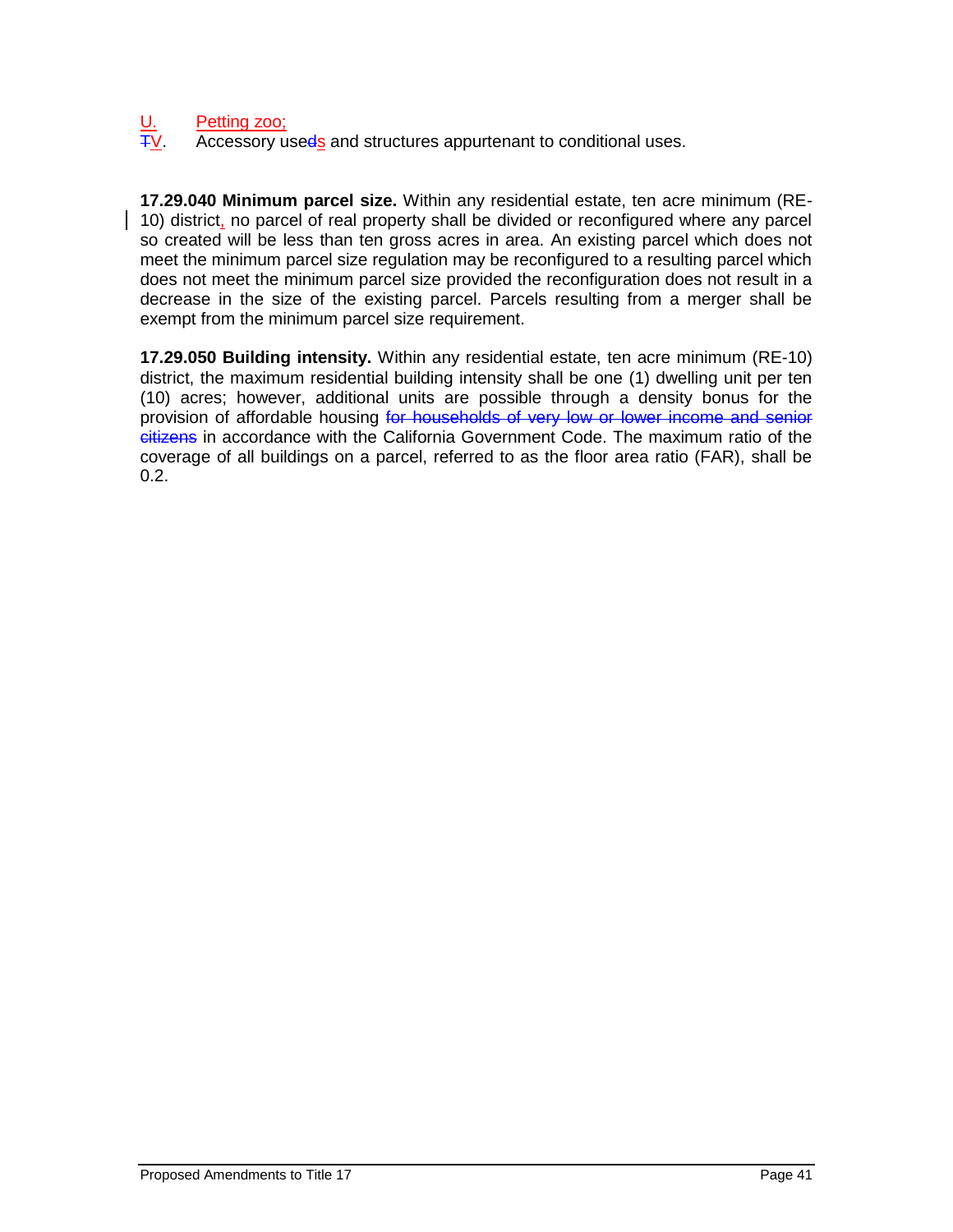# **TIMBERLAND PRODUCTION DISTRICT, OR (TPZ) DISTRICT**

**17.42.010 Purpose.** The timberland production (TPZ) district is for the protection of timberland and in order to prevent encroachment upon it by incompatible uses of land, and for the general welfare of the countyCounty as a whole. This zone is intended to qualify its land pursuant to Z'berg-Warren-Keene-Collier Forest Taxation Reform Act of 1976 or such other legislative statutes or constitutional authorization as may be developed for defining a timberland preserve. Development in this zone must comply with Title 15 of this codeCode relative to fire safety standards.

**17.42.020 Permitted uses.** Within any timberland production (TPZ) district, the following uses are permitted unless it is found that, in the specific instance, such a use would significantly detract from the use of the **property** parcel for, or inhibit, growing and harvesting of timber:

- A. Christmas tree farms;
- B. A use integrally related to the growing, harvesting and processing of forest products, including but not limited to roads, log landings, and log storage areas;
- C. Management for watershed;
- D. Management for fish and wildlife habitat or hunting and fishing;
- E. Grazing;
- F. Prospecting;
- G. One single-family dwelling per parcel;
- H. Residential care homes, nursery schools and small family day care homes, within a permitted single-family dwelling, for not more than six-eight persons;
- I. Transitional housing or supportive housing within a permitted single-family dwelling;
- IJ. General farming and ranching incidental to the growing, harvesting and processing of forest products;
- **JK.** Accessory uses and structures appurtenant to permitted uses.

**17.42.030 Conditional uses.** Within any timberland production (TPZ) district, the following uses are permitted subject to first securing a use permit if it is found that, in the specific instance, such a use would not significantly detract from the use of the propertyparcel for, or inhibit, growing and harvesting of timber:

- A. Additional single-family dwellings, thirty-seven acres per unit maximum density;
- B. General farming and ranching;
- C. Agricultural processing facilities and activities and related accessory uses for products primarily from the farm or ranch located on the parcel or a combination of the parcel and other parcels under the same ownership, all of which are located in the countyCounty;
- D. Roadside stand for the sale of agricultural products primarily from the farm or ranch located on the parcel or a combination of the parcel and other parcels under the same ownership, all of which are located in the countycounty;
- E. Nurseries and greenhouses;
- F. Sawmills;
- G. Development of mineral resources;
- H. Public safety facilities;
- I. Bed and breakfast establishments, not to exceed six guest bedrooms or less, not to exceed the density standard shown in subsection A of this sectionSection;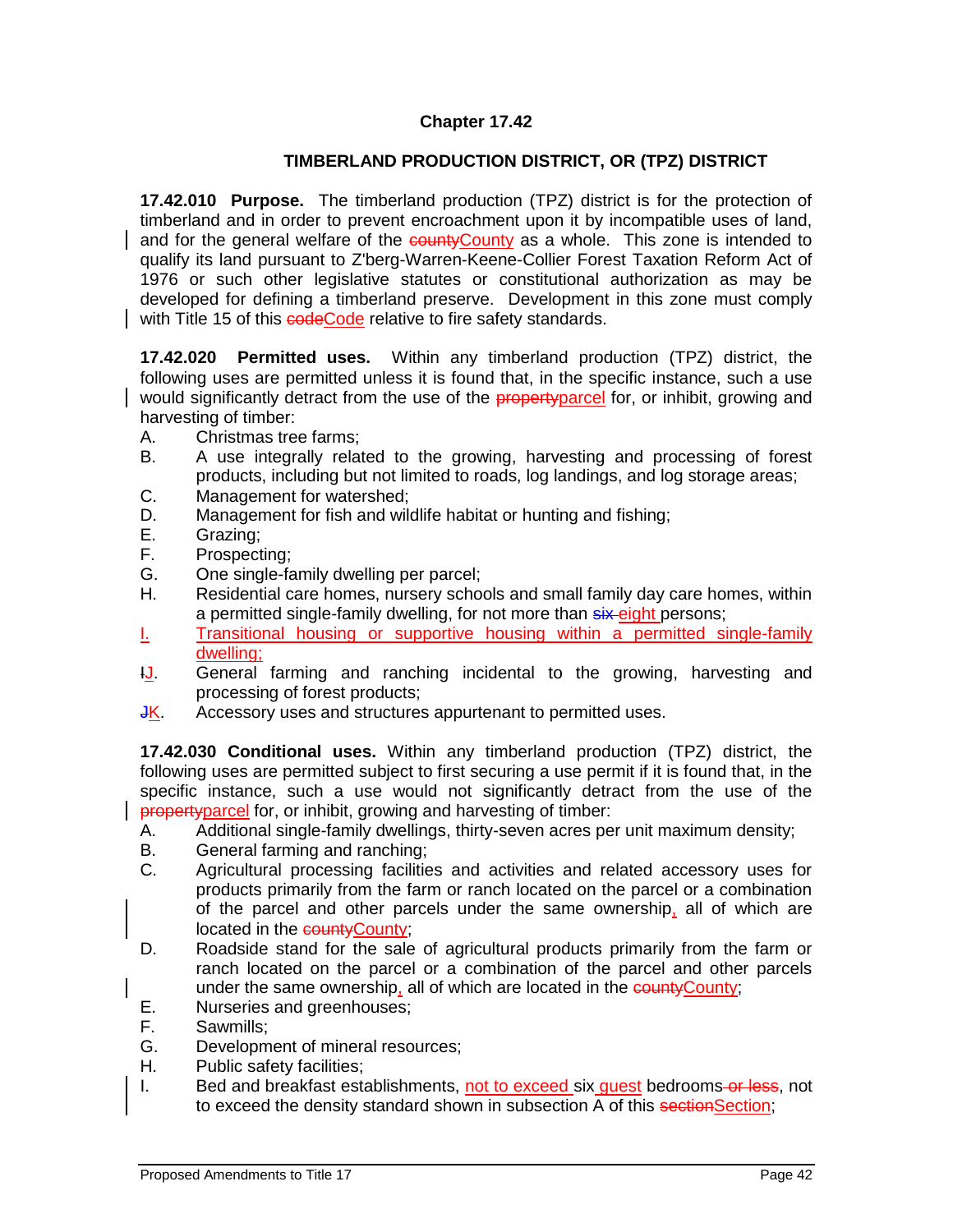- J. General recreational use incidental to the primary use of the parcel;
- K. On and off-shore marina facilities;
- L. Health care facilities;
- M. Commercial rRefuse and sewage sludge disposal sites and public water and sewer treatment plants;
	- N. Airports and heliports;
	- O. The erection, construction, alteration or maintenance of gas, electric, water or communication transmission facilities;
	- P. Employee housing;
- Q. Tent revivals, circuses and carnivals;<br>R. Accessory uses and structures appurt
- Accessory uses and structures appurtenant to conditional uses.

**17.42.040 Rezoning land.** Land may be rezoned as a timberland production (TPZ) district upon a finding that the criteria of Government Code Section 51113(c) have been met.

**17.42.050 Additional regulations.** The term of the TPZ district shall be as set forth in Government Code Section 51114.

**17.42.060 Inclusion of additional lands.** Additional lands may be zoned TPZ and added to an existing timberland preserve pursuant to Government Code Section 51113.5.

**17.42.070 Minimum parcel size.** Within any TPZ district, no- parcel of real property shall be divided or reconfigured where any parcel so created will be less than one hundred and sixty gross acres in area, except as provided by Government Code Section 51119.5. An existing parcel which does not meet the minimum parcel size regulation may be reconfigured to a resulting parcel which does not meet the minimum parcel size provided the reconfiguration does not result in a decrease in the size of the existing parcel. Parcels resulting from a merger shall be exempt from the minimum parcel size requirement.

**17.42.075 Building intensity.** Within any timberland production (TPZ) district, the maximum residential building intensity shall be one (1) dwelling per thirty-seven (37) acres; however, additional units are possible through a density bonus for the provision of affordable housing for households of very low or lower income and senior citizens in accordance with the California Government Code. The maximum ratio of the coverage of all buildings on a parcel, referred to as the floor area ratio (FAR), shall be 0.05.

**17.42.080 Rezoning.** Parcels zoned TPZ may be rezoned pursuant to Government Code Sections 51120 et seq., or 51130 et seq.

**17.42.090 Minimum parcel size requirement.** Property–Parcels of less than one hundred and sixty thirty sevenone hundred and sixty acres shall not be zoned TPZ unless the propertyparcel adjoins either lands within an existing TPZ district or the Stanislaus National Forest.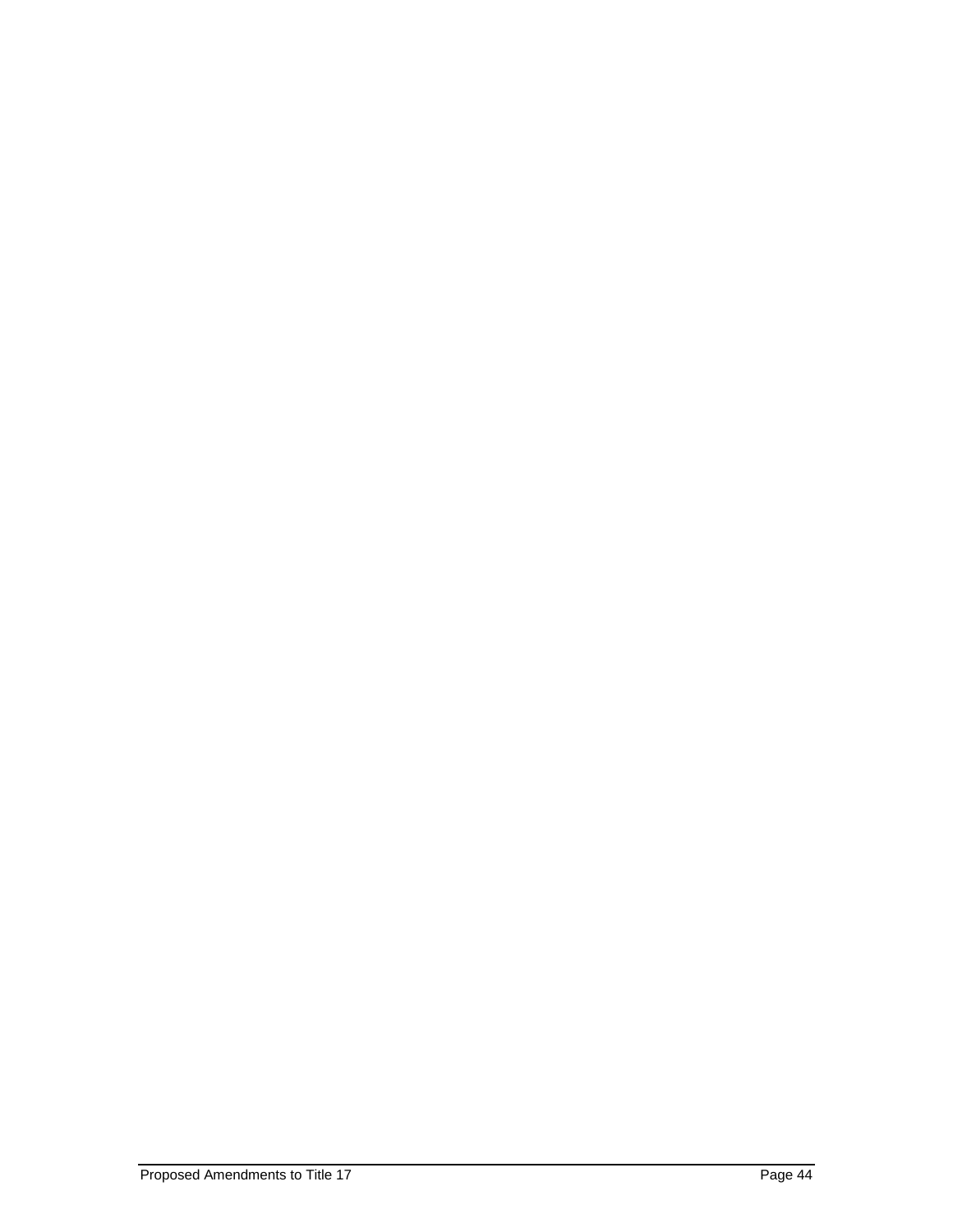# **GENERAL PROVISIONS AND EXCEPTIONS**

# **17.52.220 Commercial events on agricultural land**

Commercial events are the use of land and/or facilities for meetings, gatherings and events, including, but not limited to, weddings, parties and similar uses, for which a fee is charged.

- A. An annual ministerial permit may be acquired from the County to allow Uup to 40 commercial events may to be held per calendar year for up to 300 guests on a parcel zoned AE-37, AE-80 or AE-160 subject to the standards in paragraph subsection C. **EIR Mitigation Measure 3.16-3**
- B. An annual ministerial permit may be acquired from the County to allow Uup to two commercial events may to be held per calendar year for up to 500 quests on a parcel zoned AE-37, AE-80 or AE-160 subject to the standards in paragraph subsection C. **EIR Mitigation Measure 3.16-3**
- C. Standards for commercial events:
	- 1. The event venue shall be located on a parcel that complies with the culde-sac road standards specified in Section 11.12.040 of this codeCode.
	- 2. The event venue, excluding parking areas, shall be located at least 200 feet from the boundary of the nearest parcel zoned R or RE.
	- 3. The event parking areas shall be located at least 20 feet from the boundary of any parcel zoned R or RE.
	- 4. Prior to issuance of the annual special event permit, a traffic management plan (TMP) shall be submitted and approved by the Community Resources Agency for events exceeding 100 guests. The TMP shall be prepared by a qualified transportation engineer/consultant and shall include appropriate techniques to provide safe ingress and egress from event facilities without resulting in substantial congestion of roadways, or otherwise cause traffic-related hazards. Such techniques may include (but may not be limited to):
		- a. Temporary caution and directional signage;
		- b. Clearly defined points of ingress/egress;
		- c. Cones or other clear markers placed to help direct vehicle flow define parking areas and driveways; and
		- d. Flag persons to help direct vehicle flow and minimize congestion. **EIR Mitigation Measure 3.16-3**
	- 5. All events shall occur between the hours of 10:00 a.m. and 10:00 p.m. excluding set up and clean up time. If an event is held entirely within an enclosed building after 10:00 p.m., the event may continue until 2:00 a.m.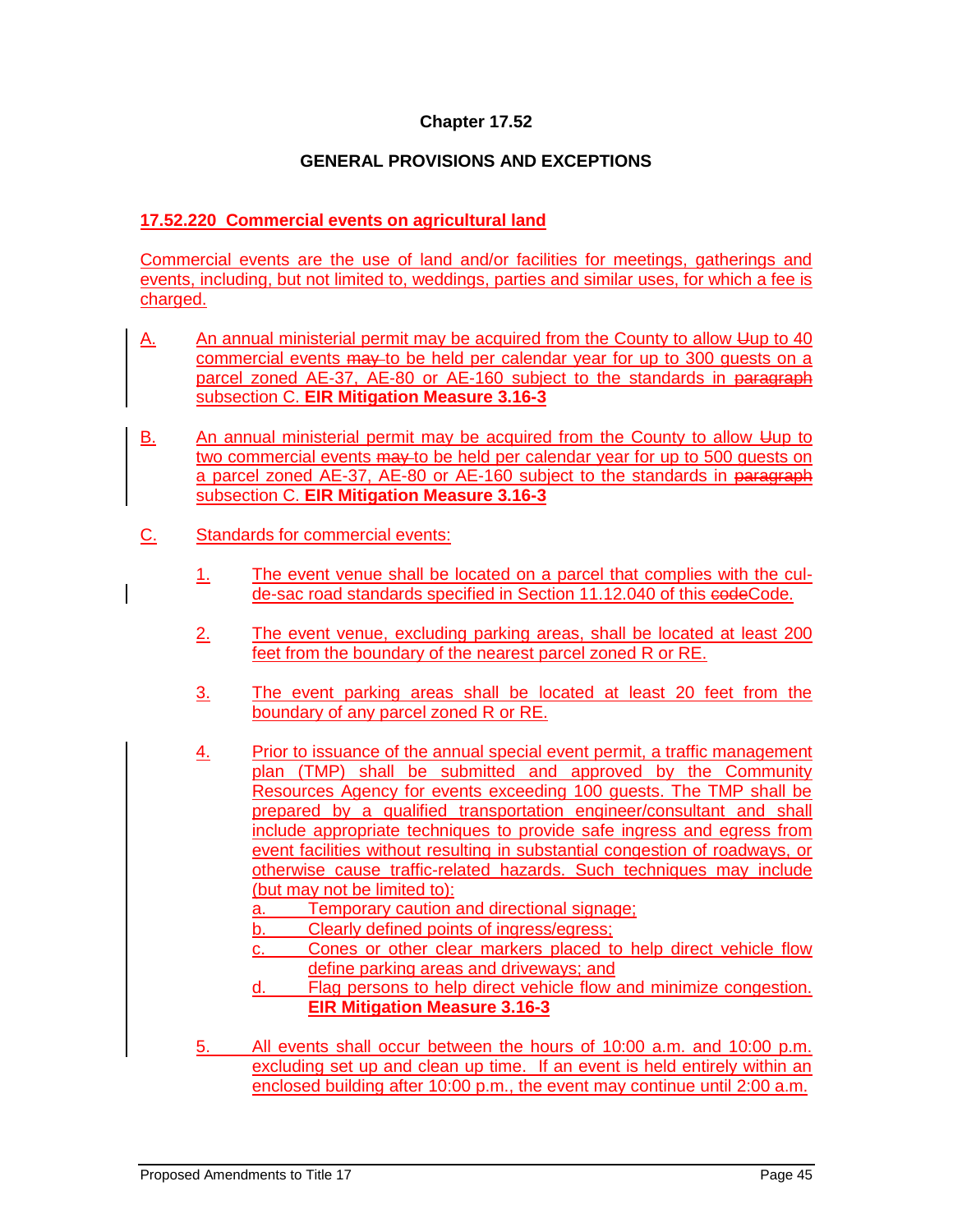- 65. Noise generated by the event shall not exceed a noise level of 60 dB Leq (1 hour) from 10:00 a.m. to 7:00 p.m. or 50 dB Leq (1 hour) from 7:00 p.m. to 2:00 a.m. as measured at a residence on any adjacent parcel.
- 76. At least one drinking fountain or equivalent arrangement for potable water shall be provided at no cost to guests. If more than 100 guests are in attendance, two drinking fountains or equivalent arrangement shall be provided.
- 87. At least one water closet and one urinal shall be provided for every 200 males or portion thereof in attendance at the event and one water closet shall be provided for every 100 females or portion thereof in attendance. For events with 50 or fewer guests in attendance, at least one water closet shall be provided.
- 98. At least one off-street parking space shall be provided for each two guests in attendance at the event. Parking areas shall be surfaced with gravel, asphalt or asphaltic concrete to reduce dust and be maintained free of vegetation. Alternatively, areas covered with grass or pasture areas may be used for parking provided the grass is trimmed to a height of no more than three inches.
- 109. On-site signage shall not exceed that necessary to identify the venue and direct traffic and shall be removed immediately following each event. Onsite signage shall be in accordance with Chapter 17.62 of this eodeCode. Off-site signage shall comply with Chapter 17.62 of this eedeCode if the signage is located on private property. An encroachment permit shall be obtained prior to placing signage within a County road right-of-way.
- 110. Lighting shall not exceed that necessary to provide for the safety of guests attending the event. All lighting shall be low level, low intensity and directed downward toward the area to be illuminated to avoid creating glare for residents of the area or passing motorists.
- 124. A building permit shall be secured prior to erecting a temporary tent or a temporary stage.
- 132. Temporary power cords shall not be affixed to structures, extended through walls, or subjected to environmental or physical damage. Cords shall be secured to prevent tripping hazards. Large diameter cords shall be provided with cord bridges or ramps to facilitate the crossing of wheel chairs, strollers and similar wheeled equipment.
- 143. If a commercial event utilizes a tent or membrane structure, the placement, construction and use of that structure shall adhere to all applicable provisions of the California Fire Code, California Building Code and this codeCode.
- 154. Receptacles for refuse and recyclable materials shall be provided for each event. All refuse and recyclables shall be collected the day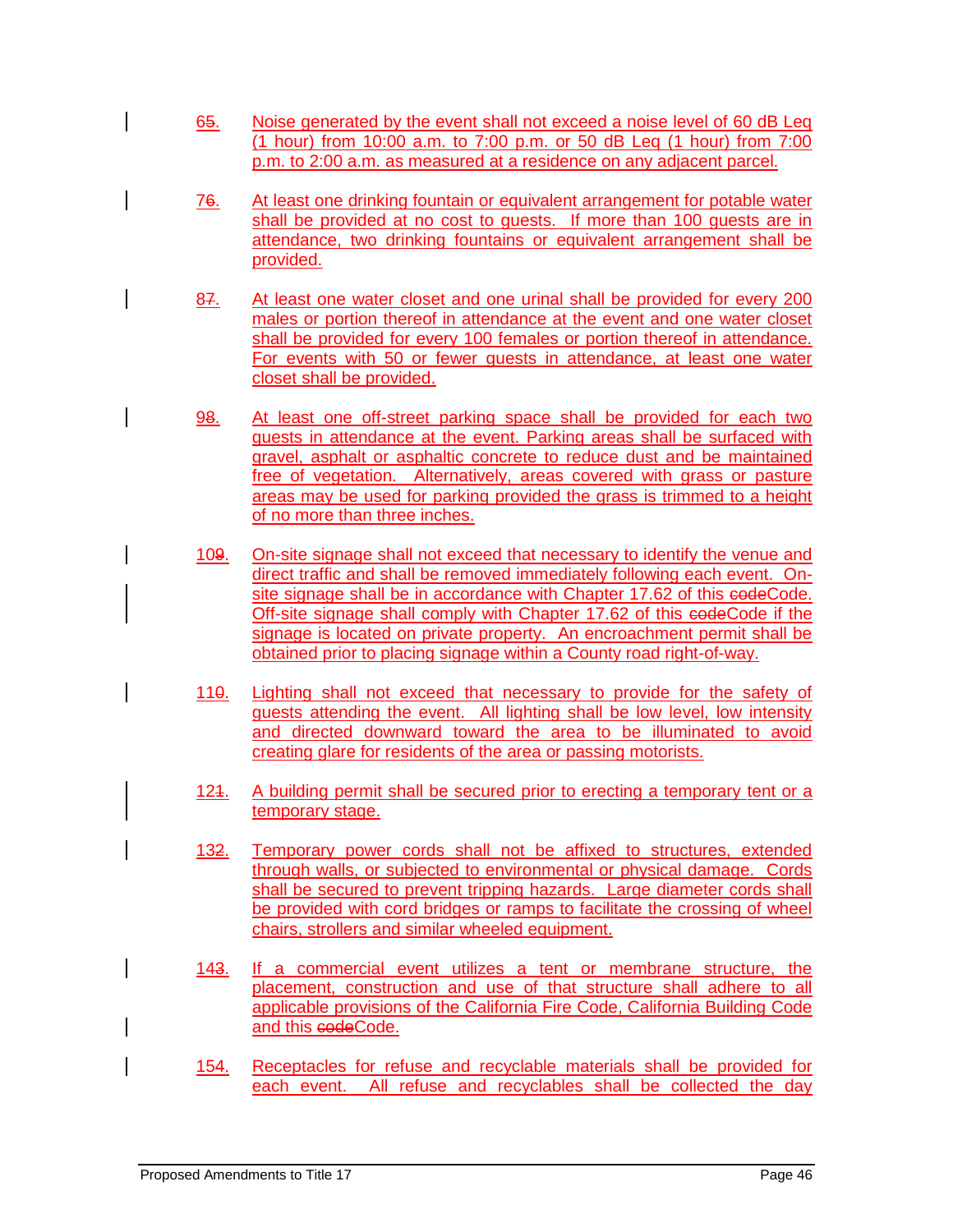following the event and shall be removed from the parcel within seven days following conclusion of the event.

- 165. If food will be served, the event shall comply with the California Retail Food Code.
	- 176. If alcohol will be served, the event shall comply with the Alcoholic Beverage Control Act.
- $\vert$  D. A uUse pPermit shall be obtained prior to holding a commercial event in the AE-37, AE-80 or AE-160 district that exceeds the number of events or is not in compliance with the standards contained in paragraphs subsections A through C of this Section.
- $E.$  Up to 15 commercial events may be held per calendar year for up to 100 persons in the A-20 district subject to the standards contained in paragraph subsection C of this sectionSection. A Uuse pPermit shall be obtained prior to holding a commercial event in the A-20 district for more than 100 persons, not in compliance with the standards of paragraph subsection C of this Section or holding more than 15 commercial events in a calendar year.
- $\mathsf{F}$ . A u<del>U</del>se pPermit shall be obtained prior to holding any commercial event in the A-10, RE-5 or RE-10 districts.